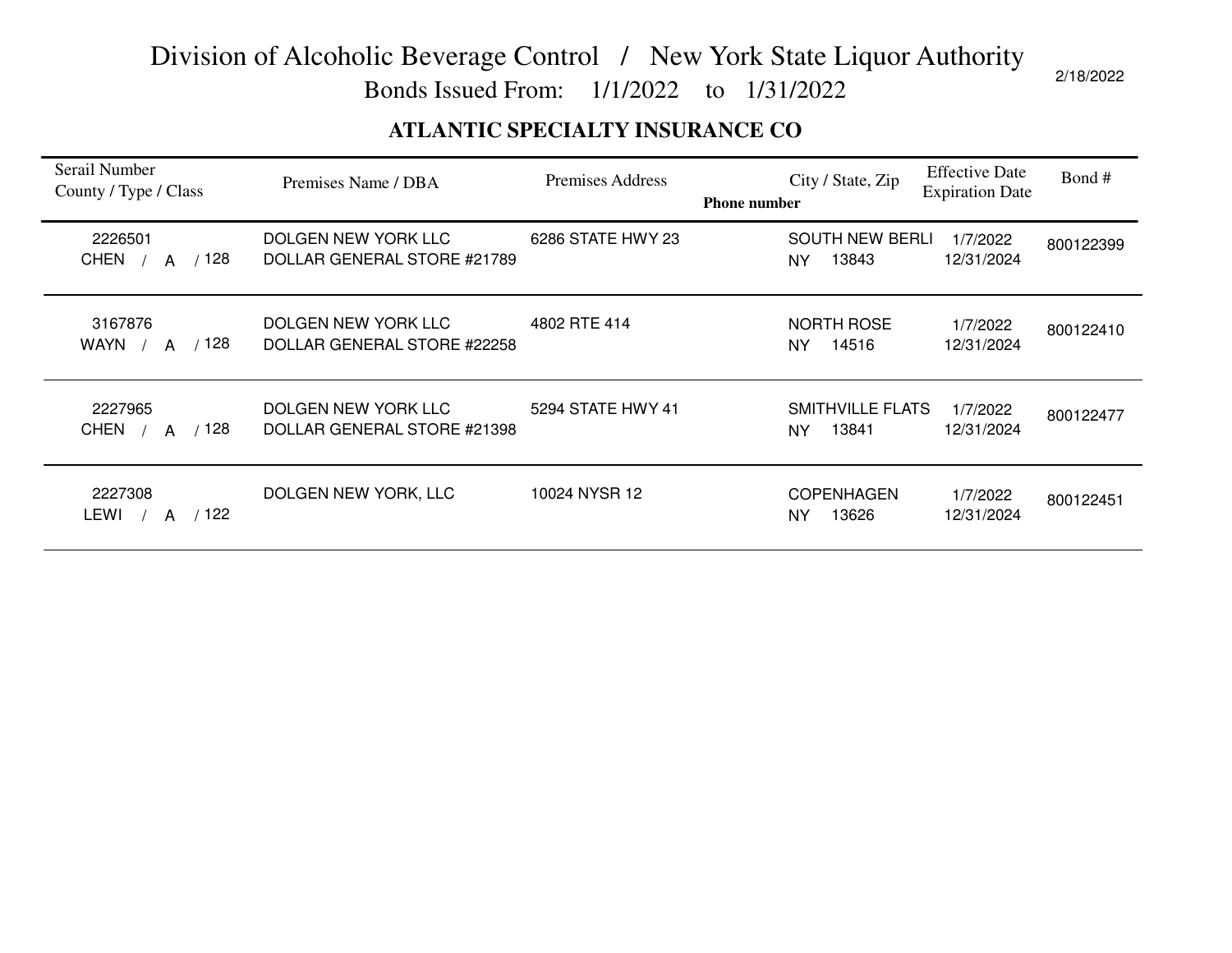Bonds Issued From: 1/1/2022 to 1/31/2022

### **ENDURANCE ASSURANCE CORPORATION**

| Serail Number<br>County / Type / Class | Premises Name / DBA        | Premises Address<br><b>Phone number</b> | City / State, Zip                | <b>Effective Date</b><br><b>Expiration Date</b> | Bond#       |
|----------------------------------------|----------------------------|-----------------------------------------|----------------------------------|-------------------------------------------------|-------------|
| 3167815<br>CHEM / AX / 128             | <b>JOES KWIK MARTS LLC</b> | 300 MAPLE AVE                           | <b>ELMIRA</b><br>NY 14904        | 1/28/2022<br>12/31/2024                         | EACX4019205 |
| 3167813<br>MONR / AX / 128             | <b>JOES KWIK MARTS LLC</b> | 3001 S WINTON RD                        | <b>ROCHESTER</b><br>NY 14623     | 1/26/2022<br>12/31/2024                         | EACX4019226 |
| 3167812<br>ERIE / AX / 128             | <b>JOES KWIK MARTS LLC</b> | 5300 MAIN ST                            | <b>WILLIAMSVILLE</b><br>NY 14221 | 1/27/2022<br>12/31/2024                         | EACX4020086 |
| 3167810<br>ERIE / AX / 128             | <b>JOES KWIK MARTS LLC</b> | 697 ORCHARD PARK RD                     | <b>WEST SENECA</b><br>NY 14224   | 1/26/2022<br>12/31/2024                         | EACX4019195 |
| 3167818<br>MONR / AX / 128             | <b>JOES KWIK MARTS LLC</b> | 1877 W RIDGE RD                         | <b>GREECE</b><br>NY 14615        | 1/27/2022<br>12/31/2024                         | EACX4019213 |
| 3167816<br>MONR / AX / 128             | <b>JOES KWIK MARTS LLC</b> | 819 RIDGE RD                            | <b>WEBSTER</b><br>NY 14580       | 1/27/2022<br>12/31/2024                         | EACX4020085 |
| 3167817<br>ERIE / AX / 128             | <b>JOES KWIK MARTS LLC</b> | 3085 DELAWARE AVE                       | <b>KENMORE</b><br>NY 14217       | 1/27/2022<br>12/31/2024                         | EACX4020082 |
| 3167814<br>ERIE / AX / 128             | <b>JOES KWIK MARTS LLC</b> | 6640 CLINTON ST                         | <b>ELMA</b><br>NY 14059          | 1/28/2022<br>12/31/2024                         | EACX4019202 |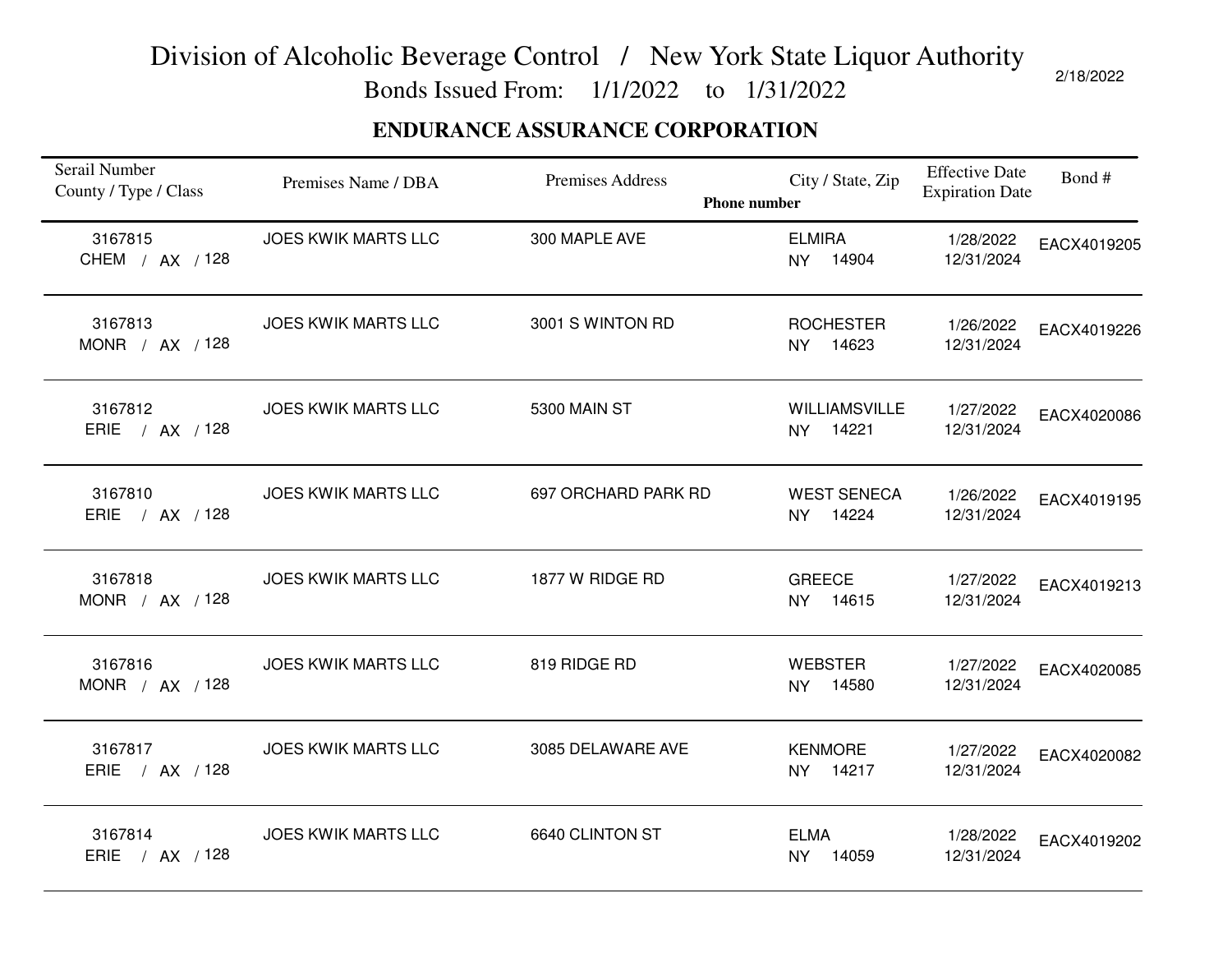Bonds Issued From: 1/1/2022 to 1/31/2022

### **ENDURANCE ASSURANCE CORPORATION**

| Serail Number<br>County / Type / Class | Premises Name / DBA        | Premises Address | City / State, Zip<br><b>Phone number</b> | <b>Effective Date</b><br><b>Expiration Date</b> | Bond #      |
|----------------------------------------|----------------------------|------------------|------------------------------------------|-------------------------------------------------|-------------|
| 3167811<br>128<br><b>ERIE</b><br>AX    | <b>JOES KWIK MARTS LLC</b> | 642 CLEVELAND DR | <b>CHEEKTOWAGA</b><br>14225<br>NY        | 1/26/2022<br>12/31/2024                         | EACX4019198 |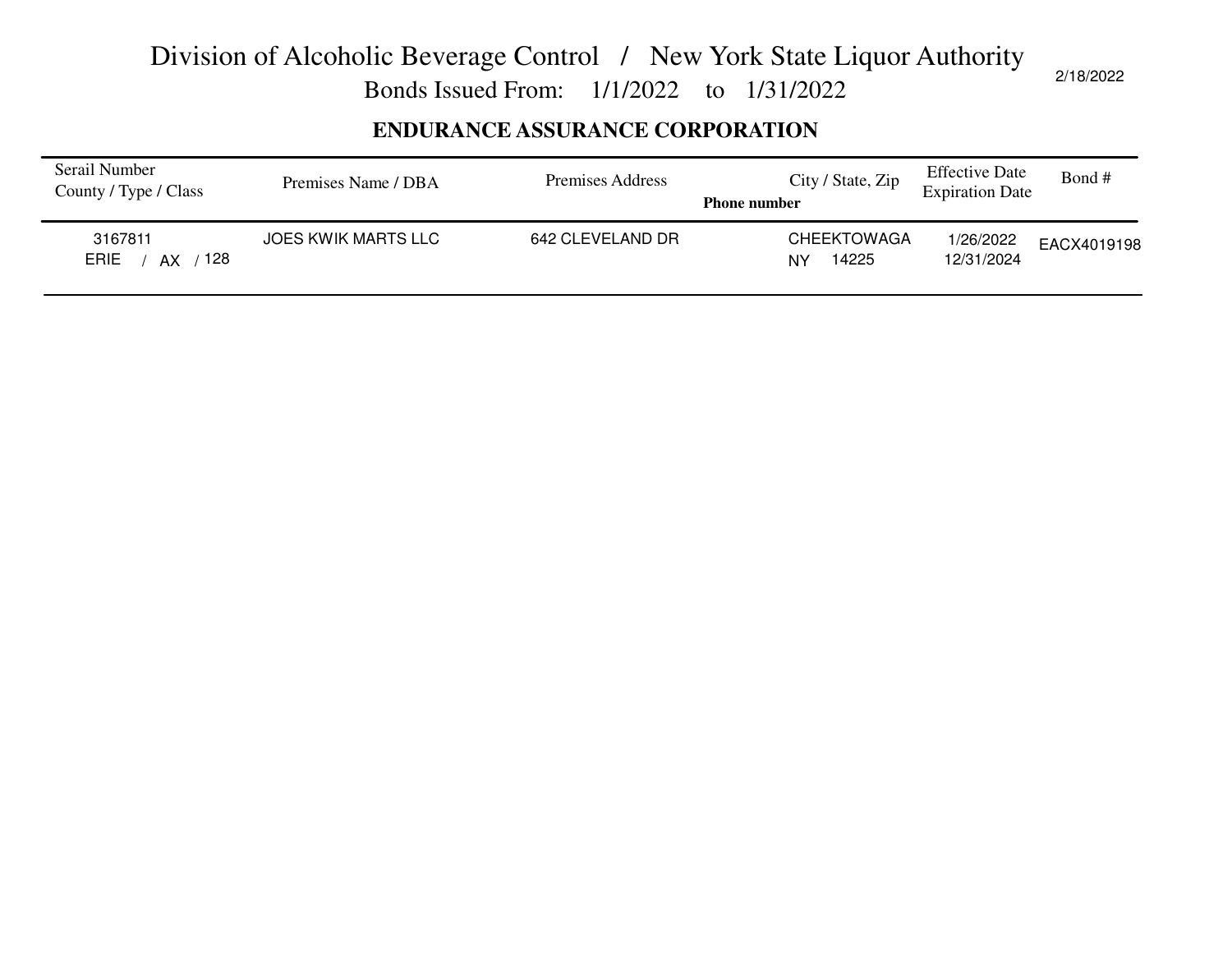Bonds Issued From: 1/1/2022 to 1/31/2022

### **ERIE INSURANCE COMPANY**

| Serail Number<br>County / Type / Class | Premises Name / DBA                                   | Premises Address | City / State, Zip<br><b>Phone number</b> | <b>Effective Date</b><br><b>Expiration Date</b> | Bond #     |
|----------------------------------------|-------------------------------------------------------|------------------|------------------------------------------|-------------------------------------------------|------------|
| 3167381<br>252<br>CHAU<br>OP.          | MEEDERHISER HOLDINGS LLC<br>THE COOLER BAR AND GRILLE | 114 W MAIN ST    | <b>SHERMAN</b><br>14781<br>NY            | 1/11/2022<br>12/31/2023                         | Q887170361 |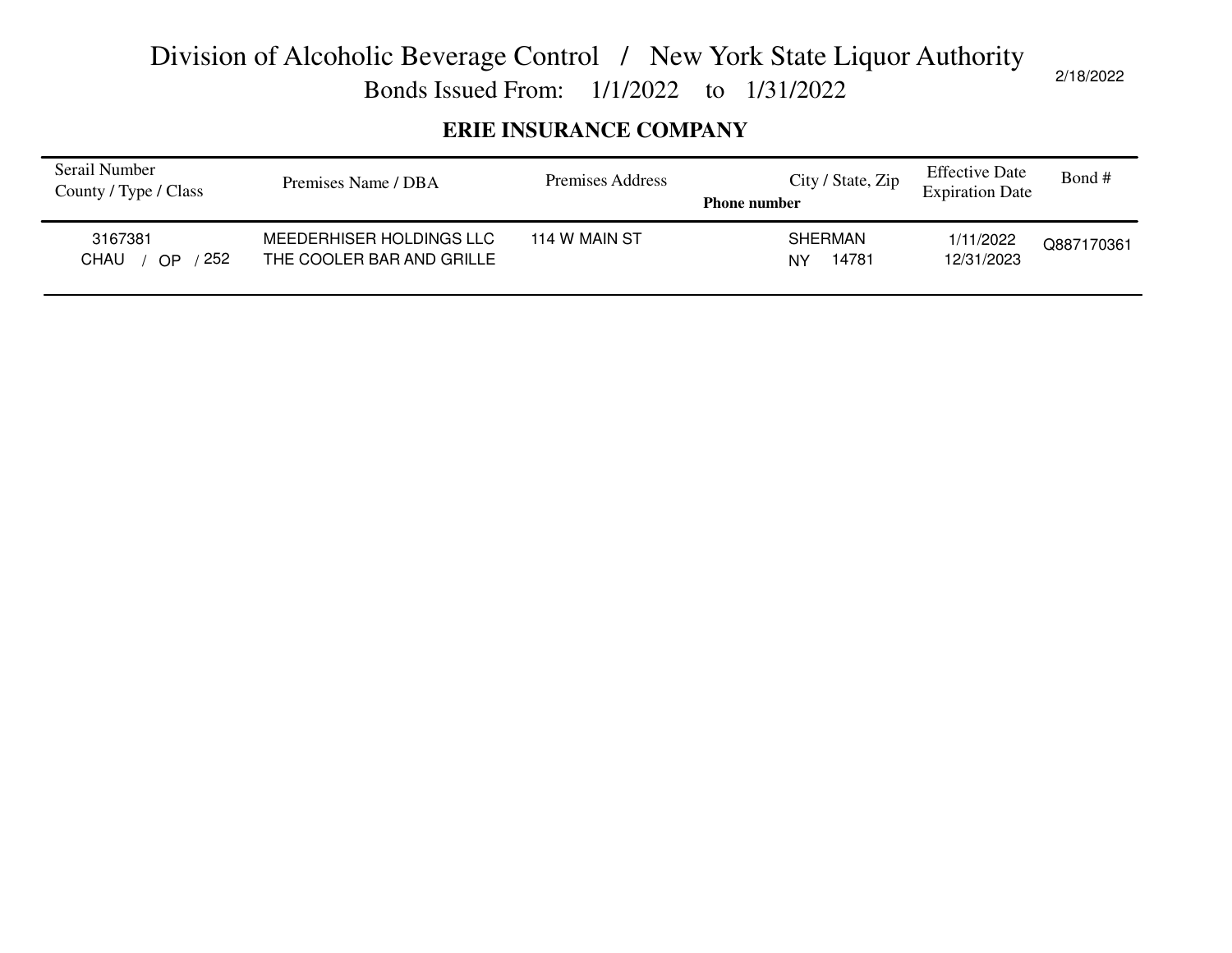Bonds Issued From: 1/1/2022 to 1/31/2022

### **EXCISE BOND UNDERWRITERS**

| Serail Number<br>County / Type / Class               | Premises Name / DBA                                         | <b>Premises Address</b> | <b>Phone number</b> | City / State, Zip               | <b>Effective Date</b><br><b>Expiration Date</b> | Bond#        |
|------------------------------------------------------|-------------------------------------------------------------|-------------------------|---------------------|---------------------------------|-------------------------------------------------|--------------|
| 1336216<br>NASS / OP / 252                           | 195A FRESH FISH CORP<br><b>RIVER HOUSE GRILLE</b>           | 195A WOODCLEFT AVE      | <b>NY</b>           | <b>FREEPORT</b><br>11520        | 1/12/2022<br>12/31/2023                         | B76419       |
|                                                      |                                                             |                         | 2123632950          |                                 |                                                 |              |
| 1334338<br><b>KING</b><br>/ 252<br>/ OP              | ATLANTIC 333 LLC THE<br>THE ATLANTIC BKLYN                  | 333 ATLANTIC AVE        | NY.                 | <b>BROOKLYN</b><br>11201        | 1/18/2022<br>12/31/2023                         | B76371       |
|                                                      | 2123632950                                                  |                         |                     |                                 |                                                 |              |
| 1331616<br>QUEE / RW / 341                           | DREAM TEAM RESTAURANT ASSO 90-04 37TH AVE<br><b>WARIQUE</b> |                         | NY                  | <b>JACKSON HEIGHTS</b><br>11372 | 1/24/2022<br>12/31/2023                         | 04-51-267240 |
|                                                      |                                                             |                         | 2123632950          |                                 |                                                 |              |
| 1337527<br>RICH / AX / 122                           | NSR FOOD DISTRIBUTORS INC<br><b>SCOTTY'S MARKETPLACE</b>    | 240 PAGE AVE            | <b>NY</b>           | <b>STATEN ISLAND</b><br>10307   | 1/26/2022<br>12/31/2024                         | 0224376226   |
|                                                      |                                                             |                         | 2123632950          |                                 |                                                 |              |
| 1327227<br>/ OP $/252$<br>QUEE                       | TAVERNA KYCLADES 36 LLC<br><b>TAVERNA KYCLADES</b>          | 36-01 DITMARS BLVD      | <b>NY</b>           | <b>ASTORIA</b><br>11105         | 1/21/2022<br>12/31/2023                         | 0450265654   |
|                                                      |                                                             |                         | 2123632950          |                                 |                                                 |              |
| 1326369<br>/252<br>NEW<br><b>OP</b><br>$\frac{1}{2}$ | UTOPIA KITCHEN & LOUNGE LLC<br>UTOPIA KITCHEN & LOUNGE      | 238A SHERMAN AVE        | <b>NY</b>           | <b>NEW YORK</b><br>10034        | 1/26/2022<br>12/31/2023                         | B75987       |
|                                                      |                                                             |                         | 2123632950          |                                 |                                                 |              |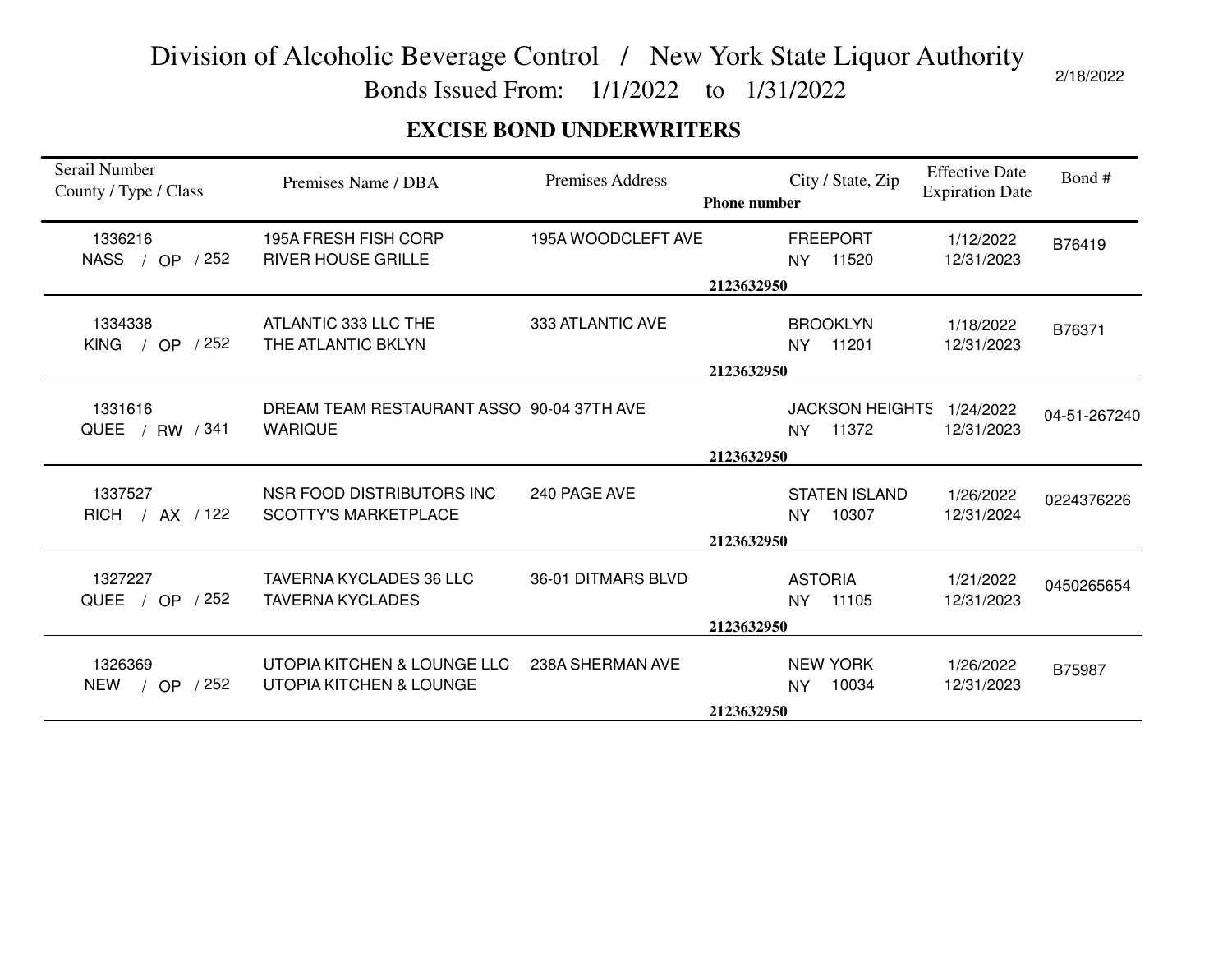Bonds Issued From: 1/1/2022 to 1/31/2022

### **FIDELITY & DEPOSIT CO OF MD**

| Serail Number<br>County / Type / Class | Premises Name / DBA                                                 | Premises Address | City / State, Zip<br><b>Phone number</b> | <b>Effective Date</b><br><b>Expiration Date</b> | Bond #  |
|----------------------------------------|---------------------------------------------------------------------|------------------|------------------------------------------|-------------------------------------------------|---------|
| 1333224<br>242<br>WEST<br>HI           | HPT TRS IHG-2 INC & SONESTA IN1 66 HALE AVE<br>SONESTA WHITE PLAINS |                  | WHITE PLAINS<br>10601<br>NY              | 1/3/2022<br>12/31/2023                          | 9367081 |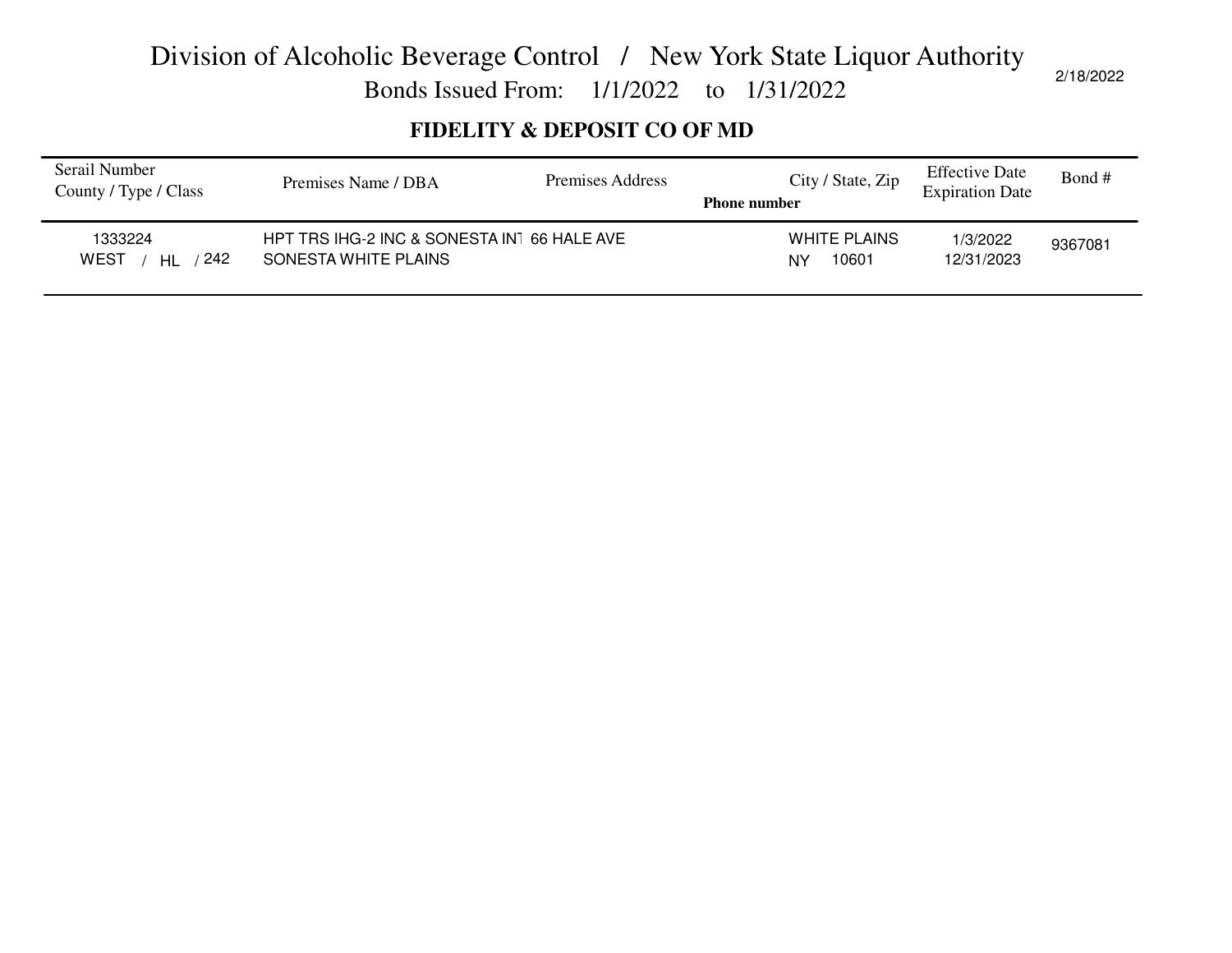Bonds Issued From: 1/1/2022 to 1/31/2022

### **GREAT AMERICAN INSURANCE CO**

| Serail Number<br>County / Type / Class | Premises Name / DBA                                                                         | Premises Address                           | <b>Phone number</b>      |                            | City / State, Zip             | <b>Effective Date</b><br><b>Expiration Date</b> | Bond#        |
|----------------------------------------|---------------------------------------------------------------------------------------------|--------------------------------------------|--------------------------|----------------------------|-------------------------------|-------------------------------------------------|--------------|
| 1336907<br>NEW / AX / 122              | 312 FOOD CORP<br>EXTRA JUMBO MARKETPLACE                                                    | 312 AUDUBON AVE                            |                          | <b>NY</b>                  | <b>NEW YORK</b><br>10033      | 1/19/2022<br>12/31/2024                         | 0229268126   |
|                                        |                                                                                             |                                            | 8005523715               |                            |                               |                                                 |              |
| 2224317<br>ORAN / OP / 252             | 88 CHARLES ST RESTAURANT LLC 88 CHARLES ST<br>88 CHARLES STREET RESTAURAN AKA 92 CLINTON ST |                                            |                          | NY.                        | <b>MONTGOMERY</b><br>12549    | 1/18/2022<br>12/31/2023                         | B76278       |
|                                        |                                                                                             |                                            | 8005523715               |                            |                               |                                                 |              |
| 1337308<br>QUEE / OP / 252             | 96 FAVOR TASTE RESTAURANT IN(135-41 37TH AVE                                                | 2ND & 3RD FLOOR                            |                          | <b>FLUSHING</b>            | NY 11354                      | 1/4/2022<br>12/31/2023                          | 0450268929   |
|                                        |                                                                                             |                                            | 8005523715               |                            |                               |                                                 |              |
| 1334929<br>RICH / OP / 252             | 965 JEWETT AVENUE INC<br>THE PIZZA PARLOR / THE PARLOR AKA 2007-2009 VICTORY BLVD           | 965 JEWETT AVE                             |                          | <b>NY</b>                  | <b>STATEN ISLAND</b><br>10314 | 1/21/2022<br>12/31/2023                         | 0450267851   |
|                                        |                                                                                             |                                            | 8005523715               |                            |                               |                                                 |              |
| 1336831<br>SUFF / OP / 252             | <b>AGAVE COAST LLC</b><br><b>COAST GRILL</b>                                                | 1109 NOYACK RD                             | 8005523715               | <b>NY</b>                  | <b>SOUTHHAMPTON</b><br>11968  | 1/14/2022<br>12/31/2023                         | 0450268088   |
| 1335650<br>KING $/ L / 222$            | BEDFORD N4 WINE INC<br><b>UVA WINES &amp; SPIRITS</b>                                       | 237 BEDFORD AVE                            |                          | NY.                        | <b>BROOKLYN</b><br>11211      | 1/5/2022<br>12/31/2024                          | b76416       |
|                                        |                                                                                             |                                            | 8005523715               |                            |                               |                                                 |              |
| 1337094<br>NASS / EB / 141             | <b>BSA BEL INC</b><br>TALK OF THE TRACK                                                     | 2150 HEMPSTEAD TPKE<br>TRACK KITCHEN BLDG. |                          | <b>ELMONT</b><br><b>NY</b> | 11003                         | 1/31/2022<br>12/31/2024                         | 04-50-268244 |
|                                        |                                                                                             |                                            |                          |                            |                               |                                                 |              |
| 1337089<br>NASS / EB / 141             | <b>BSA BEL INC</b><br>TALK OF THE TRACK                                                     | 2150 HEMPSTEAD TPKE<br>MORNING LINE BLDG.  |                          | <b>ELMONT</b><br><b>NY</b> | 11003                         | 1/31/2022<br>12/31/2024                         | 05-50-268222 |
|                                        |                                                                                             |                                            | 8005523715<br>8005523715 |                            |                               |                                                 |              |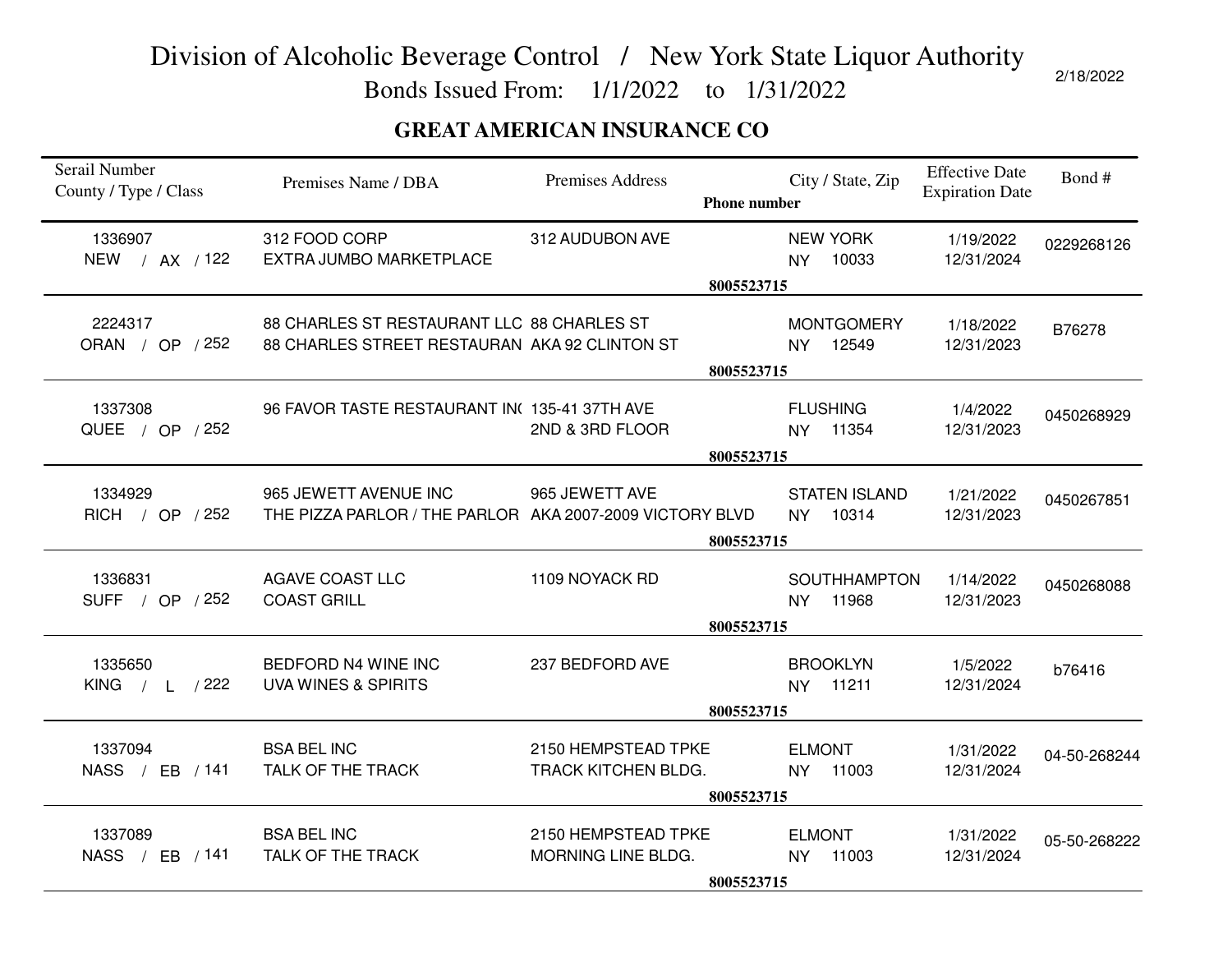Bonds Issued From: 1/1/2022 to 1/31/2022

### **GREAT AMERICAN INSURANCE CO**

| Serail Number<br>County / Type / Class | Premises Name / DBA                                                             | Premises Address | <b>Phone number</b>     |               | City / State, Zip           | <b>Effective Date</b><br><b>Expiration Date</b> | Bond#        |
|----------------------------------------|---------------------------------------------------------------------------------|------------------|-------------------------|---------------|-----------------------------|-------------------------------------------------|--------------|
| 1334402<br>NEW / OP / 252              | CHANSON 355 GREENWICH LLC<br>CHANSON LE SALON/PATISSERIE (AKA 28-30 HARRISON ST | 355 GREENWICH ST | <b>NY</b>               |               | <b>NEW YORK</b><br>10013    | 1/21/2022<br>12/31/2023                         | 04-50267651  |
|                                        |                                                                                 |                  | 8005523715              |               |                             |                                                 |              |
| 1325445<br>NEW / CR / 256              | CIPRIANI 637 LLC<br><b>MUSICA</b>                                               | 637 W 50TH ST    | <b>NY</b>               |               | <b>NEW YORK</b><br>10019    | 1/31/2022<br>12/31/2023                         | 0450266590   |
|                                        |                                                                                 |                  | 8005523715              |               |                             |                                                 |              |
| 1336824<br>KING / OP $/252$            | <b>CPF ENTERTAINMENT LLC</b><br><b>HAVEN</b>                                    | 683 GRAND ST     |                         |               | <b>BROOKLYN</b><br>NY 11211 | 1/24/2022<br>12/31/2023                         | 04-50-267764 |
|                                        |                                                                                 |                  | 8005523715              |               |                             |                                                 |              |
| 1334865<br>NEW / OP / 252              | ERY SUNSET PLAZA LLC & 350 11T 350 11TH AVE<br><b>JIBS</b>                      |                  | <b>NY</b>               |               | <b>NEW YORK</b><br>10001    | 1/25/2022<br>12/31/2023                         | 0450267835   |
|                                        |                                                                                 |                  | 8005523715              |               |                             |                                                 |              |
| 1334525<br>BRON / CT / 246             | GREAT PERFORMANCES/ARTISTS 2417 3RD AVE                                         | 3RD FL           | <b>NY</b><br>8005523715 | <b>BRONX</b>  | 10451                       | 1/24/2022<br>12/31/2023                         | 0450267689   |
| 1336990<br>NEW / AX / 122              | HARLEM BEST CONVENIENCE COI 242 BRADHURST AVE<br>HARLEM BEST CONVENIENCE COI    |                  | <b>NY</b>               |               | <b>NEW YORK</b><br>10039    | 1/31/2022<br>12/31/2024                         | B76513       |
|                                        |                                                                                 |                  | 8005523715              |               |                             |                                                 |              |
| 1334873<br>NEW / OP / 252              | HUDSON 46 INC<br><b>HARBOR NYC</b>                                              | 621 W 46TH ST    | <b>NY</b>               |               | <b>NEW YORK</b><br>10036    | 1/31/2022<br>12/31/2023                         | B76375       |
|                                        |                                                                                 |                  | 8005523715              |               |                             |                                                 |              |
| 1335946<br>NASS / OP / 252             | LONG ISLAND OPCO IM REST LLC 1042 NORTHERN BLVD<br>IL MULINO NEW YORK           |                  | <b>NY</b>               | <b>ROSLYN</b> | 11576                       | 1/14/2022<br>12/31/2023                         | 04-50-267873 |
|                                        |                                                                                 |                  | 8005523715              |               |                             |                                                 |              |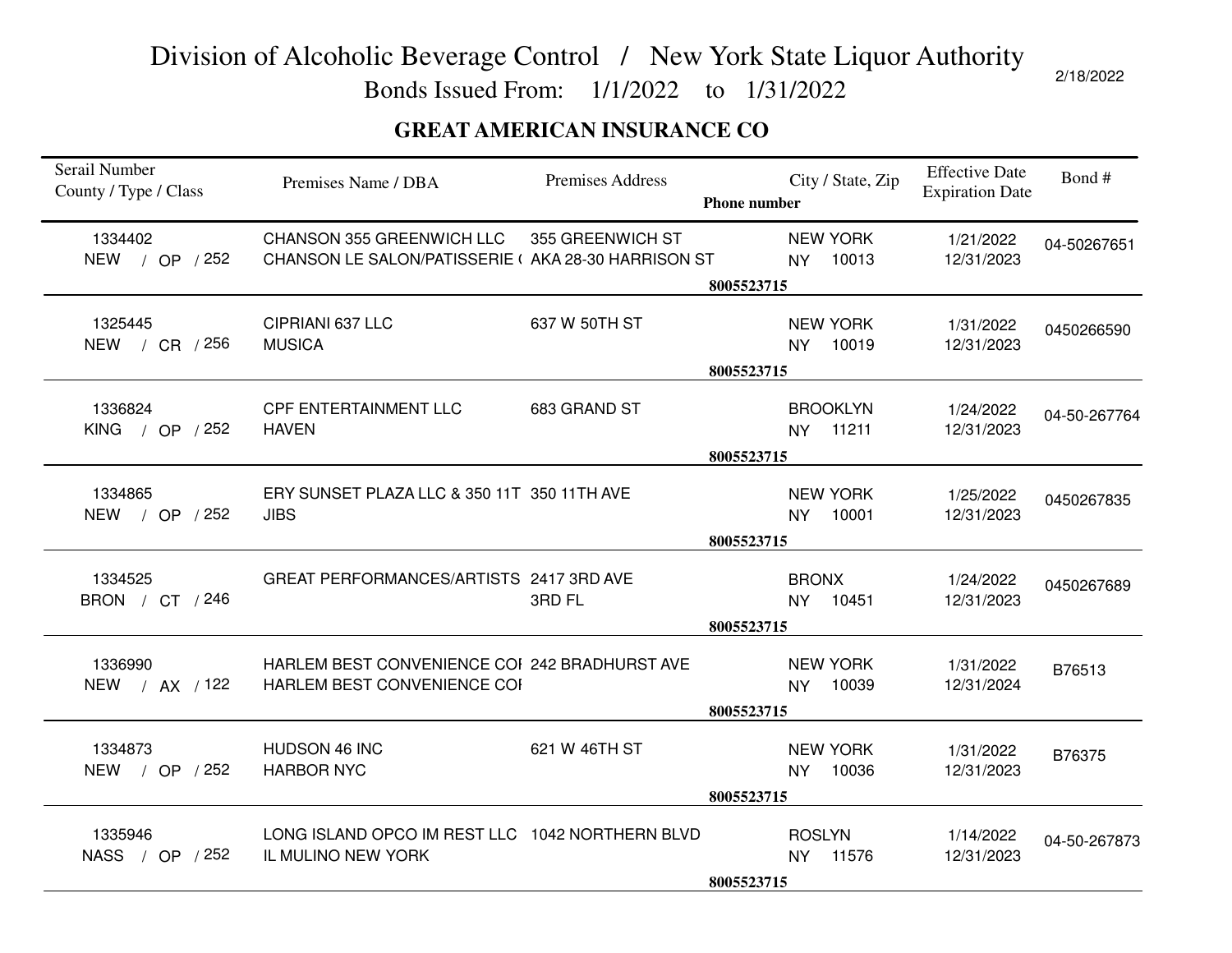Bonds Issued From: 1/1/2022 to 1/31/2022

### **GREAT AMERICAN INSURANCE CO**

| Serail Number<br>County / Type / Class | Premises Name / DBA                                           | Premises Address                                            | <b>Phone number</b> |                            | City / State, Zip        | <b>Effective Date</b><br><b>Expiration Date</b> | Bond#        |
|----------------------------------------|---------------------------------------------------------------|-------------------------------------------------------------|---------------------|----------------------------|--------------------------|-------------------------------------------------|--------------|
| 1336511<br>NEW / OP / 252              | MULBERRY HOSPITALITY LLC<br>THE WESLEY                        | 310 W 4TH ST                                                |                     | <b>NY</b>                  | <b>NEW YORK</b><br>10014 | 1/26/2022<br>12/31/2023                         | 04-50-268114 |
|                                        |                                                               |                                                             | 8005523715          |                            |                          |                                                 |              |
| 1321433<br>NEW / HL / 242              | ORCHARD STREET HOTEL MANAG 9 ORCHARD ST<br>NINE ORCHARD HOTEL |                                                             |                     | <b>NY</b>                  | <b>NEW YORK</b><br>10002 | 1/20/2022<br>12/31/2023                         | 0450266293   |
|                                        |                                                               |                                                             | 8005523715          |                            |                          |                                                 |              |
| 1321457<br>NEW / OP / 252              | ORCHARD STREET RESTAURANT   9 ORCHARD ST                      |                                                             |                     | <b>NY</b>                  | <b>NEW YORK</b><br>10002 | 1/20/2022<br>12/31/2023                         | 04-50-266294 |
|                                        |                                                               |                                                             | 8005523715          |                            |                          |                                                 |              |
| 1321561<br>NEW / CT / 246              | RESTAURANT ASSOCIATES LLC                                     | <b>30 HUDSON YARDS</b><br>24TH FLOOR / AKA 500 W 33RD ST NY |                     |                            | <b>NEW YORK</b><br>10001 | 1/14/2022<br>12/31/2023                         | 0450265606   |
|                                        |                                                               |                                                             | 8005523715          |                            |                          |                                                 |              |
| 1337424<br>SUFF / HL / 242             | RHI OPERATIONS LLC<br>THE RAMS HEAD INN                       | 108 RAM ISLAND DR                                           | 8005523715          | <b>NY</b>                  | SHELTER ISLAND<br>11964  | 1/13/2022<br>12/31/2023                         | 0450268170   |
| 1337827<br>NEW / OP / 252              | SPRING REST GROUP LLC<br><b>EASTON'S</b>                      | 975 2ND AVE                                                 |                     | NY.                        | <b>NEW YORK</b><br>10022 | 1/27/2022<br>12/31/2023                         | 0450268298   |
|                                        |                                                               |                                                             | 8005523715          |                            |                          |                                                 |              |
| 2226592<br>CHEN / AX / 128             | <b>STEWART'S SHOPS CORP</b><br>STEWART'S SHOP #476            | 32 N CANAL ST                                               |                     | <b>OXFORD</b><br><b>NY</b> | 13830                    | 1/4/2022<br>7/31/2024                           | 02-29-268321 |
|                                        |                                                               |                                                             | 8005523715          |                            |                          |                                                 |              |
| 2226529<br>CHEN / AX / 128             | <b>STEWART'S SHOPS CORP</b><br>STEWARTS SHOP #479             | 1719 NY RTE 8                                               |                     | <b>NY</b>                  | <b>MT UPTON</b><br>13809 | 1/3/2022<br>7/31/2024                           | 0229268294   |
|                                        |                                                               |                                                             | 8005523715          |                            |                          |                                                 |              |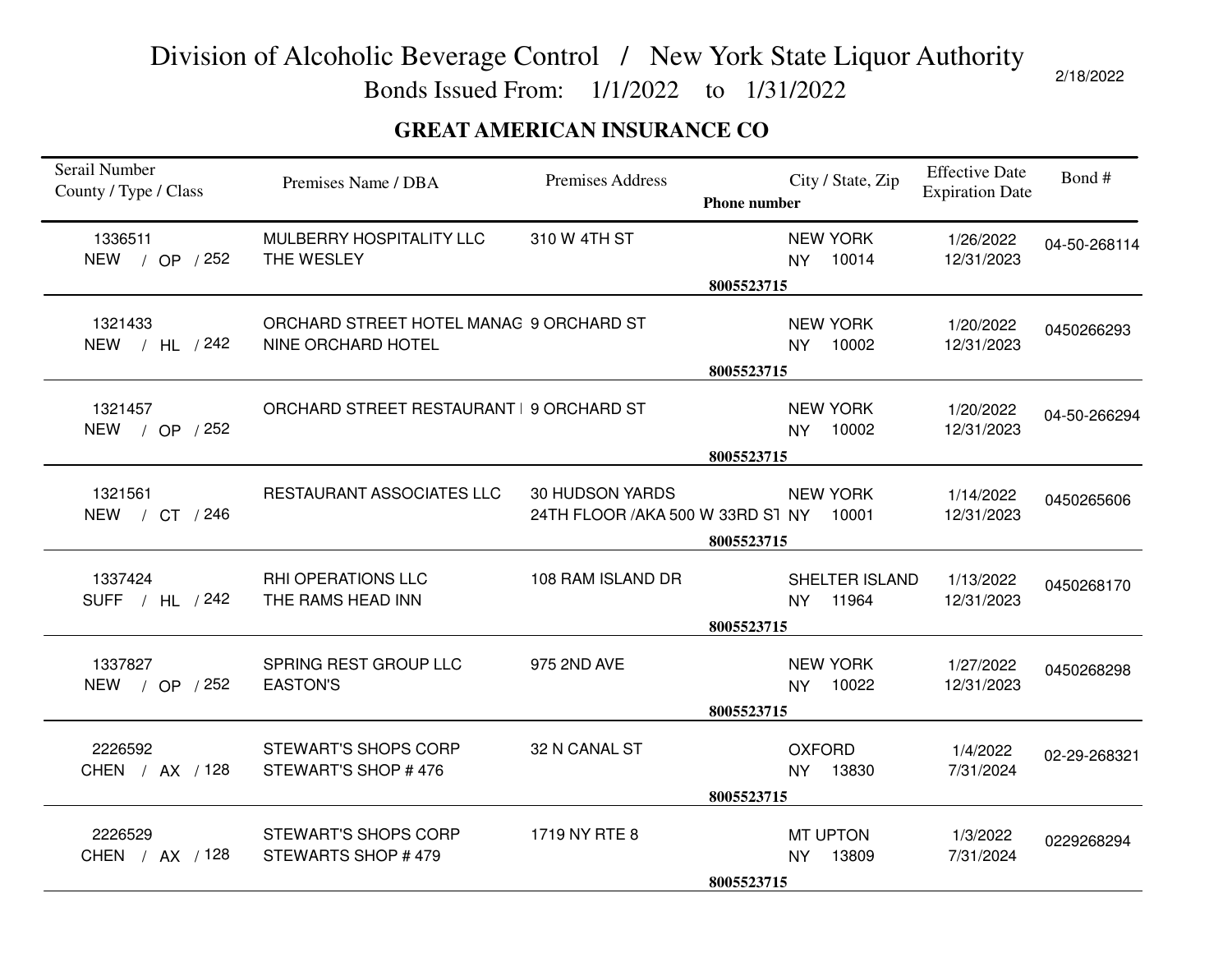Bonds Issued From: 1/1/2022 to 1/31/2022

### **GREAT AMERICAN INSURANCE CO**

| Serail Number<br>County / Type / Class     | Premises Name / DBA                                                          | <b>Premises Address</b> | <b>Phone number</b> |                               | City / State, Zip | <b>Effective Date</b><br><b>Expiration Date</b> | Bond #         |
|--------------------------------------------|------------------------------------------------------------------------------|-------------------------|---------------------|-------------------------------|-------------------|-------------------------------------------------|----------------|
| 2226525<br>/ 128<br><b>CHEN</b><br>AX      | STEWART'S SHOPS CORP<br>STEWART'S SHOP #474                                  | 4823 NY RTE 23          |                     | <b>NORWICH</b><br>NY          | 13815             | 1/4/2022<br>7/31/2024                           | )229STEWMASTER |
|                                            |                                                                              |                         | 8005523715          |                               |                   |                                                 |                |
| 1337344<br>RW / 341<br><b>NEW</b>          | STORE 1 CSFG NYC LLC<br>ZAZZYS, SNOB, INNOCENT YESTEI A/K/A 1477 2ND AVE     | 252 E 77TH ST           |                     | <b>NEW YORK</b><br>NY         | 10075             | 1/24/2022<br>12/31/2023                         | 0451268242     |
|                                            |                                                                              |                         | 8005523715          |                               |                   |                                                 |                |
| 1326828<br>252<br><b>QUEE</b><br><b>OP</b> | TRUTH RESTAURANT AND LOUNG 229-15 MERRICK BLVD<br>TRUTH RESTAURANT AND LOUNG |                         |                     | <b>LAURALTON</b><br><b>NY</b> | 11413             | 1/19/2022<br>12/31/2023                         | B76005         |
|                                            |                                                                              |                         | 8005523715          |                               |                   |                                                 |                |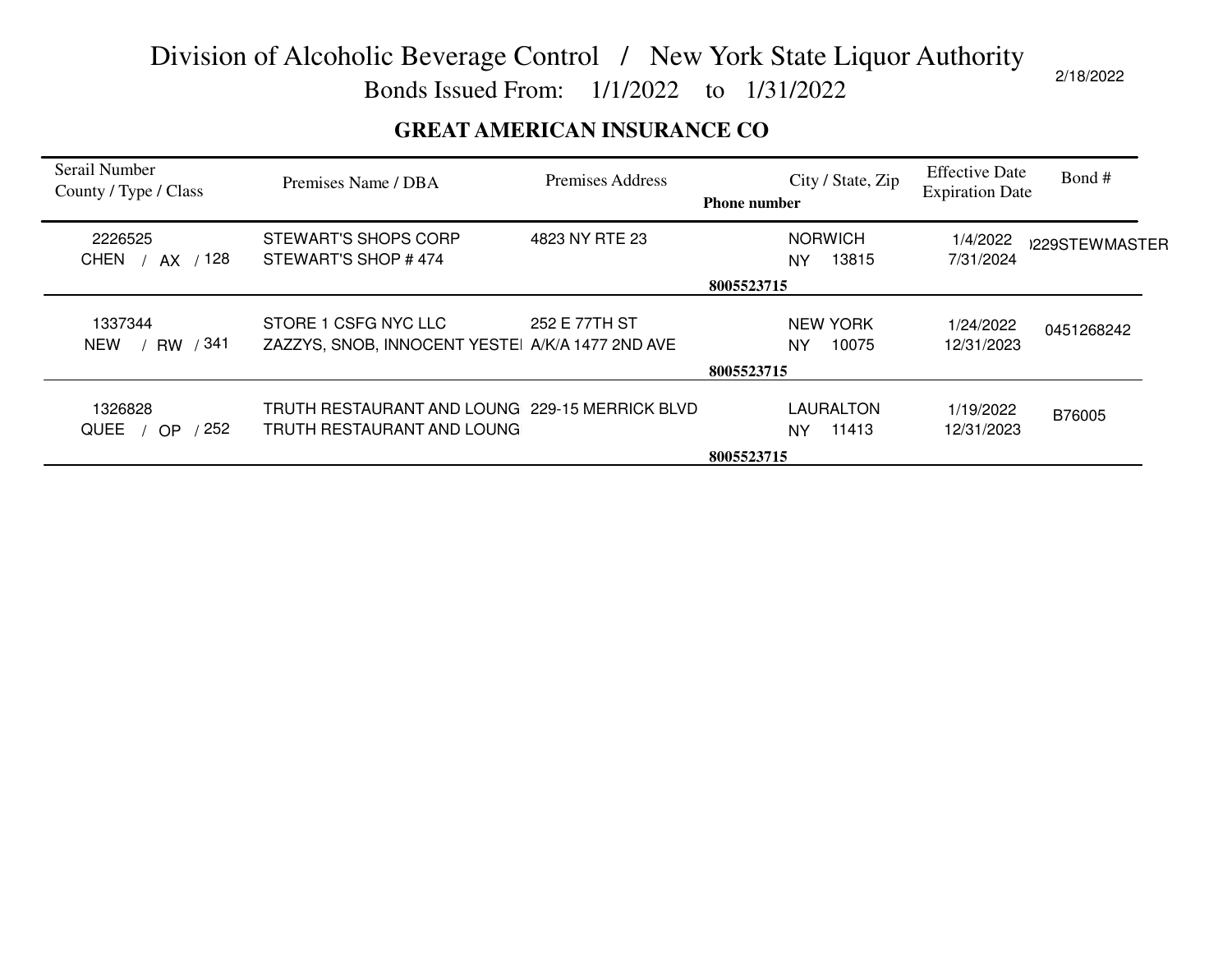Bonds Issued From: 1/1/2022 to 1/31/2022

### **HARTFORD FIRE INSURANCE CO**

| Serail Number<br>County / Type / Class    | Premises Name / DBA                            | Premises Address                    | City / State, Zip<br><b>Phone number</b> | <b>Effective Date</b><br><b>Expiration Date</b> | Bond #      |
|-------------------------------------------|------------------------------------------------|-------------------------------------|------------------------------------------|-------------------------------------------------|-------------|
| 1336327<br>128<br><b>SUFF</b><br>AX.      | LUS LICENSING LLC<br>LIDL                      | 531 MONTAUK HWY                     | <b>WEST BABYLON</b><br>111704<br>NY      | 1/3/2022<br>12/31/2024                          | 20bsbit5109 |
| 1335647<br>341<br><b>NEW</b><br><b>RW</b> | MPQ 1535 THIRD AVENUE LLC<br>LA PAIN QUOTIDIEN | 1535 3RD AVE<br>A/K/A 200 E 87TH ST | <b>NEW YORK</b><br>10028<br>NY           | 1/5/2022<br>12/31/2023                          | 13bsbip6069 |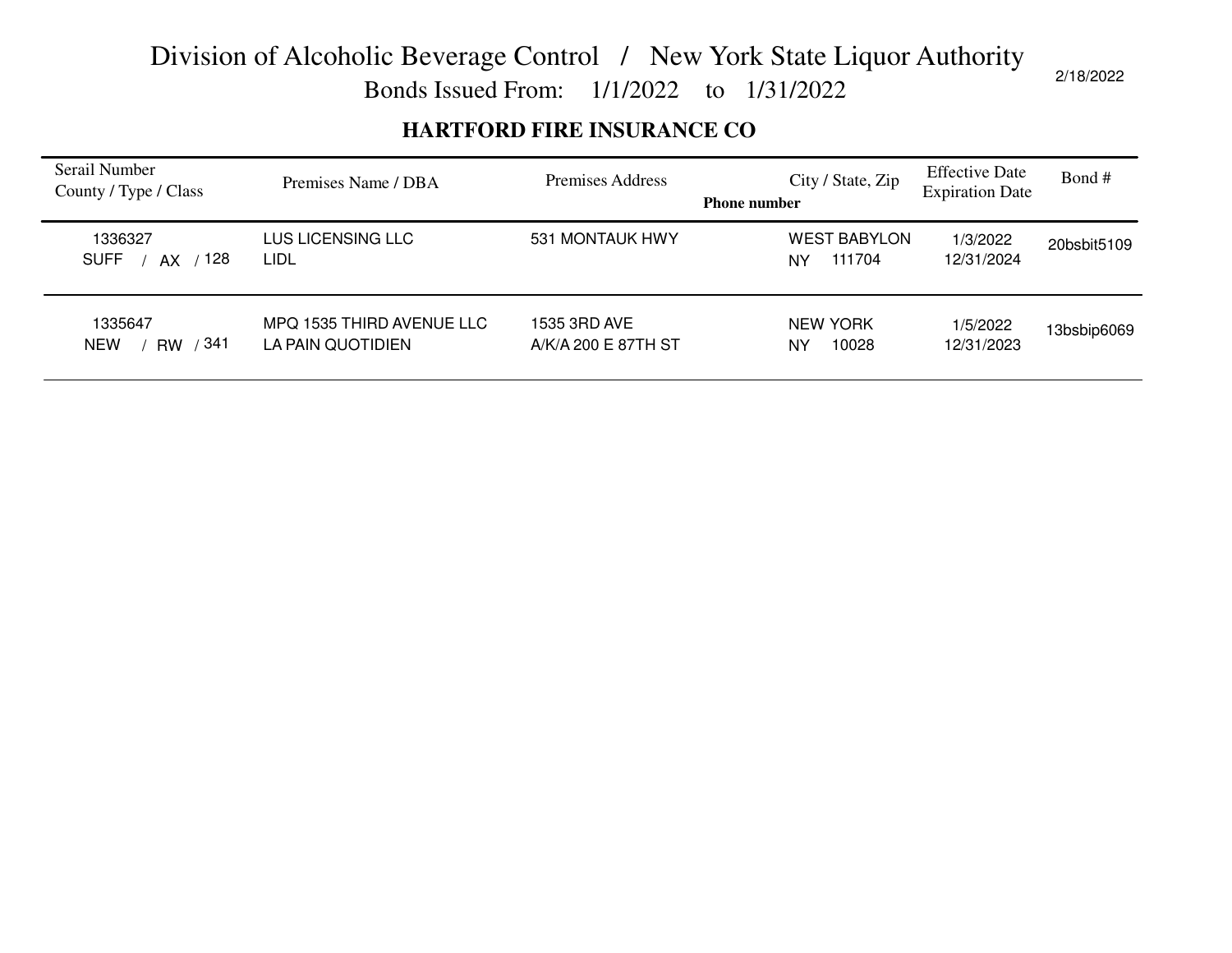Bonds Issued From: 1/1/2022 to 1/31/2022

### **LIBERTY MUTUAL INSURANCE CO**

| Serail Number<br>County / Type / Class | Premises Name / DBA                            | Premises Address       | City / State, Zip<br><b>Phone number</b> | <b>Effective Date</b><br><b>Expiration Date</b> | Bond#     |
|----------------------------------------|------------------------------------------------|------------------------|------------------------------------------|-------------------------------------------------|-----------|
| 1336961<br>AX / 128<br><b>NASS</b>     | 7 ELEVEN INC<br>7 ELEVEN #11173J               | 475 MERRICK RD         | <b>OCEANSIDE</b><br>11572<br>NY.         | 1/14/2022<br>10/31/2024                         | 022230578 |
| 2225607<br>AX / 122<br><b>BROO</b>     | DREAM ARCADE LLC<br><b>BEST INDIAN GROCERY</b> | 188 MAIN ST            | <b>BINGHAMTON</b><br>13905<br><b>NY</b>  | 1/6/2022<br>12/31/2024                          | 999054271 |
| 3167271<br>AX / 122<br><b>ERIE</b>     | <b>GB LICENSE LLC</b><br><b>GOPUFF</b>         | 260 MICHIGAN AVE       | <b>BUFFALO</b><br>14203<br>NY            | 1/24/2022<br>12/31/2024                         | 285064277 |
| 1337570<br>/ 128<br><b>SUFF</b><br>AX  | <b>GB LICENSE LLC</b><br><b>GOPUFF</b>         | 2505 MIDDLE COUNTRY RD | <b>CENTEREACH</b><br>11720<br><b>NY</b>  | 1/28/2022<br>12/31/2024                         | 285066748 |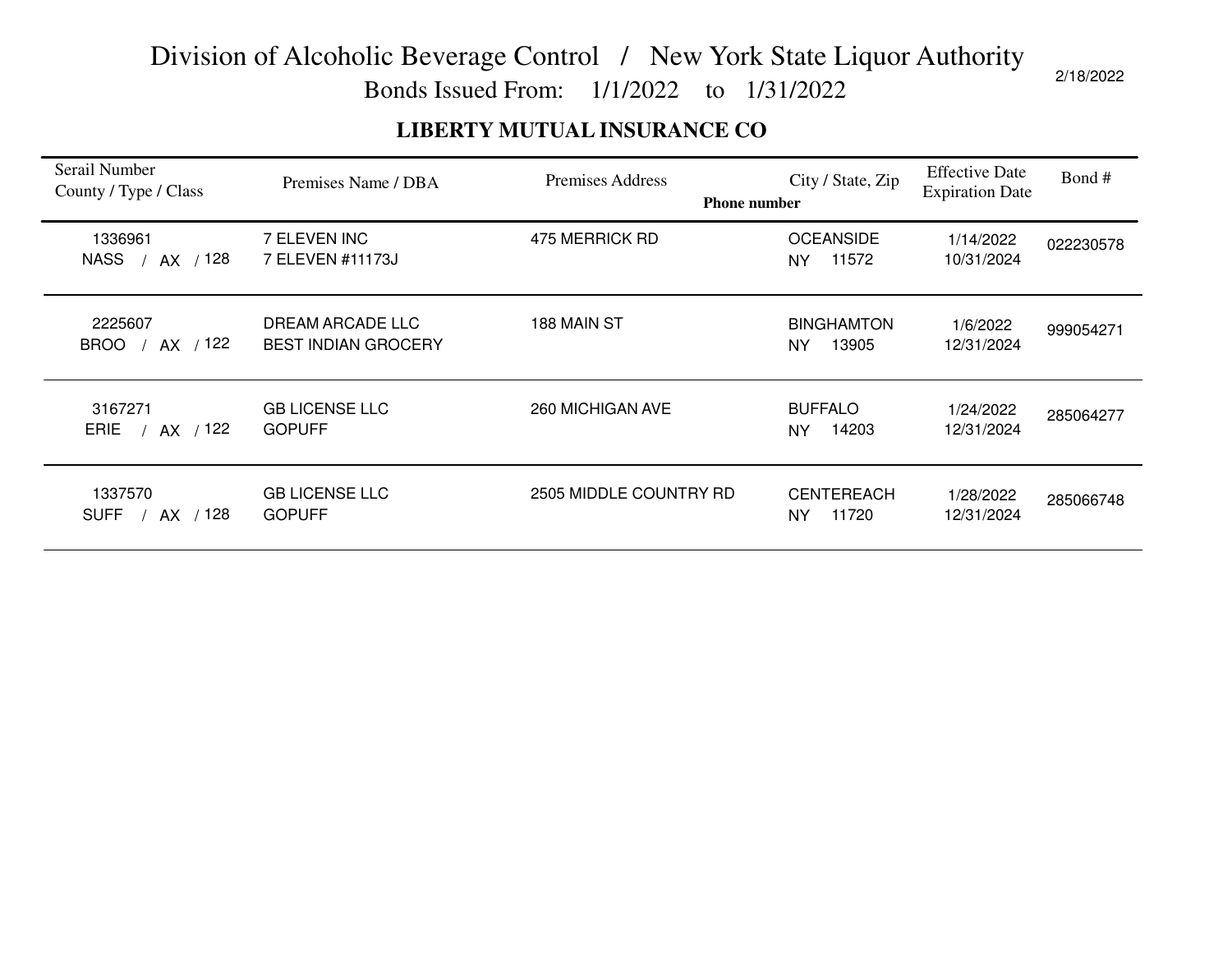Bonds Issued From: 1/1/2022 to 1/31/2022

### **MERCHANTS BONDING COMPANY (MUTUA**

| Serail Number<br>County / Type / Class | Premises Name / DBA                                              | Premises Address                        | <b>Phone number</b> | City / State, Zip                                | <b>Effective Date</b><br><b>Expiration Date</b> | Bond#     |
|----------------------------------------|------------------------------------------------------------------|-----------------------------------------|---------------------|--------------------------------------------------|-------------------------------------------------|-----------|
| 1336026<br>QUEE / OP / 252             | 12. SIX LOUNGE LLC                                               | 253-06A ROCKAWAY BLVD<br>STORE #4       |                     | <b>ROSEDALE</b><br>NY 11422                      | 1/25/2022<br>12/31/2023                         | ny5519313 |
|                                        |                                                                  |                                         | 5152438171          |                                                  |                                                 |           |
| 1337011<br>NEW / AX / 122              | <b>159 CONVENIENCE CORP</b>                                      | 1995 AMSTERDAM AVE STE 4                |                     | <b>NEW YORK</b><br>10032<br><b>NY</b>            | 1/21/2022<br>12/31/2024                         | ny5582667 |
|                                        |                                                                  |                                         | 5152438171          |                                                  |                                                 |           |
| 1337609<br>BRON / AX / 122             | 195 WEBSTER MEAT & PRODUCE (2645 WEBSTER AVE<br><b>FINE FARE</b> |                                         |                     | <b>BRONX</b><br>NY 10458                         | 1/19/2022<br>12/31/2024                         | ny5593322 |
|                                        |                                                                  |                                         | 5152438171          |                                                  |                                                 |           |
| 1336021<br>NASS / AX / 122             | 2735 GFG EXPRESS LLC<br><b>GFG EXPRESS DAIRY BARN</b>            | 2735 OCEANSIDE RD                       |                     | <b>OCEANSIDE</b><br>NY 11572                     | 1/24/2022<br>12/31/2024                         | ny5391363 |
|                                        |                                                                  |                                         | 5152438171          |                                                  |                                                 |           |
| 1330927<br>QUEE / L / 222              | 3002 LLC<br>DUTCH KILLS WINE & LIQUOR                            | 30-02 39TH AVE<br><b>RETAIL SPACE 2</b> | 5152438171          | LONG ISLAND CITY 1/11/2022<br>11101<br><b>NY</b> | 12/31/2024                                      | NY5308821 |
| 1337379<br>QUEE / RW / 341             | 347 RESTAURANT LLC<br><b>SVL SOUVLAKI</b>                        | 34-01 STEINWAY ST                       |                     | <b>ASTORIA</b><br>NY 11101                       | 1/19/2022<br>12/31/2023                         | ny5582624 |
|                                        |                                                                  |                                         | 5152438171          |                                                  |                                                 |           |
| 1337641<br>NEW / AX / 122              | 41 MADISON GROCERY INC                                           | 41 MADISON ST                           |                     | <b>NEW YORK</b><br>10038<br><b>NY</b>            | 1/21/2022<br>12/31/2024                         | ny5607606 |
|                                        |                                                                  |                                         | 5152438171          |                                                  |                                                 |           |
| 1335969<br>NASS / AX / 122             | 560 GFG EXPRESS LLC<br><b>GFG EXPRESS DAIRY FARM</b>             | 560 ATLANTIC AVE                        |                     | <b>EAST ROCKAWAY</b><br>11518<br><b>NY</b>       | 1/24/2022<br>12/31/2024                         | NY5391348 |
|                                        |                                                                  |                                         | 5152438171          |                                                  |                                                 |           |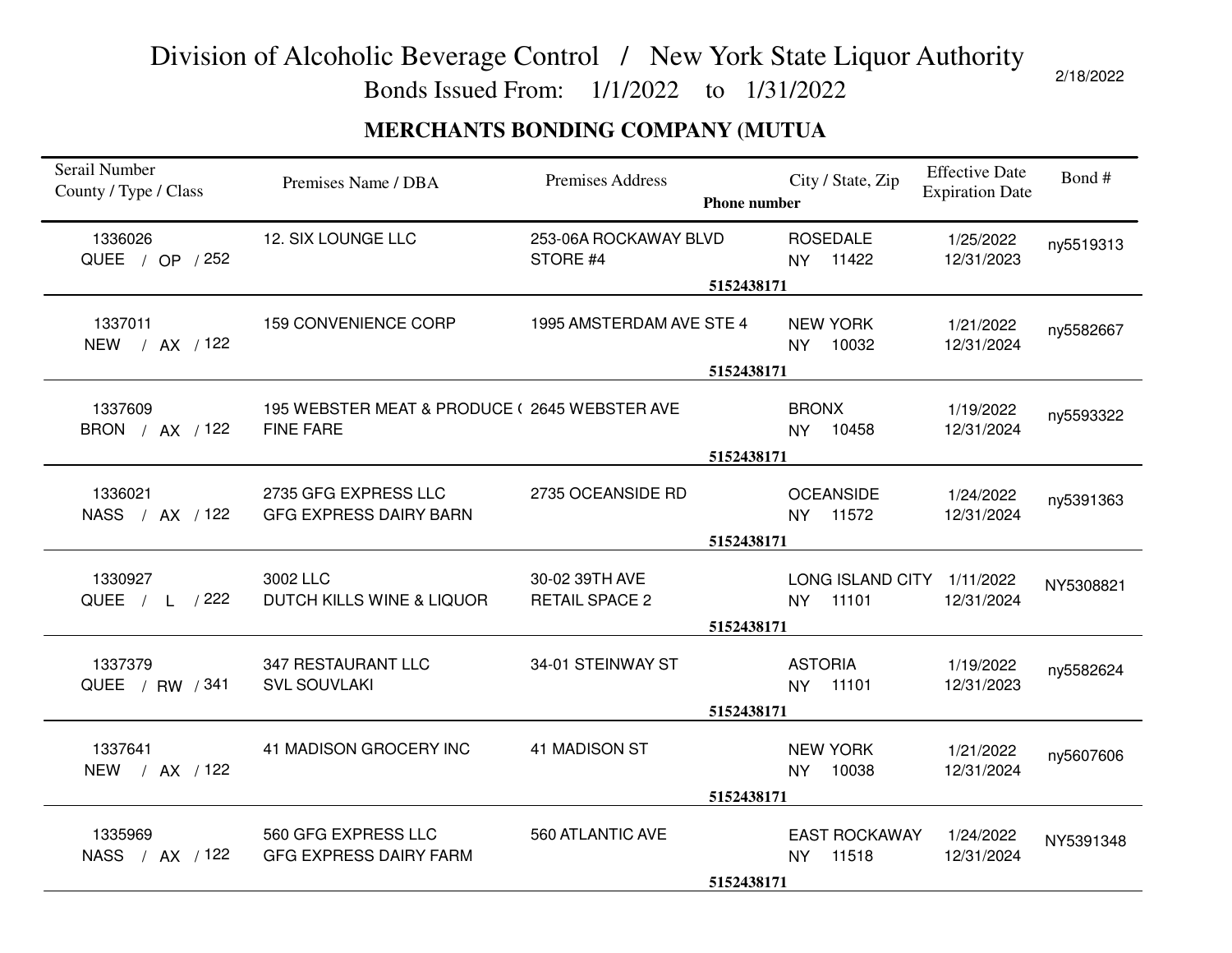Bonds Issued From: 1/1/2022 to 1/31/2022

### **MERCHANTS BONDING COMPANY (MUTUA**

| Serail Number<br>County / Type / Class | Premises Name / DBA                                                          | <b>Premises Address</b>               | <b>Phone number</b> | City / State, Zip                     | <b>Effective Date</b><br><b>Expiration Date</b> | Bond#     |
|----------------------------------------|------------------------------------------------------------------------------|---------------------------------------|---------------------|---------------------------------------|-------------------------------------------------|-----------|
| 1335881<br>SUFF / AX / 122             | 686 GFG EXPRESS LLC                                                          | 686 W MONTAUK HWY                     | 5152438171          | <b>LINDENHURST</b><br>NY 11726        | 1/31/2022<br>12/31/2024                         | ny5391355 |
| 1337677<br>KING / AX / 122             | 6902 D HEIGHTS DELI & GROCERY 6902 13TH AVE<br>6902 D HEIGHTS DELI & GROCERY |                                       | 5152438171          | <b>BROOKLYN</b><br>NY 11228           | 1/3/2022<br>12/31/2024                          | NY5598829 |
| 1329075<br>QUEE / OP / 252             | 9504 RESTAURANT CORP<br><b>RIKO</b>                                          | 95-04 37TH AVE                        | 5152438171          | JACKSON HEIGHTS 1/25/2022<br>NY 11372 | 12/31/2023                                      | NY5226811 |
| 3167537<br>ERIE / OP / 252             | AC4274 KELLER RD LLC<br><b>SCHUNK'S WEST GRILL</b>                           | 4274 KELLER RD                        | 5152438171          | <b>EDEN</b><br>NY 14057               | 1/4/2022<br>12/31/2023                          | NY5570095 |
| 1336904<br>KING / AX / 122             | ALEX GROCERY & NEWS INC                                                      | 300 BROADWAY                          | 5152438171          | <b>BROOKLYN</b><br>NY 11211           | 1/12/2022<br>12/31/2024                         | ny5529258 |
| 3167716<br>WYOM / RW $/341$            | ATTICA'S PROSPECTOR RESTAUR 46 MAIN ST<br>ATTICA'S PROSPECTOR RESTAUR        |                                       | 5152438171          | <b>ATTICA</b><br>14011<br><b>NY</b>   | 1/14/2022<br>12/31/2023                         | NY5601949 |
| 1336297<br>NEW / OP / 252              | <b>BAY BLUE HOSPITALITY LLC</b><br>THE GALLERY                               | 17 W 20TH ST<br><b>WEST SIDE UNIT</b> | 5152438171          | <b>NEW YORK</b><br>10011<br>NY        | 1/4/2022<br>12/31/2023                          | ny5455756 |
| 1336228<br>NEW / RW / 341              | BEDSTUY RESTAURANT GROUP LI 134 LUDLOW ST<br>PIG & BUTTER                    |                                       | 5152438171          | <b>NEW YORK</b><br>10002<br><b>NY</b> | 1/20/2022<br>12/31/2023                         | ny5664813 |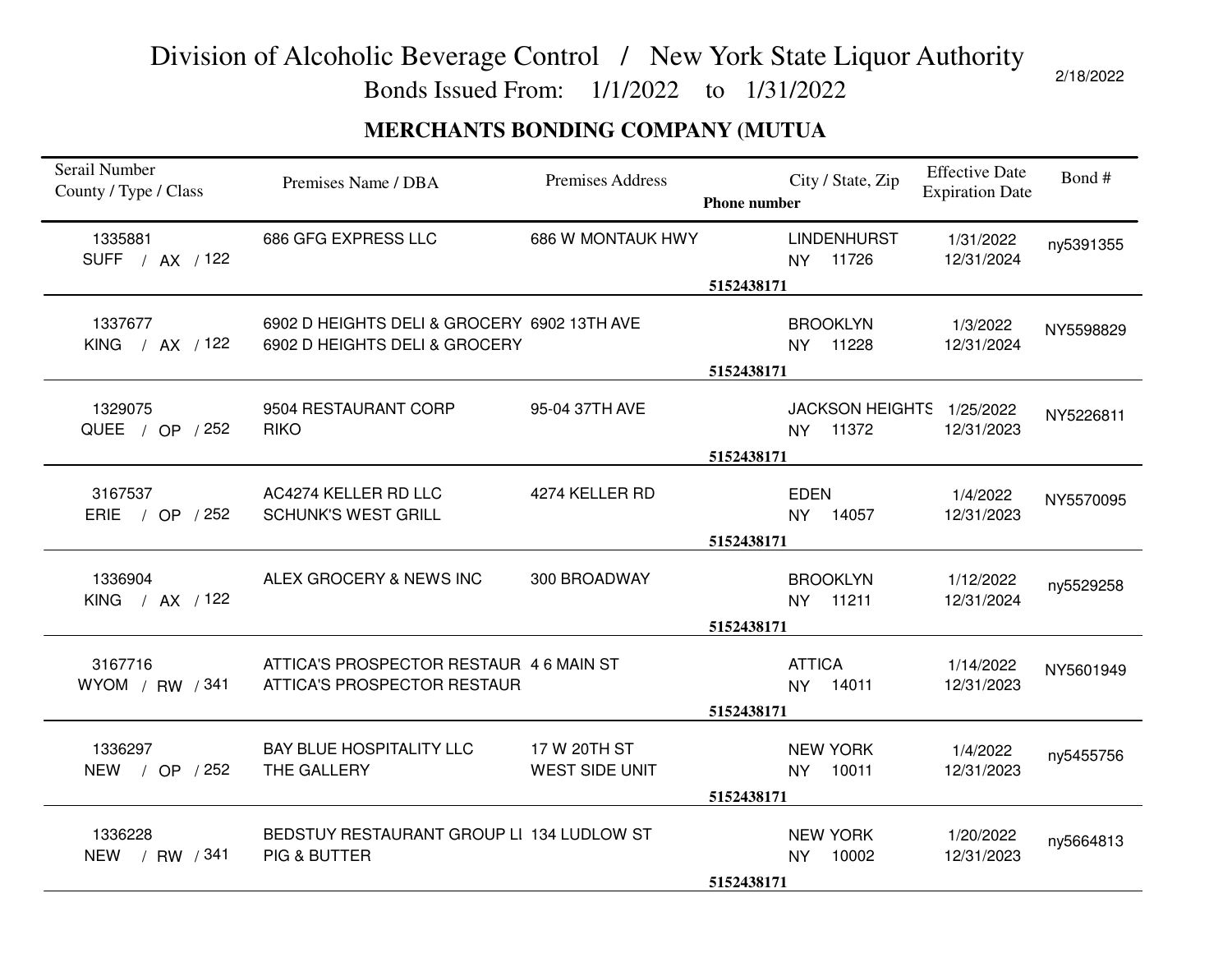Bonds Issued From: 1/1/2022 to 1/31/2022

2/18/2022

### **MERCHANTS BONDING COMPANY (MUTUA**

| Serail Number<br>County / Type / Class | Premises Name / DBA                                     | <b>Premises Address</b> | <b>Phone number</b> | City / State, Zip                       | <b>Effective Date</b><br><b>Expiration Date</b> | Bond#     |
|----------------------------------------|---------------------------------------------------------|-------------------------|---------------------|-----------------------------------------|-------------------------------------------------|-----------|
| 1337077<br>KING / AX / 122             | <b>BIG APPLE BUSINESS CORP</b>                          | 3170 ATLANTIC AVE       | 5152438171          | <b>BROOKLYN</b><br>NY 11208             | 1/24/2022<br>12/31/2024                         | NY5564574 |
| 1337136<br>NEW / OP / 252              | BL 55 HUDSON YARDS NY LLC<br><b>BLUESTONE LANE</b>      | 55 HUDSON YARDS         | 5152438171          | <b>NEW YORK</b><br>10001<br><b>NY</b>   | 1/12/2022<br>12/31/2023                         | NY5754854 |
| 1337024<br>KING / OP $/252$            | <b>BROOKLYN GREENS GOLF LLC</b>                         | 195 MORGAN AVE          | 5152438171          | <b>BROOKLYN</b><br>NY 11237             | 1/26/2022<br>12/31/2023                         | NY5537668 |
| 1337739<br>NASS / L /222               | <b>CHOICE SPIRITS INC</b><br>LAKE SUCCESS WINE & LIQUOR | 1560 UNION TPKE         | 5152438171          | NEW HYDE PARK<br>11040<br>NY            | 1/12/2022<br>12/31/2024                         | ny5611112 |
| 1334618<br>QUEE / OP / 252             | <b>CITRUS AND SPICE LLC</b>                             | 32-90 36TH ST           | 5152438171          | <b>ASTORIA</b><br>11102<br><b>NY</b>    | 1/20/2022<br>12/31/2023                         | ny5464528 |
| 3167639<br>STEU / OP / 252             | DARK HORSE SALOON INC<br><b>DARK HORSE SALOON</b>       | 10516 STATE RTE 36      | 5152438171          | <b>DANSVILLE</b><br>NY 14437            | 1/4/2022<br>12/31/2023                          | NY5591923 |
| 3167318<br>ONTA / OP / 252             | <b>DECANN LLC</b><br>MUGSY'S FAMILY RESTAURANT          | 6610 STATE RTE 5 & 20   | 5152438171          | <b>BLOOMFIELD</b><br>14469<br><b>NY</b> | 1/3/2022<br>12/31/2023                          | NY5527911 |
| 1338646<br>KING / CT / 246             | <b>DISH FOOD &amp; EVENTS LLC</b>                       | 257 COLUMBIA ST         | 5152438171          | <b>BROOKLYN</b><br>NY 11231             | 1/26/2022<br>8/31/2023                          | NY5620009 |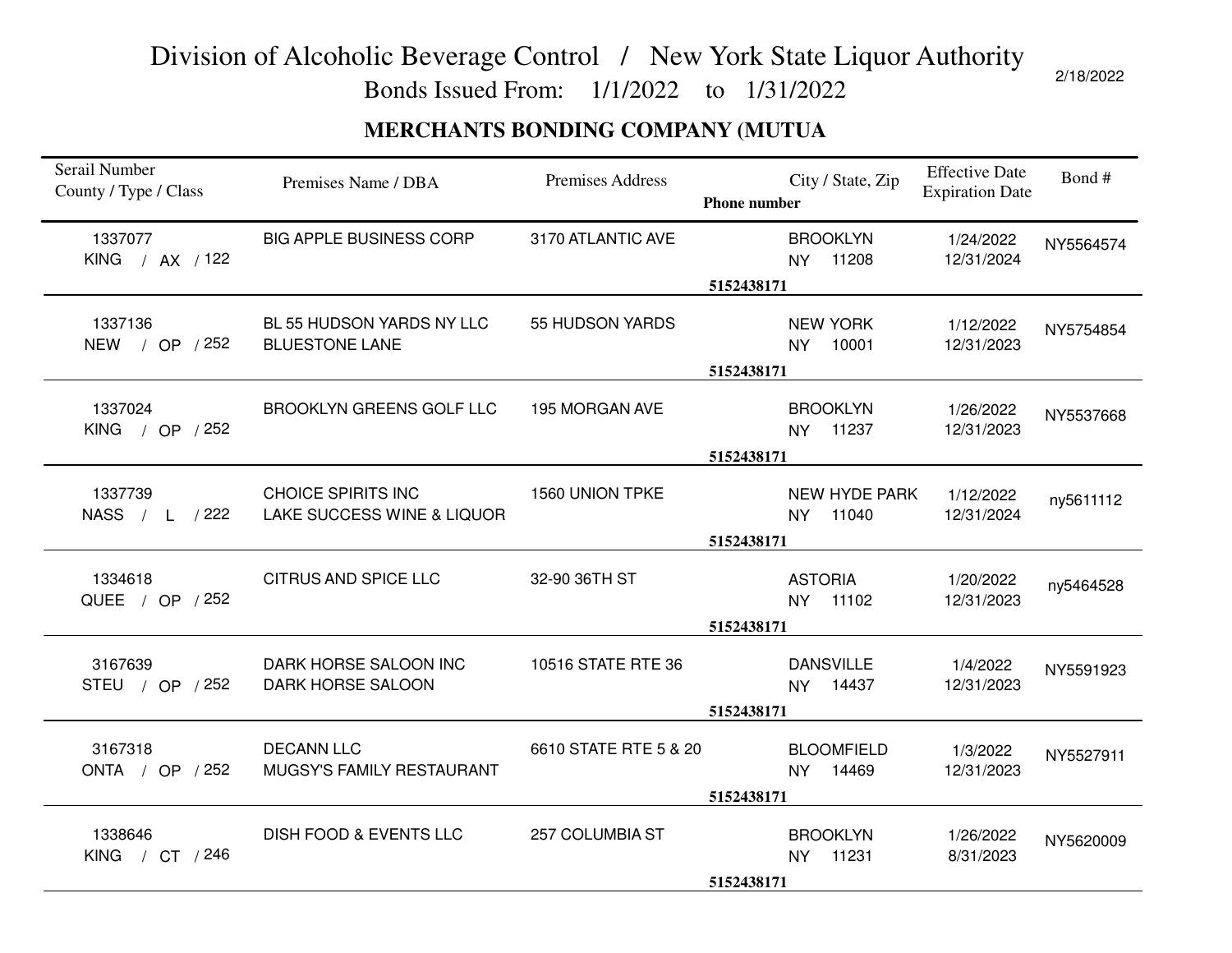Bonds Issued From: 1/1/2022 to 1/31/2022

### **MERCHANTS BONDING COMPANY (MUTUA**

| Serail Number<br>County / Type / Class | Premises Name / DBA                                          | <b>Premises Address</b>         | <b>Phone number</b> | City / State, Zip                     | <b>Effective Date</b><br><b>Expiration Date</b> | Bond#     |
|----------------------------------------|--------------------------------------------------------------|---------------------------------|---------------------|---------------------------------------|-------------------------------------------------|-----------|
| 1331087<br>NEW / RW / 341              | DOLAR SHOP 55 3RD AVE LLC<br>THE DOLAR SHOP                  | 55 3RD AVE<br>UNIT <sub>2</sub> | 5152438171          | <b>NEW YORK</b><br>10003<br><b>NY</b> | 1/26/2022<br>12/31/2023                         | NY5323169 |
| 1336366<br>NEW / OP / 252              | <b>EASY VICTOR LLC</b><br><b>BUMBLE BREW</b>                 | 98 KENMARE ST                   | 5152438171          | <b>NEW YORK</b><br><b>NY</b><br>10012 | 1/20/2022<br>12/31/2023                         | NY5550305 |
| 1337625<br>KING / OP $/252$            | EL CONTINENTAL RESTAURANT IN 672 5TH AVE                     |                                 | 5152438171          | <b>BROOKLYN</b><br>NY 11215           | 1/7/2022<br>12/31/2023                          | NY5586832 |
| 1334181<br>BRON / RW / 341             | EL SAZON DEL MUJERON RESTAU 760 GRAND CONCOURSE              |                                 | 5152438171          | <b>BRONX</b><br>NY 10451              | 1/31/2022<br>12/31/2023                         | ny5406531 |
| 3167280<br>WAYN $/$ L $/222$           | <b>FDR 7420 INC</b><br>WATERFRONT WINE AND SPIRITS           | 7420 STATE RTE 14               | 5152438171          | SODUS POINT<br>NY 14555               | 1/27/2022<br>12/31/2024                         | ny5517275 |
| 1337463<br>BRON / AX / 122             | FERS GRILL DELI INC                                          | 2962 JEROME AVE                 | 5152438171          | <b>BRONX</b><br>NY 10468              | 1/3/2022<br>12/31/2024                          | NY5596340 |
| 1337470<br>BRON / AX / 122             | <b>FREDDYS DELI LLC</b><br><b>FOREST DELI GROCERY</b>        | 751 FOREST AVE                  | 5152438171          | <b>BRONX</b><br>NY 10456              | 1/7/2022<br>12/31/2024                          | NY5574832 |
| 1321747<br>NEW / L /222                | <b>FREDS LIQUORS INC</b><br><b>FREDS WINES &amp; LIQUORS</b> | 55 LENOX AVENUE                 | 5152438171          | <b>NEW YORK</b><br>10026<br><b>NY</b> | 1/13/2022<br>2/28/2022                          | NY5151975 |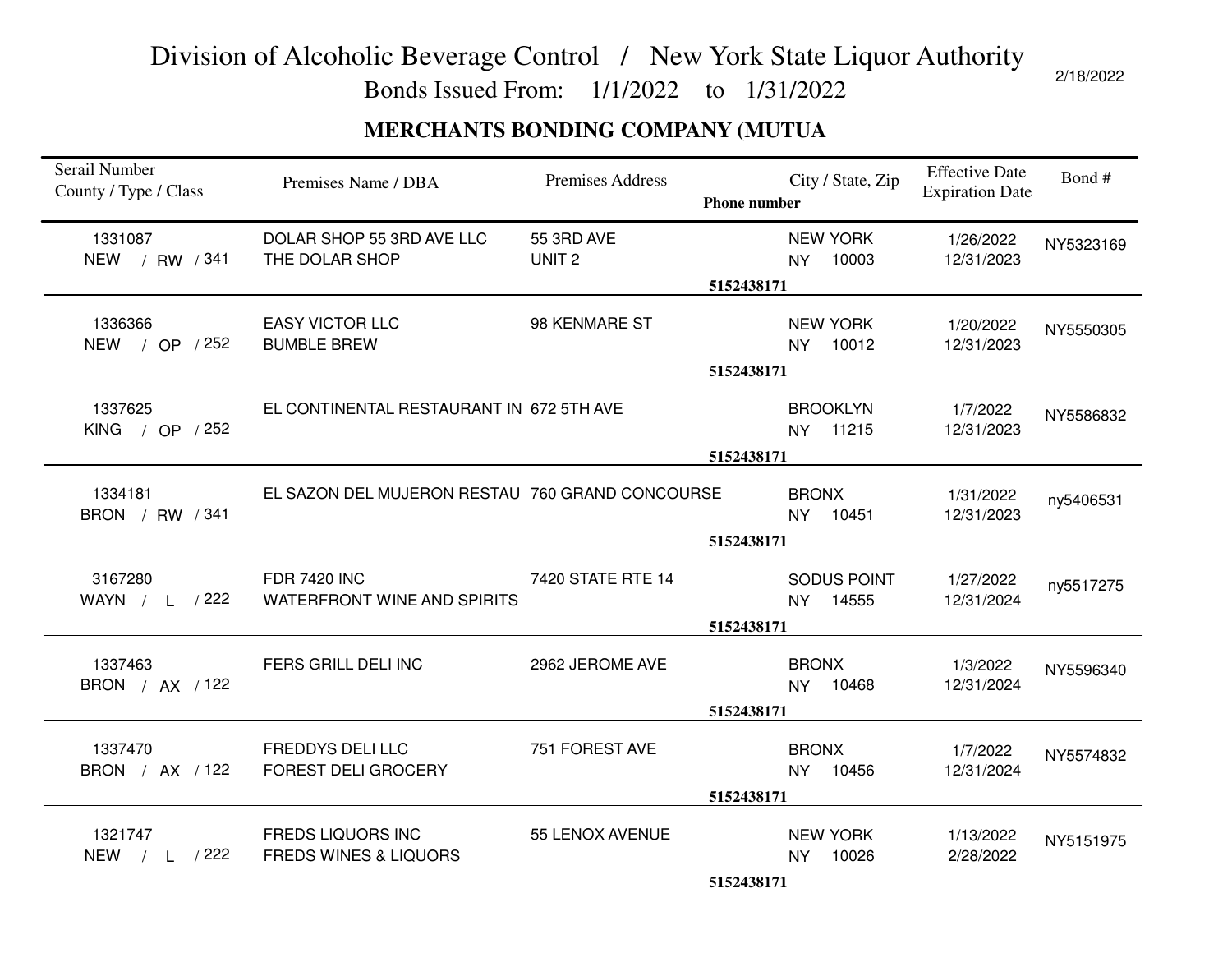Bonds Issued From: 1/1/2022 to 1/31/2022

### **MERCHANTS BONDING COMPANY (MUTUA**

| Serail Number<br>County / Type / Class  | Premises Name / DBA                                                         | <b>Premises Address</b>                     | City / State, Zip<br><b>Phone number</b>                | <b>Effective Date</b><br>Bond#<br><b>Expiration Date</b> |  |
|-----------------------------------------|-----------------------------------------------------------------------------|---------------------------------------------|---------------------------------------------------------|----------------------------------------------------------|--|
| 1337696<br>NASS / OP / 252              | <b>FUJI HIBACHI INC</b><br>THE ANGLE                                        | 2757 LONG BEACH RD<br>UNIT A; T/O HEMPSTEAD | <b>OCEANSIDE</b><br>NY 11572<br>5152438171              | 1/19/2022<br>ny5607579<br>12/31/2023                     |  |
| 1333115<br>QUEE / RW / 341              | <b>GAV REST CORP</b><br><b>GOOD EATS DINER</b>                              | 69-32 GRAND AVE                             | <b>MASPETH</b><br>11378<br><b>NY</b>                    | 1/28/2022<br>NY5396644<br>12/31/2023                     |  |
| 1331009<br>QUEE / RW / 341              | HAPPY & SMILE OF NY CORP                                                    | 41-10 149TH PL                              | 5152438171<br><b>FLUSHING</b><br>NY 11355<br>5152438171 | 1/3/2022<br>NY5306273<br>12/31/2023                      |  |
| 1338019<br>WEST / L /222                | <b>HIGHLAND WINE &amp; LIQUOR LLC</b><br><b>CARDELLA WINES &amp; LIQUOR</b> | 203 N HIGHLAND AVE                          | <b>OSSINING</b><br>10562<br><b>NY</b><br>5152438171     | 1/19/2022<br>ny5607295<br>12/31/2024                     |  |
| 1335403<br>$/$ L $/$ 222<br><b>KING</b> | <b>HILLFIGGAZ INC</b><br>THE HILL WINE & LIQUOR                             | 1547 EASTERN PKW                            | <b>BROOKLYN</b><br>11233<br><b>NY</b><br>5152438171     | 1/19/2022<br>NY5454437<br>12/31/2024                     |  |
| 2226130<br>DUTC / TW / 344              | <b>HOMESPUN LLC</b><br><b>DIA BEACON CAFE</b>                               | <b>3 BEEKMAN ST</b>                         | <b>BEACON</b><br><b>NY</b><br>12508<br>5152438171       | 1/20/2022<br>NY5750416<br>12/31/2023                     |  |
| 1337655<br>KING / RW / 341              | <b>IRESTAURANT INC</b>                                                      | 5922 8TH AVE                                | <b>BROOKLYN</b><br>11220<br>NY.<br>5152438171           | 1/4/2022<br>NY5597819<br>12/31/2023                      |  |
| 1319787<br>BRON / RW / 341              | <b>J&amp;G ITALIAN RESTAURANT CORP</b><br><b>SAN GENNARO</b>                | 2329 ARTHUR AVE                             | <b>BRONX</b><br>10458<br>NY<br>5152438171               | 1/21/2022<br>ny5166476<br>12/31/2023                     |  |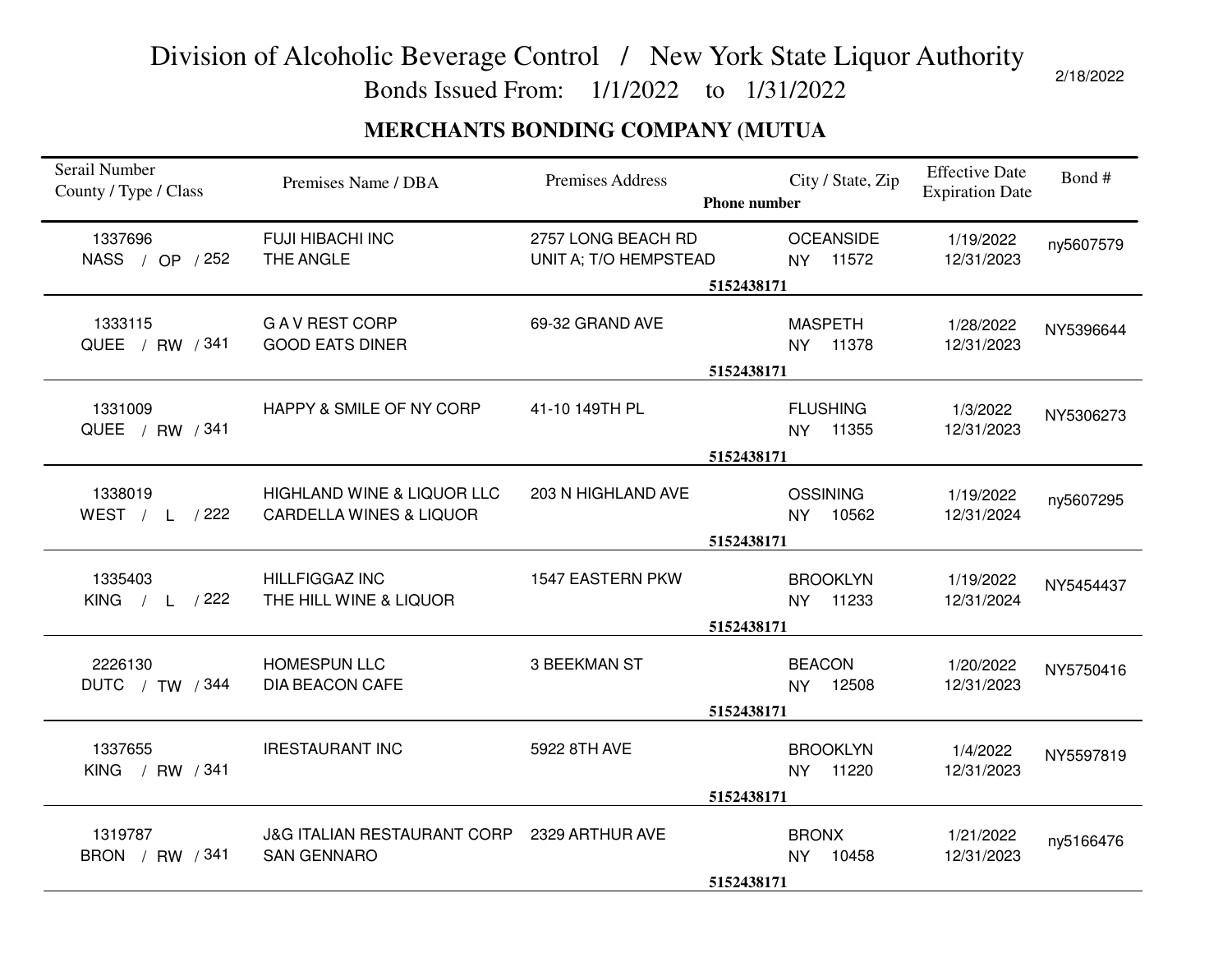Bonds Issued From: 1/1/2022 to 1/31/2022

#### **MERCHANTS BONDING COMPANY (MUTUA**

| Serail Number<br>County / Type / Class | Premises Name / DBA                                                                   | Premises Address<br><b>Phone number</b>                | City / State, Zip                                | <b>Effective Date</b><br><b>Expiration Date</b> | Bond#     |
|----------------------------------------|---------------------------------------------------------------------------------------|--------------------------------------------------------|--------------------------------------------------|-------------------------------------------------|-----------|
| 1336550<br>KING / OP / 252             | JTMN ASSOCIATE INC<br>EL GRAN TEJANO                                                  | 942 FLUSHING AVE<br>5152438171                         | <b>BROOKLYN</b><br>NY 11206                      | 1/10/2022<br>12/31/2023                         | ny5560390 |
| 1337526<br>BRON / A / 122              | JUAN DIAZ MARTINEZ & MARGARI 1507 WHITE PLAINS RD<br><b>DELI TAQUERIA XOCHITLALLI</b> | 5152438171                                             | <b>BRONX</b><br>10462<br><b>NY</b>               | 1/21/2022<br>12/31/2024                         | ny5603642 |
| 1336803<br>QUEE / OP / 252             | NEW OPEN KARAOKE INC                                                                  | 40-20 149TH PL<br>5152438171                           | <b>FLUSHING</b><br>NY 11354                      | 1/5/2022<br>12/31/2023                          | NY5564362 |
| 1338282<br>KING / AX / 122             | NG SUPERMARKET INC                                                                    | 507 CORTELYOU RD<br>5152438171                         | <b>BROOKLYN</b><br>11218<br>NY.                  | 1/27/2022<br>12/31/2024                         | NY5629348 |
| 3167252<br>NIAG / TW / 344             | NW BEER COMPANY LLC<br>FATTEY BEER COMPANY                                            | 908 NIAGARA FALLS BLVD<br><b>STE 105</b><br>5152438171 | NORTH TONAWANI 1/28/2022<br>14120<br><b>NY</b>   | 12/31/2023                                      | NY5476352 |
| 1336380<br>KING / RW / 341             | OMAKASE SUSHI BY HIRO INC                                                             | 1328 SHEEPSHEAD BAY ROAD<br>5152438171                 | <b>BROOKLYN</b><br>11235<br>NY.                  | 1/24/2022<br>12/31/2023                         | NY5551744 |
| 1337066<br>QUEE / OP / 252             | ORIGINALBEEBEAVE LLC<br>DK PUBLIC                                                     | 38 40 29TH ST<br>5152438171                            | LONG ISLAND CITY 1/21/2022<br>11101<br><b>NY</b> | 12/31/2023                                      | NY5537677 |
| 1335468<br>NEW / TW / 344              | PORCH NYC LLC, THE<br>THE PORCH                                                       | 750A ST NICHOLAS AVE<br>5152438171                     | <b>NEW YORK</b><br>10031<br><b>NY</b>            | 1/4/2022<br>12/31/2023                          | ny5517538 |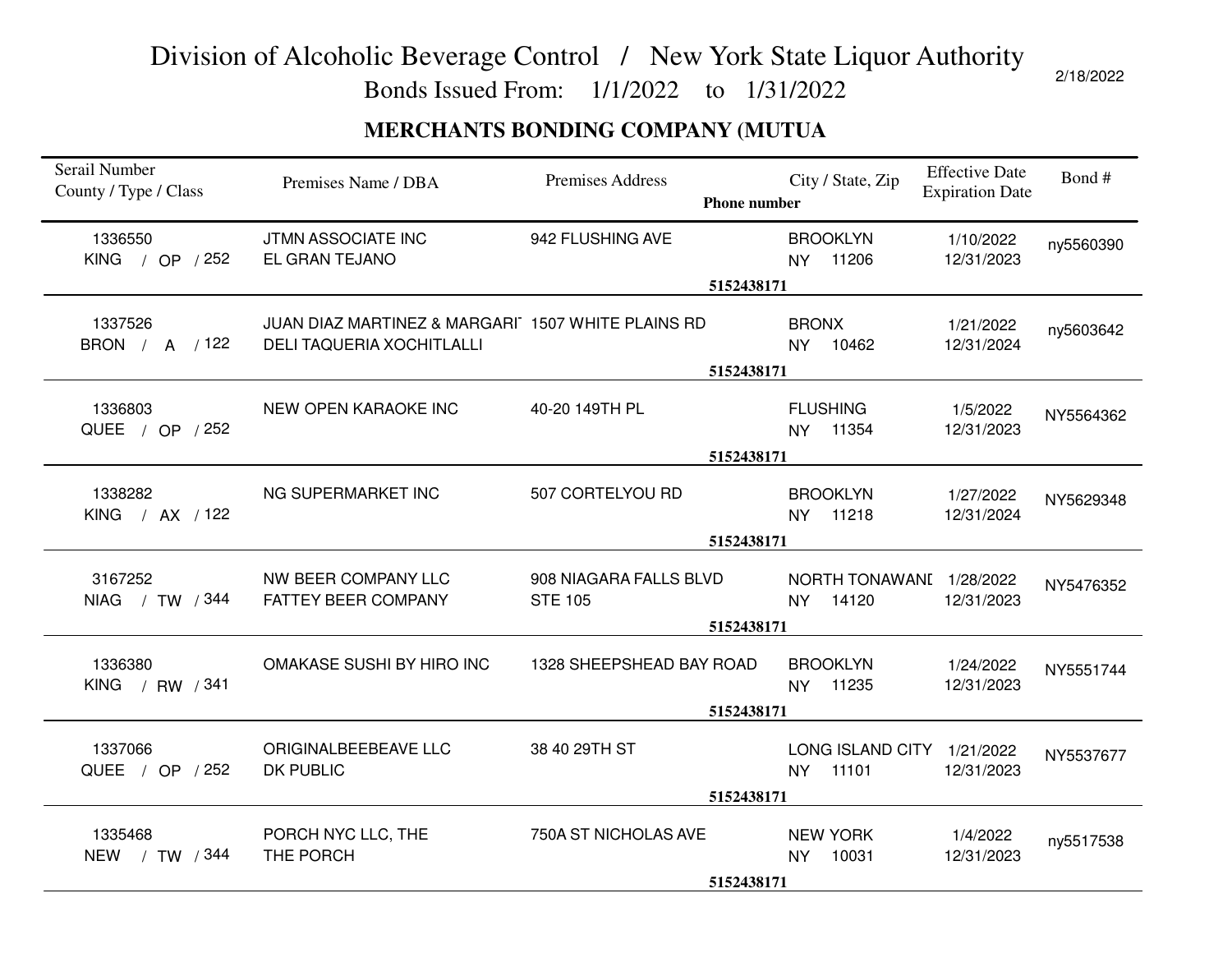Bonds Issued From: 1/1/2022 to 1/31/2022

2/18/2022

### **MERCHANTS BONDING COMPANY (MUTUA**

| Serail Number<br>County / Type / Class | Premises Name / DBA                                     | <b>Premises Address</b>             | City / State, Zip<br><b>Phone number</b>                | <b>Effective Date</b><br><b>Expiration Date</b> | Bond#     |
|----------------------------------------|---------------------------------------------------------|-------------------------------------|---------------------------------------------------------|-------------------------------------------------|-----------|
| 1337546<br>KING / AX / 122             | SAKTI ENTERPRISE INC<br><b>BABA'S DELI &amp; BEER</b>   | 4016 5TH AVE                        | <b>BROOKLYN</b><br>11232<br><b>NY</b>                   | 1/26/2022<br>12/31/2024                         | ny5489782 |
|                                        |                                                         |                                     | 5152438171                                              |                                                 |           |
| 1337397<br>KING / AX / 122             | SD4 DELI GROCERY CORP                                   | 545 MARCY AVE                       | <b>BROOKLYN</b><br>11206<br><b>NY</b>                   | 1/27/2022<br>12/31/2024                         | ny5598818 |
|                                        |                                                         |                                     | 5152438171                                              |                                                 |           |
| 3167864<br>ERIE / OP / 252             | SIX FRIENDS CABERNET LLC<br><b>SIX FRIENDS CABERNET</b> | 5259 BROADWAY                       | <b>LANCASTER</b><br>NY 14086                            | 1/19/2022<br>12/31/2023                         | ny5626483 |
|                                        |                                                         |                                     | 5152438171                                              |                                                 |           |
| 1336914<br>KING / AX / 122             | <b>SMART CONVIENCE 2 CORP</b>                           | 4818 5TH AVE                        | <b>BROOKLYN</b><br>11220<br>NY.                         | 1/27/2022<br>12/31/2024                         | NY5535443 |
|                                        |                                                         |                                     | 5152438171                                              |                                                 |           |
| 1331615<br>QUEE / RW / 341             | THREE 100 FUN LLC<br>PRINCE TEA HOUSE                   | <b>15 STATION SQUARE</b>            | <b>FOREST HILLS</b><br>11375<br><b>NY</b><br>5152438171 | 1/25/2022<br>12/31/2023                         | NY5335133 |
|                                        |                                                         |                                     |                                                         |                                                 |           |
| 3167669<br>NIAG / AX / 122             | TOWN NIAGARA FOODS INC<br>SAVE A LOT                    | 2429 MILITARY RD<br><b>STE 1200</b> | <b>NIAGARA FALLS</b><br>14304<br><b>NY</b>              | 1/7/2022<br>12/31/2024                          | NY5542554 |
|                                        |                                                         |                                     | 5152438171                                              |                                                 |           |
| 1336372<br>NEW / OP / 252              | TT & B RESTAURANT INC<br>LA' AMORE                      | 171 MULBERRY ST                     | <b>NEW YORK</b><br>10013<br><b>NY</b>                   | 1/28/2022<br>12/31/2023                         | NY5517770 |
|                                        |                                                         |                                     | 5152438171                                              |                                                 |           |
| 1336329<br>NEW / OP / 252              | WOO SEUNG CORP<br><b>CHORUS KARAOKE</b>                 | 25 W 32ND ST<br>3RD FL              | <b>NEW YORK</b><br>10001<br>NY                          | 1/21/2022<br>12/31/2023                         | NY5543824 |
|                                        |                                                         |                                     | 5152438171                                              |                                                 |           |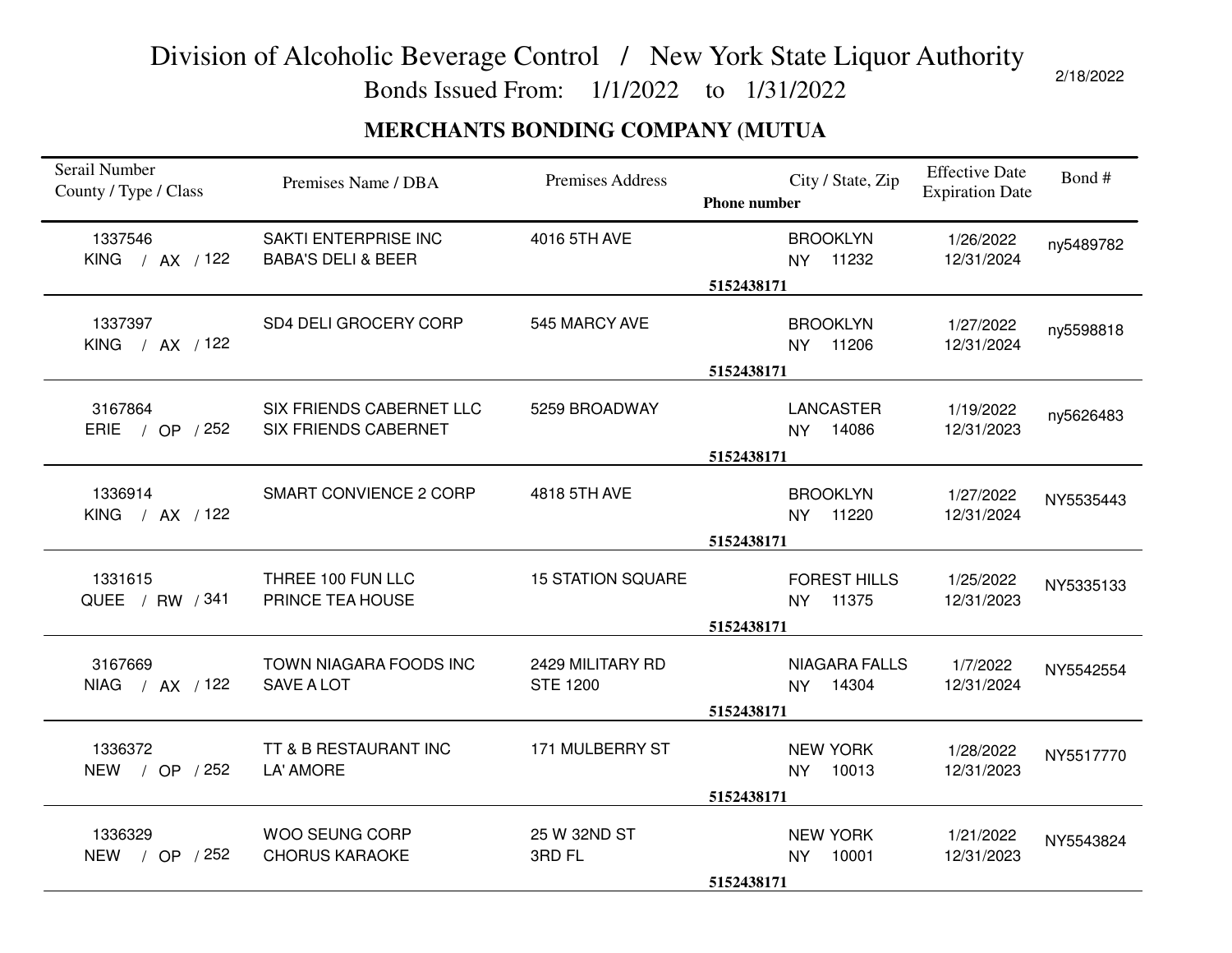Bonds Issued From: 1/1/2022 to 1/31/2022

### **NGM INSURANCE COMPANY**

| Serail Number<br>County / Type / Class                    | Premises Name / DBA                           | Premises Address      | <b>Effective Date</b><br>Bond#<br>City / State, Zip<br><b>Expiration Date</b><br><b>Phone number</b> |
|-----------------------------------------------------------|-----------------------------------------------|-----------------------|------------------------------------------------------------------------------------------------------|
| 2226595<br>ALBA / OP / 252                                | ALBANY WASABI INC                             | 195 WOLF RD           | <b>ALBANY</b><br>1/26/2022<br>s907370<br>12205<br>12/31/2023<br><b>NY</b>                            |
|                                                           |                                               |                       | 8002585310                                                                                           |
| 2226263<br><b>DUTC</b><br>/252<br><b>OP</b><br>$\sqrt{ }$ | COUPE CHAMPAGNE BAR LLC                       | <b>2656 E MAIN ST</b> | <b>WAPPINGER FALLS</b><br>1/7/2022<br>S-903620<br>12590<br><b>NY</b><br>12/31/2023                   |
|                                                           |                                               |                       | 8002585310                                                                                           |
| 3167840<br><b>ERIE</b><br>$/$ AX $/$ 122                  | LACKAWANNA FOODS LLC<br>SAVE A LOT LACKAWANNA | 1234 ABBOTT RD        | LACKAWANNA<br>1/20/2022<br>s906623<br>14218<br>12/31/2024<br><b>NY</b>                               |
|                                                           |                                               |                       | 8002585310                                                                                           |
| 2225858<br>/252<br><b>DUTC</b><br>/ OP                    | SH EAGLE LLC<br><b>STISSING HOUSE</b>         | <b>7801 S MAIN ST</b> | <b>PINE PLAINS</b><br>1/3/2022<br>S-904561<br>12567<br>12/31/2023<br><b>NY</b>                       |
|                                                           |                                               |                       | 8002585310                                                                                           |
| 2226782<br>/ OP $/252$<br><b>JEFF</b>                     | VONNETTE MONTEITH INC<br><b>EMPIRE SQUARE</b> | 63 65 PUBLIC SQ       | <b>WATERTOWN</b><br>1/28/2022<br>s907365<br>13601<br>12/31/2023<br>NY.                               |
|                                                           |                                               |                       | 8002585310                                                                                           |
| 3167851<br>WAYN / AX / 122                                | WNY PALMYRA INC<br><b>CORNER STORE</b>        | 521 E MAIN ST         | <b>PALMYRA</b><br>1/13/2022<br>s907996<br>14522<br>12/31/2024<br><b>NY</b>                           |
|                                                           |                                               |                       | 8002585310                                                                                           |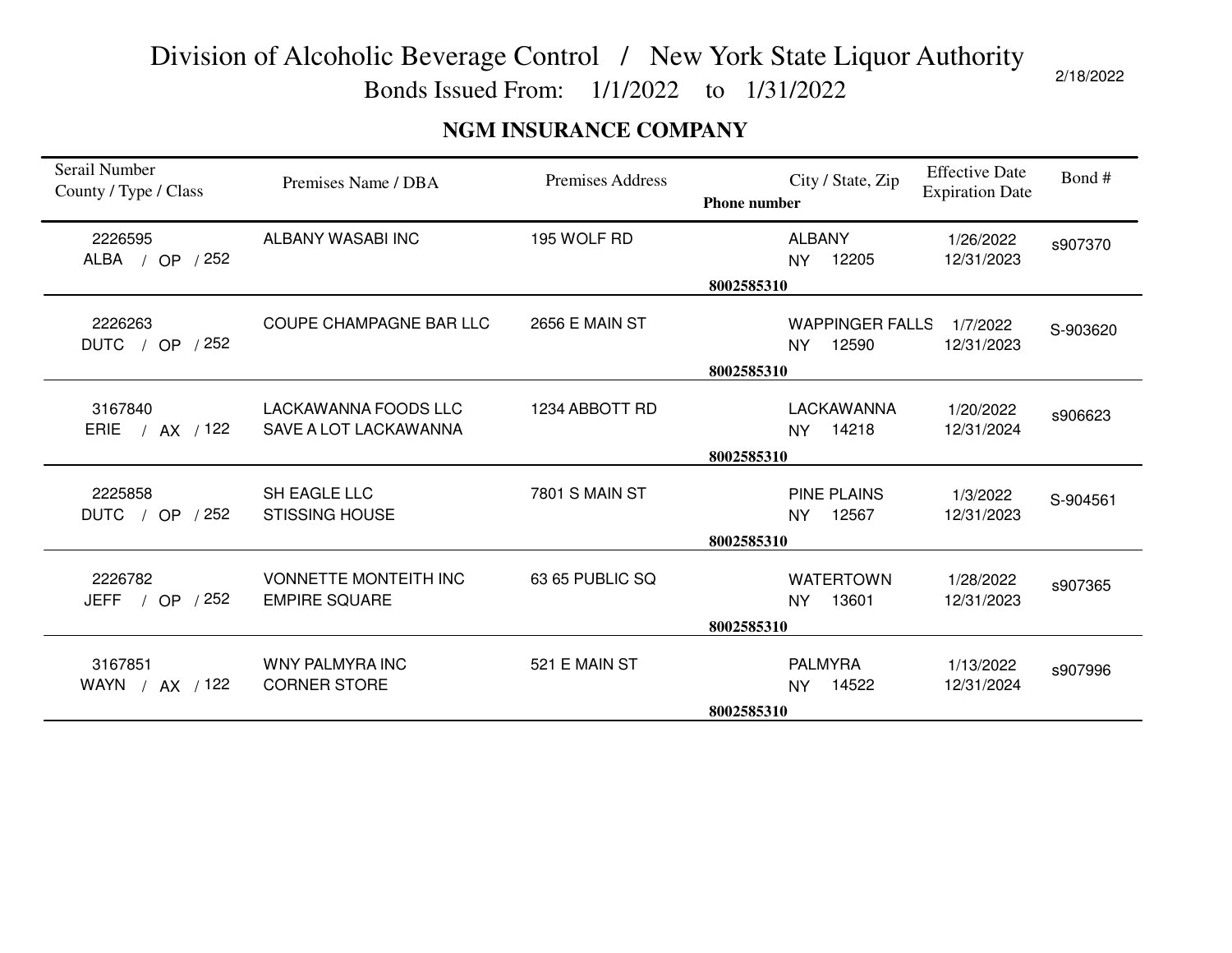Bonds Issued From: 1/1/2022 to 1/31/2022

### **NORTH AMERICAN SPECIALTY INS CO**

| Serail Number<br>County / Type / Class | Premises Name / DBA                                           | Premises Address | City / State, Zip<br><b>Phone number</b> | <b>Effective Date</b><br><b>Expiration Date</b> | Bond #  |
|----------------------------------------|---------------------------------------------------------------|------------------|------------------------------------------|-------------------------------------------------|---------|
| 2227968<br>349<br><b>ESSE</b><br>7W    | SERVICE AMERICA CORPORATION 5021 NYS ROUTE 86<br>LEGACY LODGE |                  | <b>WILMINGTON</b><br>12997<br>NY         | 1/14/2022<br>4/30/2022                          | 2307890 |
|                                        |                                                               |                  | 6036446600                               |                                                 |         |
|                                        |                                                               |                  |                                          |                                                 |         |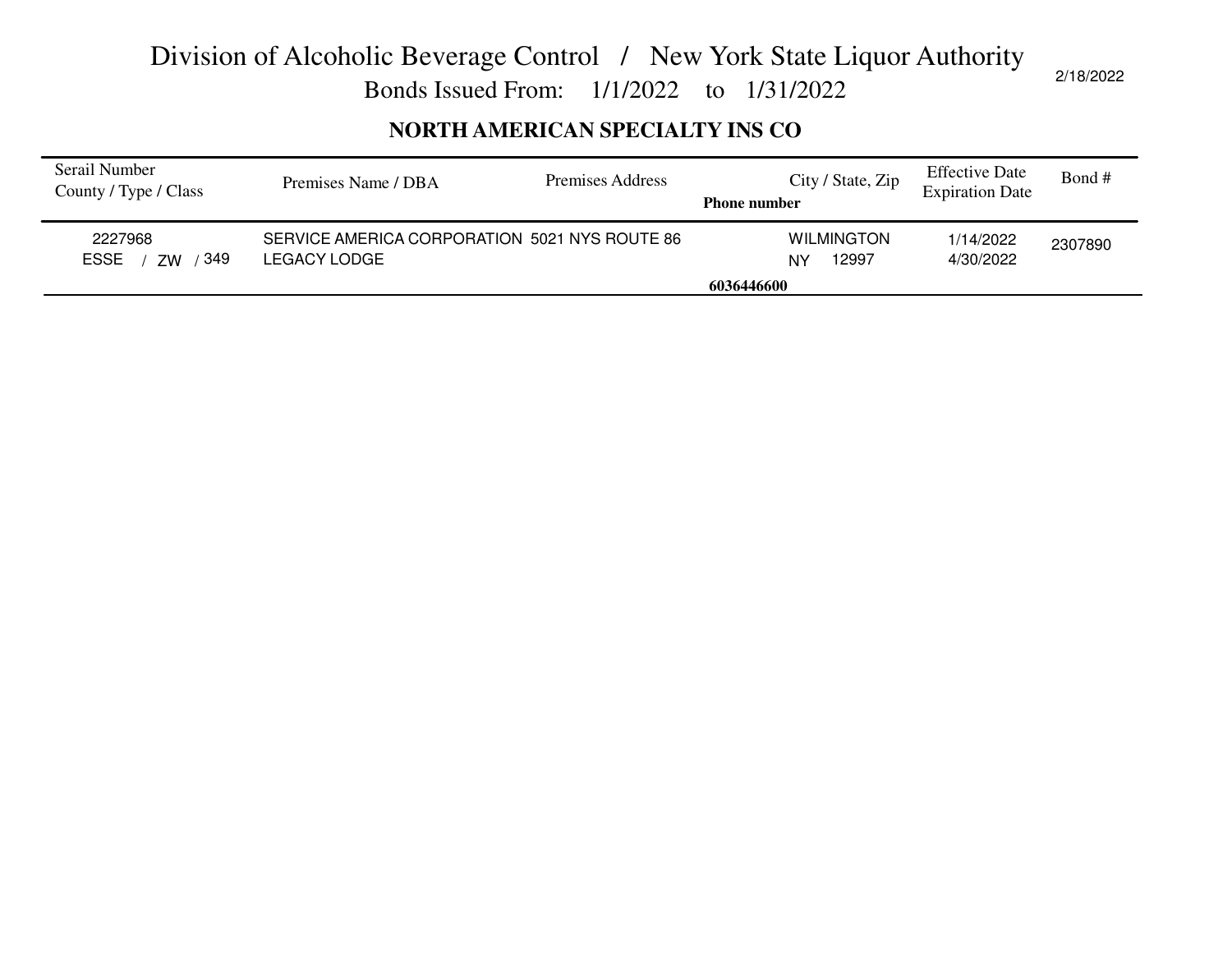Bonds Issued From: 1/1/2022 to 1/31/2022

### **NOT APPLICABLE**

| Serail Number<br>County / Type / Class | Premises Name / DBA                               | Premises Address         | City / State, Zip<br><b>Phone number</b>  | <b>Effective Date</b><br>Bond#<br><b>Expiration Date</b> |
|----------------------------------------|---------------------------------------------------|--------------------------|-------------------------------------------|----------------------------------------------------------|
| 2228974<br>ULST / FP / 306             | ALEX VON SALAD LLC                                | 677 SAWKILL RD           | <b>KINGSTON</b><br>NY 12401               | 1/12/2022<br>4/12/2022                                   |
|                                        |                                                   |                          | 9999999999                                |                                                          |
| 2228802<br>ALBA / WS / 308             | <b>AMLES WINES LLC</b><br><b>AMLES WINES</b>      | 7633 SILVERADO TRAIL     | <b>NAPA</b><br>CA 94558                   | 1/31/2022<br>12/31/2024                                  |
|                                        |                                                   |                          | 9999999999                                |                                                          |
| 2228563<br>ALBA / WS / 308             | <b>ARCANA LLC</b><br>WILLIAM KNUTTEL WINERY       | 21684 EIGHTH ST EAST     | <b>SONOMA</b><br>CA 95476                 | 1/7/2022<br>12/31/2024                                   |
|                                        |                                                   |                          | 9999999999                                |                                                          |
| 2228697<br>ALBA / WS / 308             | <b>ARIETTA INC</b><br><b>ARIETTA</b>              | 5398 CARNEROS HWY        | <b>NAPA</b><br>CA 94559                   | 1/7/2022<br>12/31/2024                                   |
|                                        |                                                   |                          | 9999999999                                |                                                          |
| 1339040<br>QUEE / L / 222              | <b>B &amp; H LIQUOR AND WINE INC</b>              | 134-17 LIBERTY AVE       | S RICHMOND HILL<br>NY 11419<br>9999999999 | 1/6/2022<br>7/31/2022                                    |
|                                        |                                                   |                          |                                           |                                                          |
| 2226172<br>HAMI / HL / 242             | <b>BALSAM ENTERPRISES LLC</b>                     | 140 STATE HWY 10         | CAROGA LAKE<br>NY 12032                   | 1/31/2022<br>12/31/2023                                  |
|                                        |                                                   |                          | 9999999999                                |                                                          |
| 2228813<br>ALBA / WS / 308             | <b>BIN TO BOTTLE LLC</b><br><b>BIN TO BOTTLE</b>  | 110 CAMINO ORUGA         | <b>NAPA</b><br>CA 94558                   | 1/31/2022<br>12/31/2024                                  |
|                                        |                                                   |                          | 9999999999                                |                                                          |
| 2226043<br>DUTC / FD / 106             | <b>BOOMER BREWS LLC</b><br><b>WANDERING HOUND</b> | <b>41 LINDEN FARM LN</b> | RED HOOK<br>NY 12571                      | 1/3/2022<br>12/31/2022                                   |
|                                        |                                                   |                          | 9999999999                                |                                                          |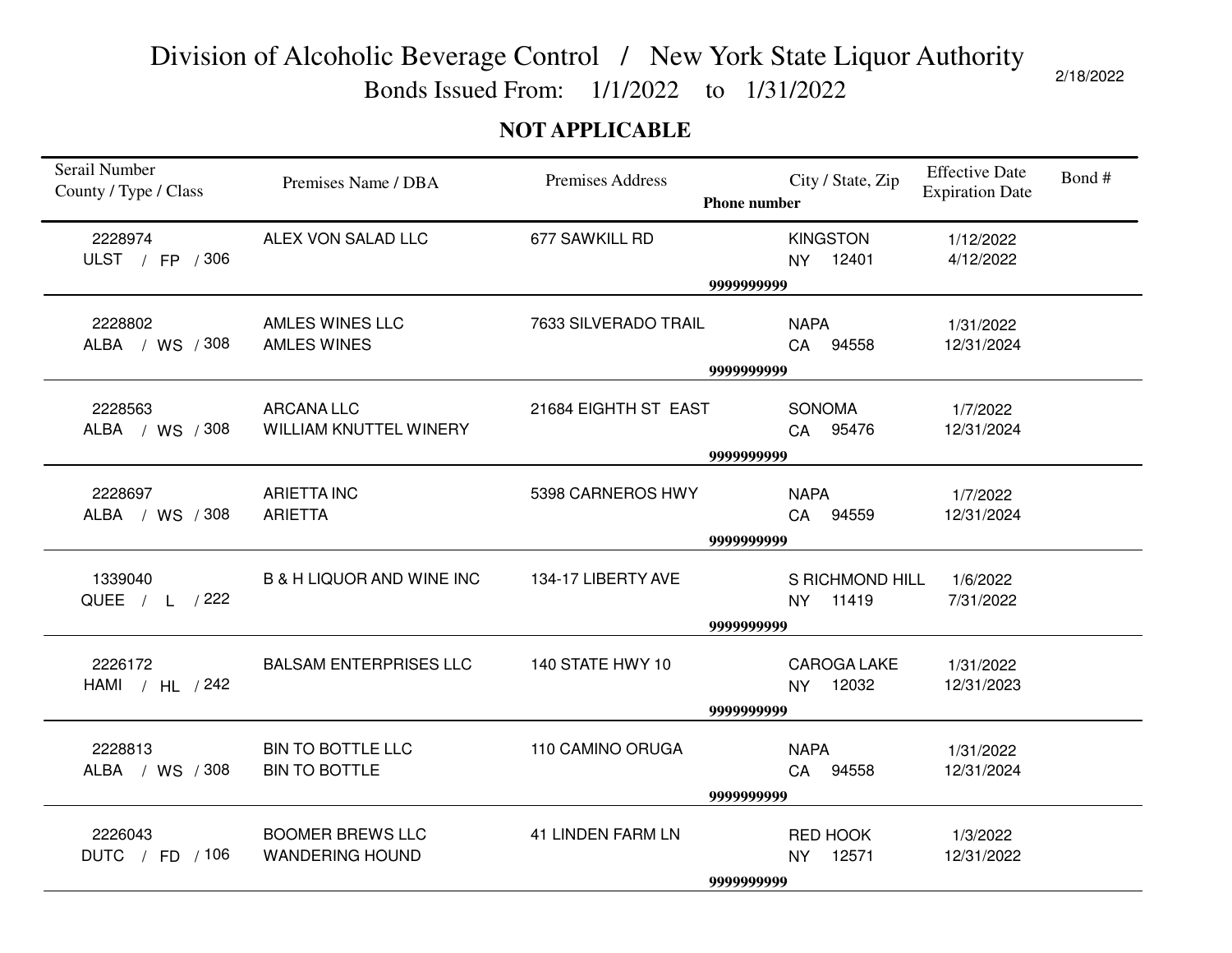Bonds Issued From: 1/1/2022 to 1/31/2022

2/18/2022

### **NOT APPLICABLE**

| Serail Number<br>County / Type / Class | Premises Name / DBA                                    | <b>Premises Address</b>  | <b>Phone number</b> | City / State, Zip              | <b>Effective Date</b><br><b>Expiration Date</b> | Bond# |
|----------------------------------------|--------------------------------------------------------|--------------------------|---------------------|--------------------------------|-------------------------------------------------|-------|
| 2226042                                | <b>BOOMER BREWS LLC</b>                                | <b>41 LINDEN FARM LN</b> |                     | RED HOOK                       | 1/3/2022                                        |       |
| DUTC / MI / 101                        | <b>WANDERING HOUND</b>                                 |                          |                     | 12571<br>NY.                   | 12/31/2022                                      |       |
|                                        |                                                        |                          | 9999999999          |                                |                                                 |       |
| 1336177                                | BRONX BREWERY EAST VILLAGE I 64 2ND AVE                |                          |                     | <b>NEW YORK</b>                | 1/21/2022                                       |       |
| NEW / MI / 101                         | THE BRONX BREWERY                                      |                          |                     | 10003<br>NY                    | 12/31/2022                                      |       |
|                                        |                                                        |                          | 9999999999          |                                |                                                 |       |
| 2228696                                | <b>CARACCIOLI CELLARS INC</b>                          | 701 ALTA ST              |                     | <b>GONZALES</b>                | 1/18/2022                                       |       |
| ALBA / WS / 308                        | <b>CARACCIOLI CELLARS</b>                              |                          |                     | CA 93926                       | 12/31/2024                                      |       |
|                                        |                                                        |                          | 9999999999          |                                |                                                 |       |
|                                        |                                                        |                          |                     |                                |                                                 |       |
| 2226461<br>ULST $/$ DD $/207$          | CATSKILL MOUNTAIN MOONSHINE 31 MARKET ST               |                          |                     | <b>SAUGERTIES</b><br>12477     | 1/7/2022<br>12/31/2024                          |       |
|                                        |                                                        |                          | 9999999999          | NY.                            |                                                 |       |
|                                        |                                                        |                          |                     |                                |                                                 |       |
| 3167760                                | CEREMONY BEER COMPANY LLC, 623 LERCH RD                |                          |                     | <b>GENEVA</b>                  | 1/14/2022                                       |       |
| SENE / MI / 101                        | <b>GROW BREWING CO</b>                                 |                          |                     | NY 14456                       | 12/31/2022                                      |       |
|                                        |                                                        |                          | 9999999999          |                                |                                                 |       |
| 1336204                                | <b>CLIFFTON HOLDINGS LLC</b>                           | 40 WEST MAIN ST          |                     | <b>MT KISCO</b>                | 1/7/2022                                        |       |
| WEST / CD / 304                        | <b>CLIFFTON DRY</b>                                    | <b>STE 108</b>           |                     | 10549<br><b>NY</b>             | 6/30/2022                                       |       |
|                                        |                                                        |                          | 9999999999          |                                |                                                 |       |
|                                        |                                                        |                          |                     |                                |                                                 |       |
| 2226867<br>ALBA / WS / 308             | <b>COLEMAN VINEYARD LLC</b><br><b>COLEMAN VINEYARD</b> | 22734 SW LATHAM RD       |                     | <b>MCMINNVILLE</b><br>OR 97128 | 1/14/2022<br>12/31/2024                         |       |
|                                        |                                                        |                          | 9999999999          |                                |                                                 |       |
|                                        |                                                        |                          |                     |                                |                                                 |       |
| 2228796                                | DEL DOTTO VINEYARDS                                    | 1445 ST HELENA HWY       |                     | <b>ST HELENA</b>               | 1/28/2022                                       |       |
| ALBA / WS / 308                        | DEL DOTTO VINEYARDS                                    |                          |                     | <b>CA</b><br>94574             | 12/31/2024                                      |       |
|                                        |                                                        |                          | 9999999999          |                                |                                                 |       |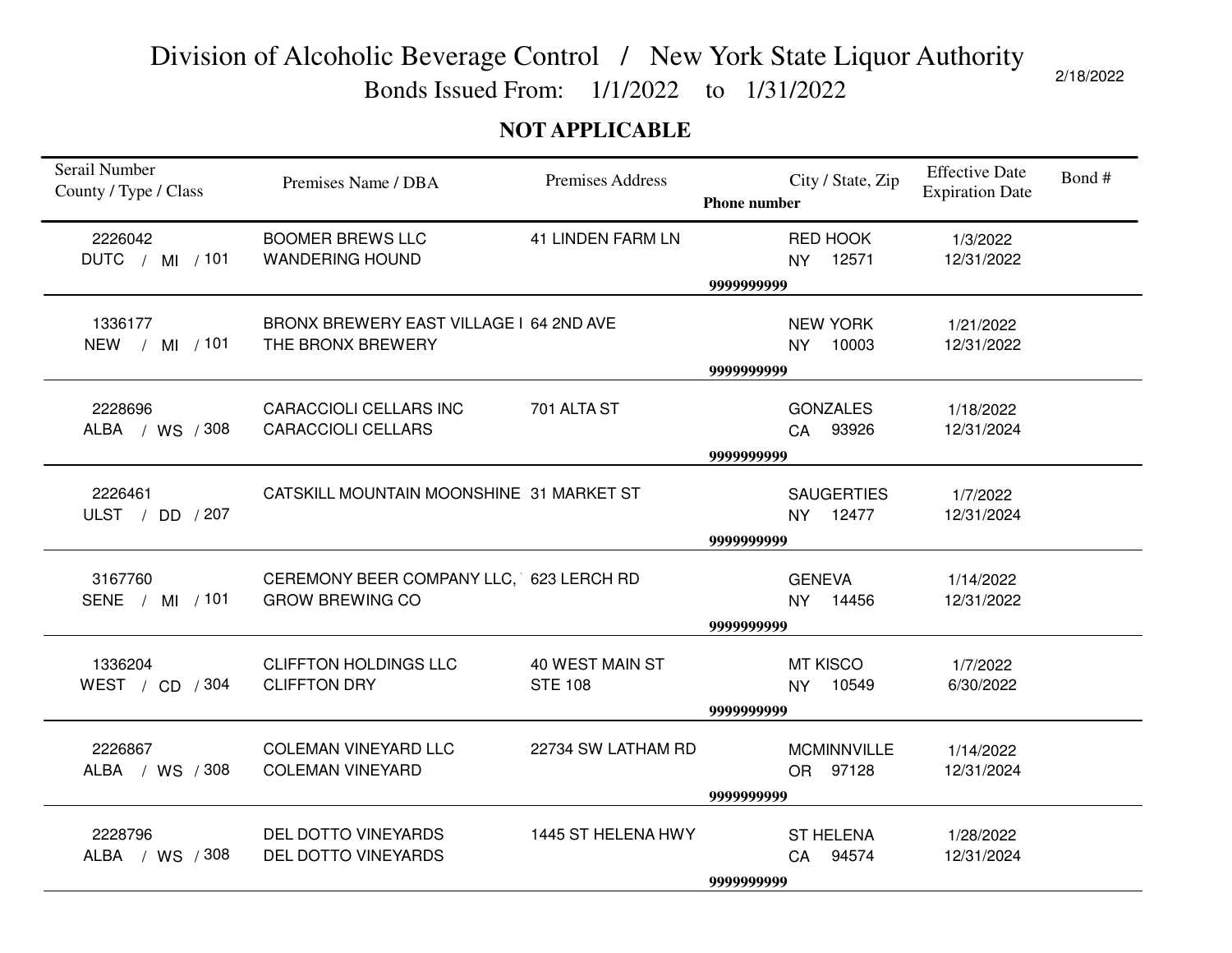Bonds Issued From: 1/1/2022 to 1/31/2022

2/18/2022

### **NOT APPLICABLE**

| Serail Number<br>County / Type / Class | Premises Name / DBA                                                    | Premises Address                           | <b>Phone number</b> | City / State, Zip                      | <b>Effective Date</b><br><b>Expiration Date</b> | Bond# |
|----------------------------------------|------------------------------------------------------------------------|--------------------------------------------|---------------------|----------------------------------------|-------------------------------------------------|-------|
| 2228695<br>ALBA / WS / 308             | DHF HOLDINGS INC<br>NORTH VALLEY VINEYARDS & LA B                      | 801 N SCOTT ST                             |                     | <b>CARLTON</b><br>OR 97111             | 1/7/2022<br>12/31/2024                          |       |
|                                        |                                                                        |                                            | 9999999999          |                                        |                                                 |       |
| 2228455<br>ALBA / WS / 308             | DYER STRAITS WINE COMPANY LL 335 WEST LANE<br><b>DYER VINEYARD</b>     |                                            |                     | <b>ANGWIN</b><br>CA 94508              | 1/20/2022<br>12/31/2024                         |       |
|                                        |                                                                        |                                            | 9999999999          |                                        |                                                 |       |
| 3167572<br>SENE / FW / 302             | FLX GROUP LLC<br>FINGER LAKES WINE SHOP; VINIFE                        | 9782 RTE 414                               |                     | <b>VALOIS</b><br>NY 14841              | 1/7/2022<br>12/31/2024                          |       |
|                                        |                                                                        |                                            | 9999999999          |                                        |                                                 |       |
| 2228799<br>ALBA / WS / 308             | <b>GALAXY WINES LLC</b><br><b>GALAXY WINES LLC</b>                     | 6860 SERENITY WAY                          |                     | <b>SANTA ROSA</b><br>95404<br>CA       | 1/31/2022<br>12/31/2024                         |       |
|                                        |                                                                        |                                            | 9999999999          |                                        |                                                 |       |
| 2227927<br>ALBA / WS / 308             | GROVEDALE WINERY & VINEYARD 71 GROVEDALE LN<br><b>GROVEDALE WINERY</b> |                                            | 9999999999          | <b>WYALUSING</b><br>18853<br><b>PA</b> | 1/28/2022<br>12/31/2024                         |       |
| 2228605<br>ALBA / WS / 308             | <b>HUSIC VINEYARDS LLC</b><br><b>HUSIC VINEYARDS</b>                   | 2275 SODA CANYON RD                        |                     | <b>NAPA</b><br>94558<br><b>CA</b>      | 1/7/2022<br>12/31/2024                          |       |
|                                        |                                                                        |                                            | 9999999999          |                                        |                                                 |       |
| 2228474<br>ALBA / WS / 308             | <b>JAZZ CELLARS LLC</b><br><b>JAZZ CELLARS</b>                         | 97 EMERALD CREEK DR<br>JOE@JAZZCELLARS.COM |                     | <b>MURPHYS</b><br>CA 95247             | 1/3/2022<br>12/31/2024                          |       |
|                                        |                                                                        |                                            | 9999999999          |                                        |                                                 |       |
| 2228255<br>ALBA / WS / 308             | <b>KALYRA WINERY LLC</b><br><b>KALYRA WINERY</b>                       | 343 N REFUGIO RD                           | 9999999999          | <b>SANTA YNEZ</b><br>93460<br>CA       | 1/31/2022<br>12/31/2024                         |       |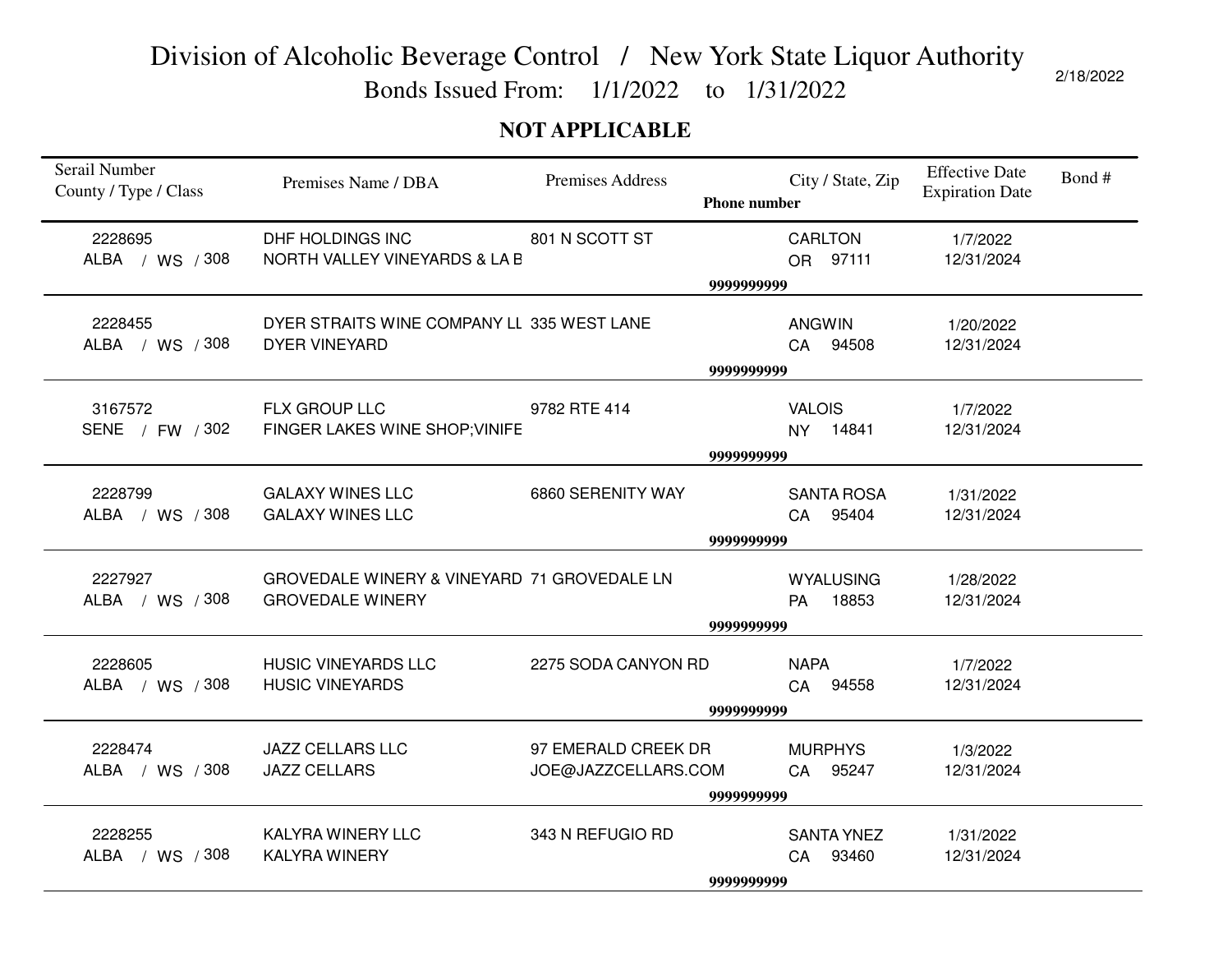Bonds Issued From: 1/1/2022 to 1/31/2022

### **NOT APPLICABLE**

| Serail Number<br>County / Type / Class | Premises Name / DBA                                               | <b>Premises Address</b> | <b>Phone number</b> | City / State, Zip                     | <b>Effective Date</b><br><b>Expiration Date</b> | Bond# |
|----------------------------------------|-------------------------------------------------------------------|-------------------------|---------------------|---------------------------------------|-------------------------------------------------|-------|
| 3165060<br>STEU / DD / 207             | KROOK ID LEYK DISTILLING LLC<br><b>KROOK-ID LEYK DISTILLING</b>   | 14322 STATE RTE 54      |                     | <b>HAMMONDSPORT</b><br>NY 14840       | 1/25/2022<br>12/31/2024                         |       |
|                                        |                                                                   |                         | 9999999999          |                                       |                                                 |       |
| 2228452<br>ALBA / WS / 308             | LMR WINE ESTATE LLC<br>LONG MEADOW RANCH WINERY                   | 1775 WHITEHALL LN       |                     | <b>SAINT HELENA</b><br>CA 94574       | 1/3/2022<br>12/31/2024                          |       |
|                                        |                                                                   |                         | 9999999999          |                                       |                                                 |       |
| 1336150<br>BRON / AX / 122             | <b>LOUGHTALT INC</b><br><b>SEAN'S QUALITY DELI</b>                | 4273 KATONAH AVE        |                     | <b>BRONX</b><br>NY 10470              | 1/25/2022<br>12/31/2024                         |       |
|                                        |                                                                   |                         | 9999999999          |                                       |                                                 |       |
| 2228851<br>ALBA / WS / 308             | MOUNTAIN PEAK VINEYARDS LLC 5330 SILVERADO TRAIL<br><b>ACUMEN</b> |                         |                     | <b>NAPA</b><br>94558<br>CA            | 1/28/2022<br>12/31/2024                         |       |
|                                        |                                                                   |                         | 9999999999          |                                       |                                                 |       |
| 1339398<br>NEW / RW / 341              | NAI TAPAS RESTAURANT CORP<br><b>NAI TAPAS</b>                     | 84 SECOND AVE           | 9999999999          | <b>NEW YORK</b><br>10003<br><b>NY</b> | 1/26/2022<br>9/30/2022                          |       |
| 2228997<br>ONON / FP / 307             | NAVARINO ORCHARD LLC                                              | 3655 CHERRY VALLEY TPKE | 9999999999          | <b>SYRACUSE</b><br>NY 13215           | 1/26/2022<br>4/26/2022                          |       |
|                                        |                                                                   |                         |                     |                                       |                                                 |       |
| 2226771<br>ORAN / FD / 106             | ORANGE COUNTY BREWING COMI 19 MALONEY LN                          |                         |                     | <b>GOSHEN</b><br>NY 10924             | 1/26/2022<br>12/31/2022                         |       |
|                                        |                                                                   |                         | 9999999999          |                                       |                                                 |       |
| 1337023<br>QUEE / RW / 341             | PUPUSERIA IZALCO RESTAURANT 64-05 ROOSEVELT AVE                   |                         | 9999999999          | <b>WOODSIDE</b><br>NY 11377           | 1/11/2022<br>12/31/2023                         |       |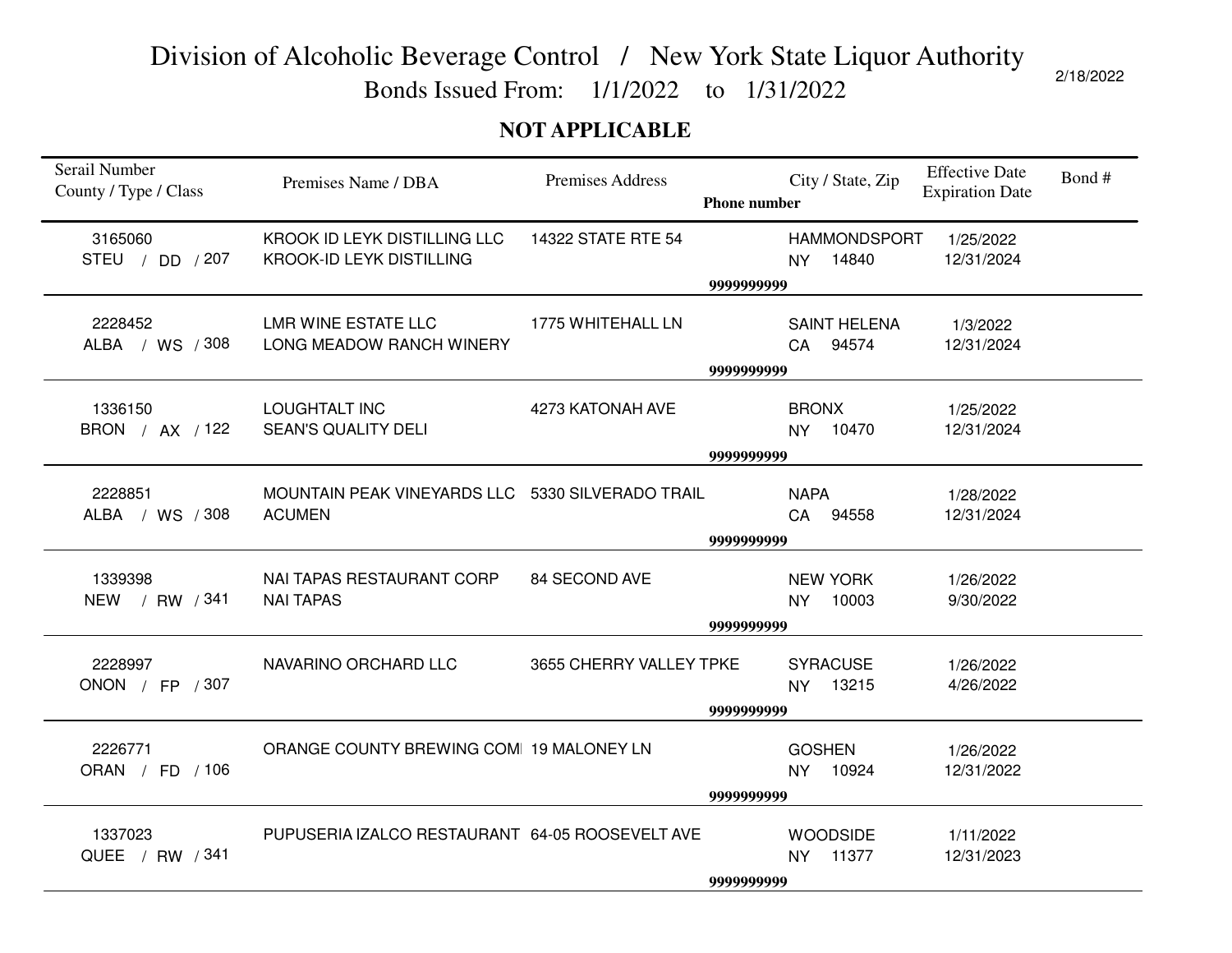Bonds Issued From: 1/1/2022 to 1/31/2022

### **NOT APPLICABLE**

| Serail Number<br>County / Type / Class | Premises Name / DBA                                     | Premises Address        | <b>Phone number</b> | City / State, Zip                       | <b>Effective Date</b><br><b>Expiration Date</b> | Bond # |
|----------------------------------------|---------------------------------------------------------|-------------------------|---------------------|-----------------------------------------|-------------------------------------------------|--------|
| 2228552                                | SAXUM VINEYARDS INC                                     | 2800 WILLOW CREEK       |                     | PASO ROBLES                             | 1/28/2022                                       |        |
| / WS / 308<br>ALBA                     | <b>SAXUM VINEYARDS INC</b>                              |                         |                     | 93446<br>CA                             | 12/31/2024                                      |        |
|                                        |                                                         |                         | 9999999999          |                                         |                                                 |        |
| 2228894<br>ALBA / WS / 308             | <b>WILLIAM PENN CORPORATION</b><br>PENNS WOODS WINERY   | 1016 SAVILLE AVE        |                     | <b>EDDYSTONE</b><br>19022<br><b>PA</b>  | 1/28/2022<br>12/31/2024                         |        |
|                                        |                                                         |                         | 9999999999          |                                         |                                                 |        |
| 2227519<br>/ 308<br>ALBA<br>/ WS       | WINDSWEPT WINES LLC<br><b>JL WOOD</b>                   | 7830 7840 ST HELENA HWY |                     | <b>OAKVILLE</b><br>94562<br>CA          | 1/25/2022<br>12/31/2024                         |        |
|                                        |                                                         |                         | 9999999999          |                                         |                                                 |        |
| 2228414<br>/ WS / 308<br>ALBA          | YORKVILLE CELLARS LLC<br>YORKVILLE CELLARS              | 1170 BEL ARBRES DR      |                     | REDWOOD VALLEY<br>95470<br>CA           | 1/4/2022<br>12/31/2024                          |        |
|                                        |                                                         |                         | 9999999999          |                                         |                                                 |        |
| 2225079<br>SARA<br>/ 106<br>FD.        | <b>Z FARM BREWERY LLC</b><br>DANCING GRAIN FARM BREWERY | 180 OLD WEST RD         |                     | <b>GANSEVOORT</b><br>12831<br><b>NY</b> | 1/3/2022<br>12/31/2022                          |        |
|                                        |                                                         |                         | 9999999999          |                                         |                                                 |        |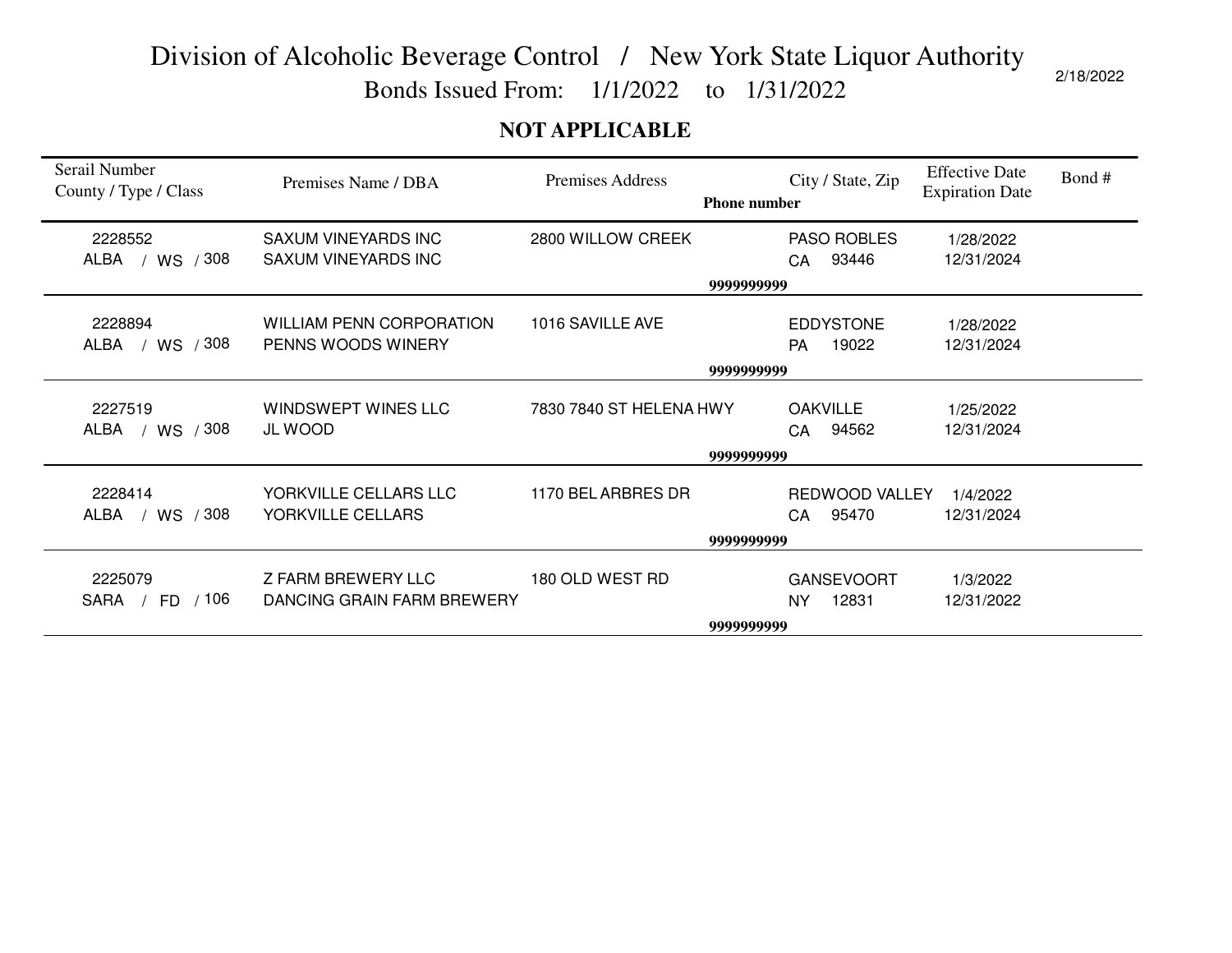Bonds Issued From: 1/1/2022 to 1/31/2022

### **OHIO CASUALTY INSURANCE COMPANY**

| Serail Number<br>County / Type / Class | Premises Name / DBA | Premises Address | City / State, Zip<br><b>Phone number</b> | <b>Effective Date</b><br><b>Expiration Date</b> | Bond #    |
|----------------------------------------|---------------------|------------------|------------------------------------------|-------------------------------------------------|-----------|
| 2225631<br>252<br><b>ULST</b><br>ΩP    | RUSTICA CUCINA INC  | 500 CRESCENT AVE | <b>HIGHLAND</b><br>12528<br><b>NY</b>    | 1/14/2022<br>12/31/2023                         | 999094544 |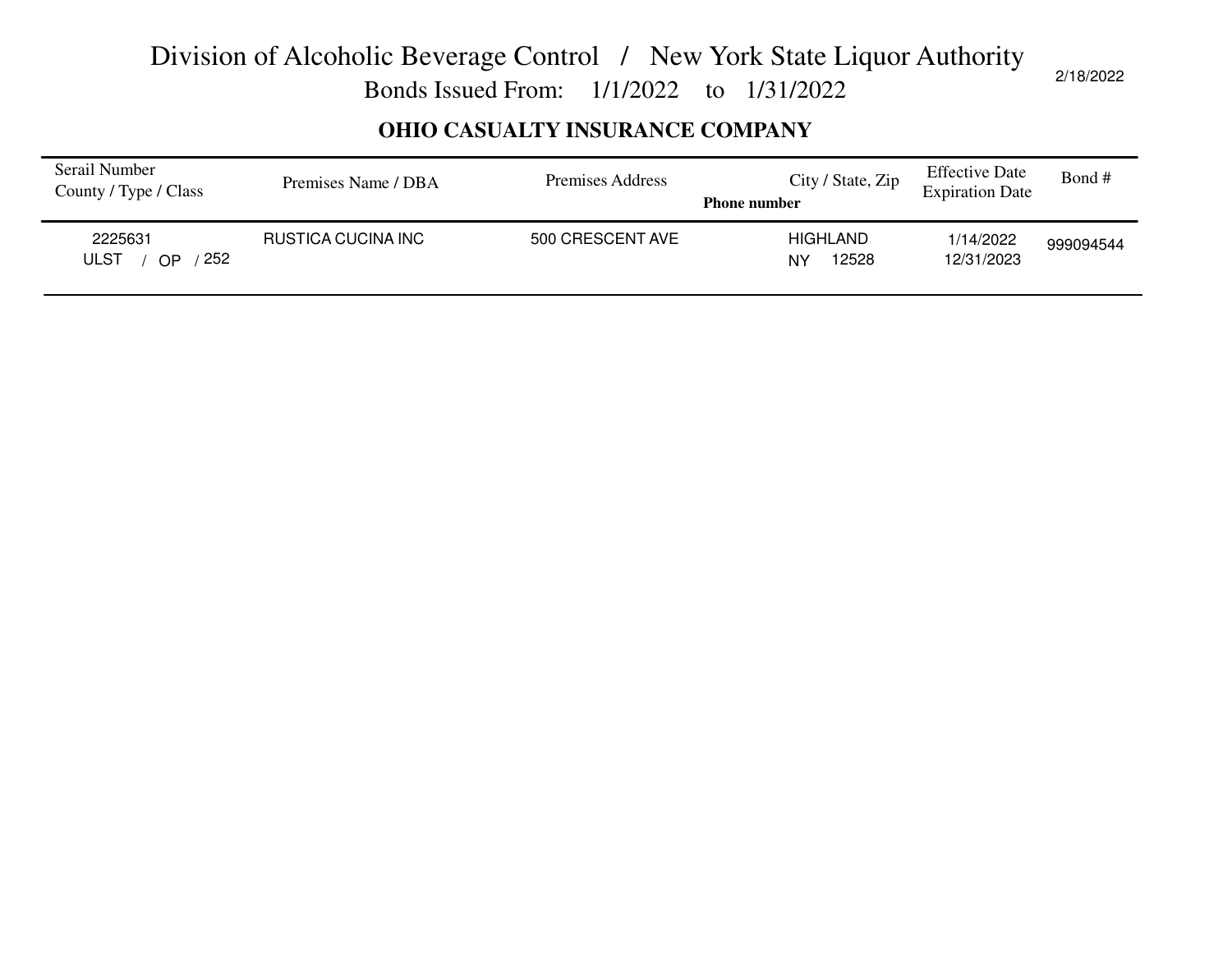Bonds Issued From: 1/1/2022 to 1/31/2022

### **OLD REPUBLIC**

| Serail Number<br>County / Type / Class     | Premises Name / DBA                 | Premises Address                | City / State, Zip<br><b>Phone number</b>     | <b>Effective Date</b><br><b>Expiration Date</b> | Bond#      |
|--------------------------------------------|-------------------------------------|---------------------------------|----------------------------------------------|-------------------------------------------------|------------|
| 2226466<br>252<br><b>ROCK</b><br><b>OP</b> | <b>BUMBABEE LLC</b><br>NOVA KITCHEN | 580 RTE 303<br>STE <sub>7</sub> | <b>BLAUVELT</b><br>10913<br>NY<br>8002730002 | 1/12/2022<br>12/31/2023                         | w170037057 |
| 1336384                                    | CATALPA CHEMISTS CORP               | 57-01 CATALPA AVE               | <b>RIDGEWOOD</b>                             |                                                 |            |
| / 121<br><b>QUEE</b><br>DX.                |                                     |                                 | 11385<br>NY                                  | 1/11/2022<br>12/31/2024                         | w170036786 |
|                                            |                                     |                                 | 8002730002                                   |                                                 |            |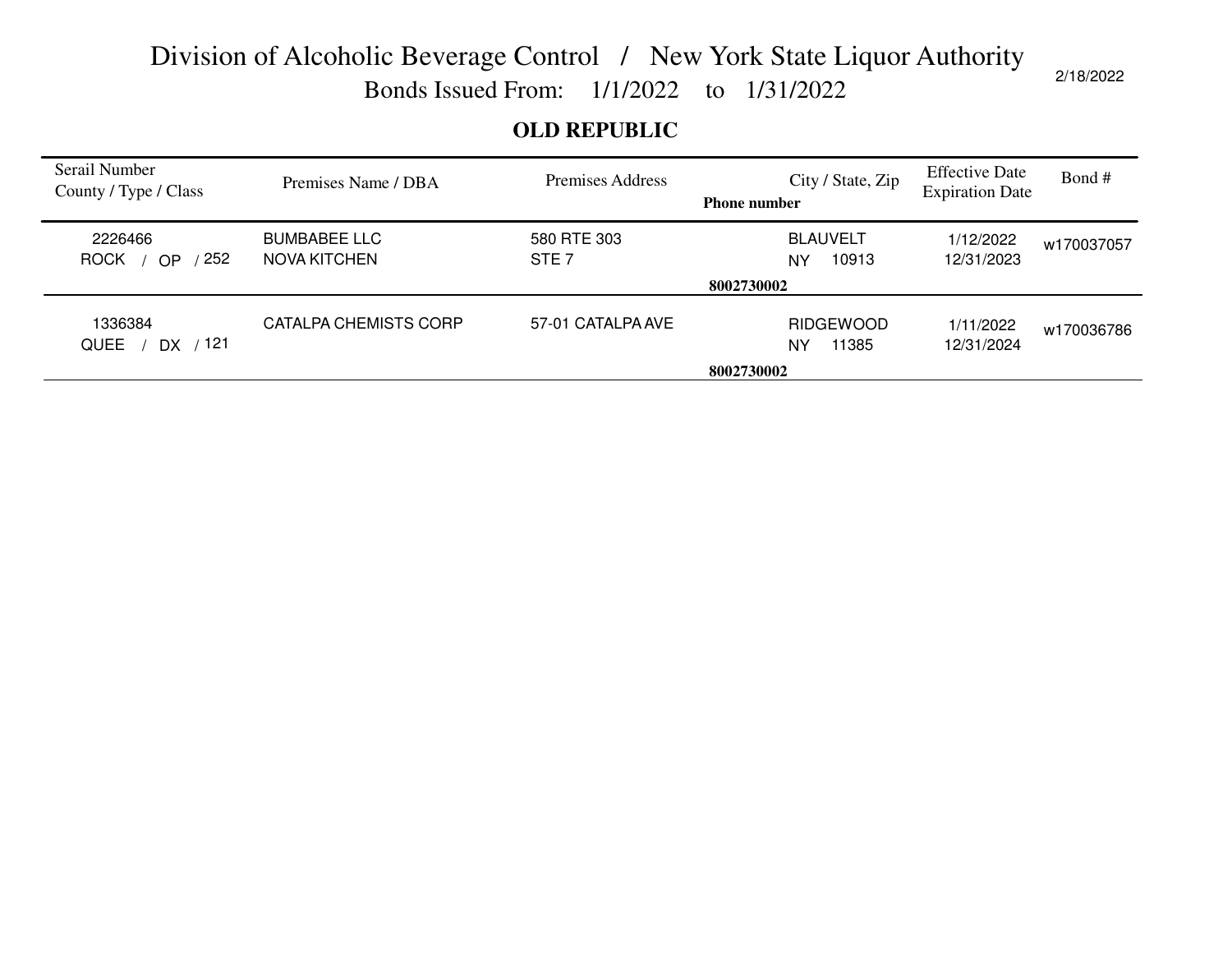Bonds Issued From: 1/1/2022 to 1/31/2022

### **OLD REPUBLIC INSURANCE COMPANY**

| Serail Number<br>County / Type / Class | Premises Name / DBA   | Premises Address             | City / State, Zip<br><b>Phone number</b> | <b>Effective Date</b><br><b>Expiration Date</b> | Bond #     |
|----------------------------------------|-----------------------|------------------------------|------------------------------------------|-------------------------------------------------|------------|
| 1338587<br>∕ 303<br><b>QUEE</b><br>ww  | SOMMELIER IMPORTS INC | 60-21 56TH RD<br><b>STEA</b> | <b>MASPETH</b><br>11378<br><b>NY</b>     | 1/5/2022<br>9/30/2022                           | VLI1213742 |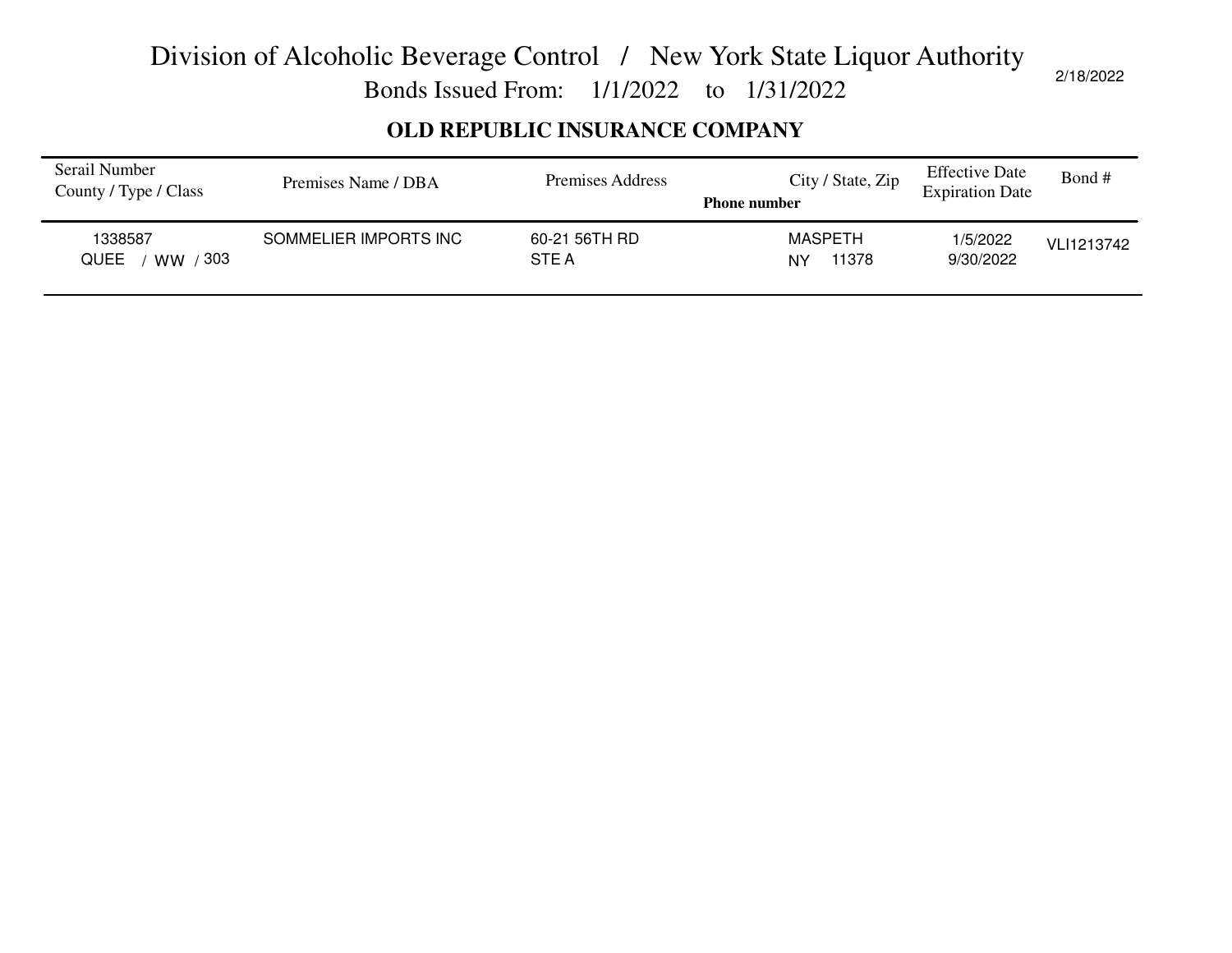Bonds Issued From: 1/1/2022 to 1/31/2022

### **PHILADELPHIA INDEMNITY INS CO**

| Serail Number<br>County / Type / Class | Premises Name / DBA                   | Premises Address | City / State, Zip<br><b>Phone number</b> | <b>Effective Date</b><br><b>Expiration Date</b> | Bond#         |
|----------------------------------------|---------------------------------------|------------------|------------------------------------------|-------------------------------------------------|---------------|
| 1339720<br>252<br><b>NEW</b><br>OP     | HAMA NEW YORK INC<br>SAKE BAR HAGI 46 | 245 W 51ST ST    | <b>NEW YORK</b><br>10019<br>NY           | 1/12/2022<br>9/30/2023                          | PA02530000013 |
|                                        |                                       |                  | 8775145146                               |                                                 |               |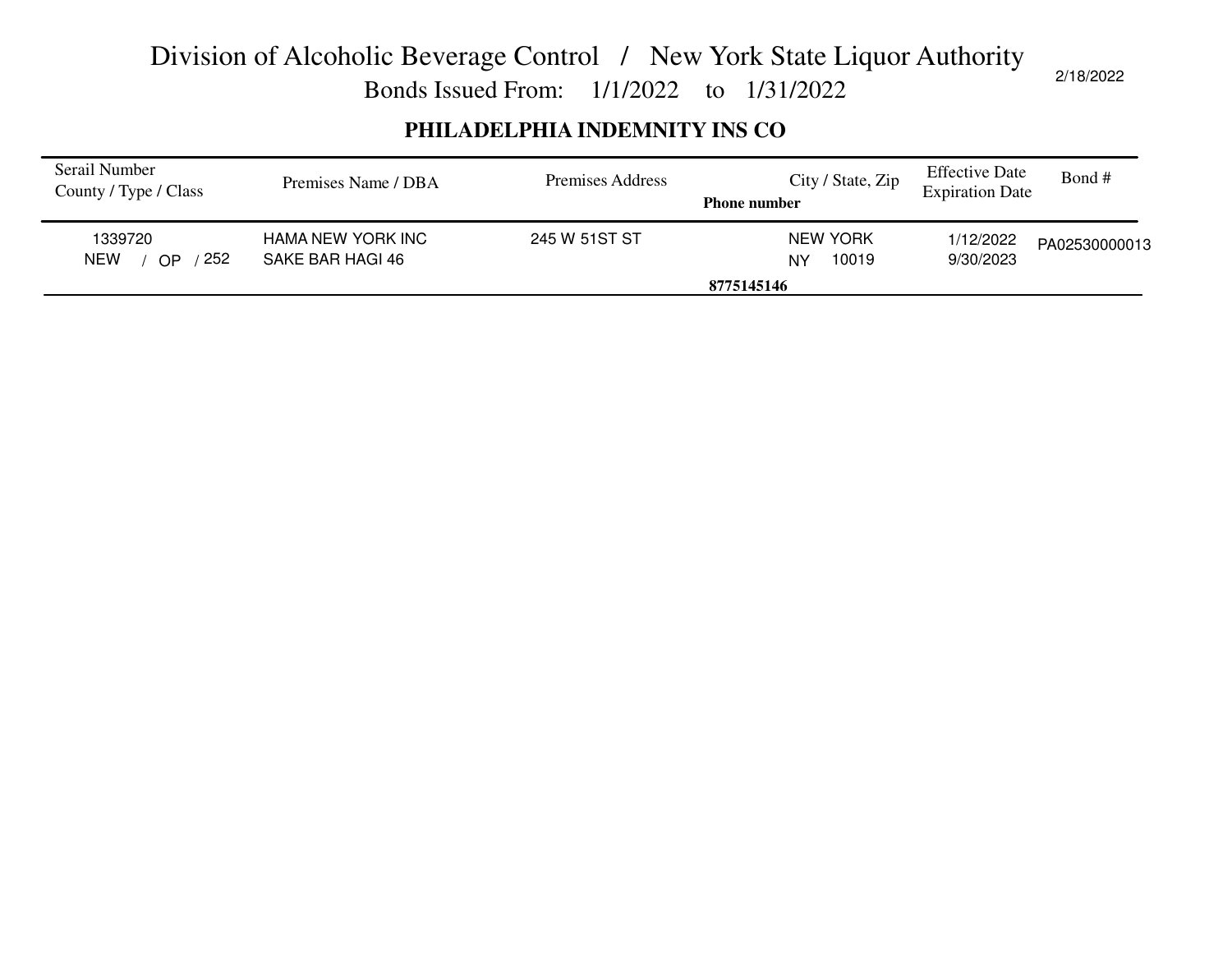Bonds Issued From: 1/1/2022 to 1/31/2022

### **RLI INSURANCE COMPANY**

| Serail Number<br>County / Type / Class | Premises Name / DBA                                     | Premises Address<br><b>Phone number</b>         | City / State, Zip                  | <b>Effective Date</b><br><b>Expiration Date</b> | Bond#      |
|----------------------------------------|---------------------------------------------------------|-------------------------------------------------|------------------------------------|-------------------------------------------------|------------|
| 1337359<br>BRON / AX / 122             | 0113 FOOD CORP                                          | 184 W 231ST ST                                  | <b>BRONX</b><br>10463<br><b>NY</b> | 1/14/2022<br>12/31/2024                         | Ism1471931 |
| 2226215<br>BROO / RW / 341             | 1123 FRONT STREET LLC<br>FAT PATTIES BURGER BAR         | 1123 UPPER FRONT ST<br>T/O CHENANGO             | <b>BINGHAMTON</b><br>NY 13905      | 1/11/2022<br>12/31/2023                         | 887960     |
| 1338100<br>QUEE / AX / 122             | 127 DELI & GRILL CORP                                   | 126-20 135TH AVE                                | S OZONE PARK<br>11420<br><b>NY</b> | 1/25/2022<br>12/31/2024                         | 888541     |
| 3167390<br>ERIE $/ L / 222$            | 2551 HARLEM RD LIQUORS, INC<br><b>TOWN PARK LIQUORS</b> | 2551 HARLEM RD                                  | <b>CHEEKTOWAGA</b><br>NY 14225     | 1/14/2022<br>12/31/2024                         | 887611     |
| 1337079<br>NEW / AX / 122              | 74 FAMILIA DELI & GROCERY CORI 74 NAGLE AVE             |                                                 | <b>NEW YORK</b><br>10040<br>NY     | 1/4/2022<br>12/31/2024                          | LSM1479588 |
| 1337082<br>NASS / AX / 122             | 85 NORTH MAIN ST CORP<br><b>SUNOCO</b>                  | 85 N MAIN ST                                    | <b>FREEPORT</b><br>NY 11520        | 1/31/2022<br>12/31/2024                         | 888163     |
| 1337247<br>BRON / AX / 122             | ANA & ALEX MEXICAN DELI GROCE 1133 BOSTON RD            |                                                 | <b>BRONX</b><br>10456<br>NY        | 1/5/2022<br>12/31/2024                          | LSM1485869 |
| 1336174<br>NEW / OP / 252              | ANGELINA BRYANT PARK LLC<br><b>ANGELINA PARIS</b>       | 1050 6TH AVE<br>A/K/A AVENUE OF THE AMERICAS NY | <b>NEW YORK</b><br>10018           | 1/28/2022<br>12/31/2023                         | LSM1479889 |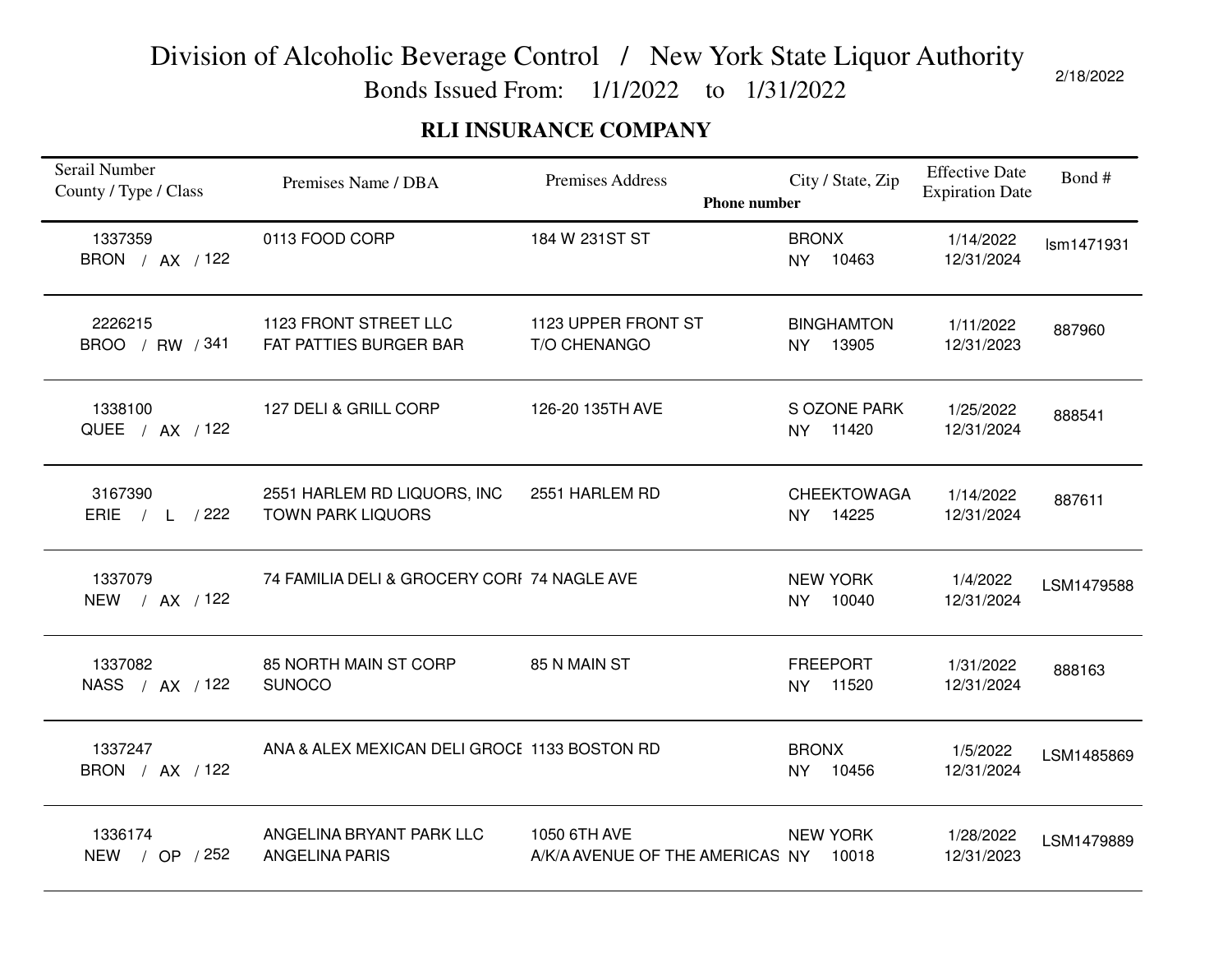Bonds Issued From: 1/1/2022 to 1/31/2022

### **RLI INSURANCE COMPANY**

| Serail Number<br>County / Type / Class | Premises Name / DBA                                                 | Premises Address<br><b>Phone number</b>      | City / State, Zip                          | <b>Effective Date</b><br><b>Expiration Date</b> | Bond#      |
|----------------------------------------|---------------------------------------------------------------------|----------------------------------------------|--------------------------------------------|-------------------------------------------------|------------|
| 2225902<br>OTSE / OP / 252             | AUGUST A JOHNSON<br>CAPTAIN COOK'S SEAFOOD MARK                     | 13 RIVER ST                                  | <b>ONEONTA</b><br>13820<br>NY              | 1/24/2022<br>12/31/2023                         | 888029     |
| 1338120<br>NASS / AX / 122             | <b>BELLMORE MARKET INC</b>                                          | 1992 N JERUSALEM RD                          | NORTH BELLMORE<br>11710<br><b>NY</b>       | 1/19/2022<br>12/31/2024                         | 888530     |
| 1336014<br>KING $/$ TW $/344$          | <b>BEVZIRA CORP</b><br>THE WHEELHOUSE                               | 165 WILSON AVE                               | <b>BROOKLYN</b><br>11237<br>NY.            | 1/19/2022<br>12/31/2023                         | Ism1480849 |
| 1332230<br>SUFF / OP / 252             | <b>BHC CATERING INC</b><br><b>BRIDGEHAMPTON CLUB</b>                | 43 MID-OCEAN DR                              | <b>BRIDGEHAMPTON</b><br><b>NY</b><br>11932 | 1/19/2022<br>12/31/2023                         | 886470     |
| 2225665<br>ROCK / OP / 252             | BLACK PARAKEETZ PAINT SWIG & 298 MAIN ST                            |                                              | <b>NYACK</b><br>10960<br><b>NY</b>         | 1/11/2022<br>12/31/2023                         | 888596     |
| 2226353<br>PUTN / OP / 252             | BLUE TACO BAR PMG INC                                               | 957 ROUTE 6 PLAZA<br><b>STORE #1 &amp; 2</b> | <b>MAHOPAC</b><br>NY 10541                 | 1/25/2022<br>12/31/2023                         | 888289     |
| 1336178<br>NEW / RW / 341              | BRONX BREWERY EAST VILLAGE I 64 2ND AVE<br>THE BRONX BREWERY        |                                              | <b>NEW YORK</b><br>10003<br><b>NY</b>      | 1/26/2022<br>12/31/2023                         | 887973     |
| 1337245<br><b>KING</b><br>/ OP $/252$  | BROOKLYN BAGELS & MORE CORI 7302 3RD AVE<br><b>TAQUERIA EL TORO</b> |                                              | <b>BROOKLYN</b><br>NY 11209                | 1/20/2022<br>12/31/2023                         | LSM1480406 |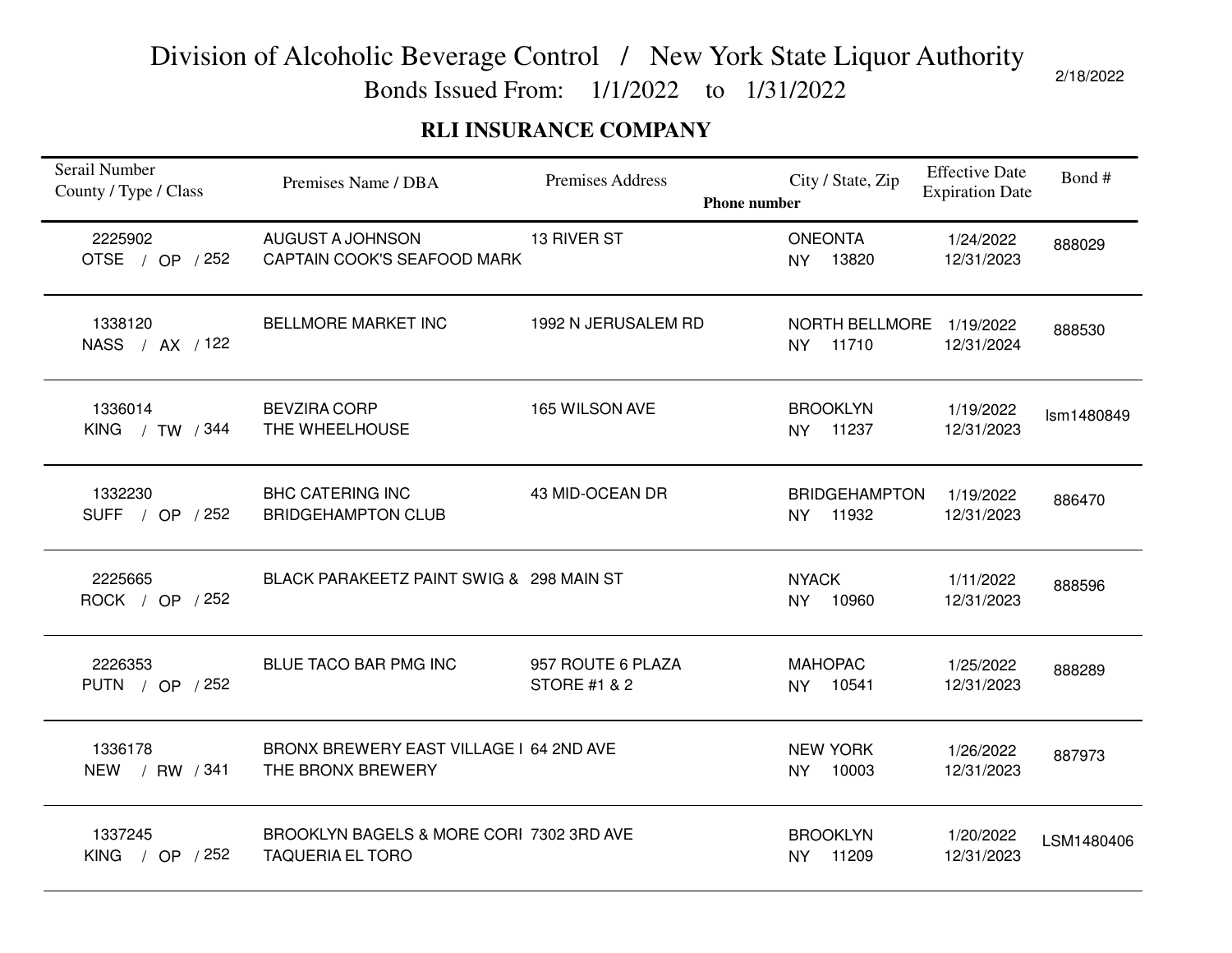Bonds Issued From: 1/1/2022 to 1/31/2022

### **RLI INSURANCE COMPANY**

| Serail Number<br>County / Type / Class   | Premises Name / DBA                                                   | Premises Address<br><b>Phone number</b> | City / State, Zip                      | <b>Effective Date</b><br><b>Expiration Date</b> | Bond#      |
|------------------------------------------|-----------------------------------------------------------------------|-----------------------------------------|----------------------------------------|-------------------------------------------------|------------|
| 1337993<br>KING / OP $/252$              | BURGER HOUSE LLC, THE                                                 | 1556 FULTON ST                          | <b>BROOKLYN</b><br>NY 11216            | 1/20/2022<br>12/31/2023                         | Ism1550861 |
| 1336847<br>KING / RW / 341               | BUSHWICK BAGEL VENTURES LLC 379 SUYDAM ST<br><b>BLACK SEED BAGELS</b> | #2                                      | <b>BROOKLYN</b><br>NY 11217            | 1/24/2022<br>12/31/2023                         | Ism1486883 |
| 1337416<br><b>KING</b><br>$/$ AX $/$ 122 | <b>CA DELI &amp; GRILL CORP</b>                                       | 219 SAINT NICHOLAS AVE                  | <b>BROOKLYN</b><br>11237<br><b>NY</b>  | 1/11/2022<br>12/31/2024                         | 888275     |
| 1335266<br>KING / TW / 344               | <b>CAFE CASITA LLC</b><br><b>CASITA OF BK</b>                         | 318 11TH ST                             | <b>BROOKLYN</b><br>NY 11215            | 1/25/2022<br>12/31/2023                         | 887536     |
| 1337457<br>/ RW / 341<br><b>NEW</b>      | CAFE TKJ INC<br><b>SUKI</b>                                           | <b>111 1ST AVE</b>                      | <b>NEW YORK</b><br>10003<br><b>NY</b>  | 1/4/2022<br>12/31/2023                          | Ism1547568 |
| 2226142<br>FULT / AX / 122               | CAROGA LAKE VIEW STORE INC                                            | 2043 STATE HWY 10                       | <b>CAROGA LAKE</b><br>NY 12032         | 1/21/2022<br>12/31/2024                         | LSM1571333 |
| 1323111<br>KING / CT / 246               | <b>CARROLL HALL LLC</b><br><b>CARROLL HALL</b>                        | 2 VANDERVOORT PL                        | <b>BROOKLYN</b><br>11237<br><b>NY</b>  | 1/26/2022<br>12/31/2023                         | LSM1303727 |
| 1337125<br>QUEE / OP / 252               | <b>CENTAUR INDIA INC</b><br>SANTOOR INDIAN RESTAURANT                 | 257 05 UNION TPKE                       | <b>GLEN OAKS</b><br>11004<br><b>NY</b> | 1/14/2022<br>12/31/2023                         | Ism1490753 |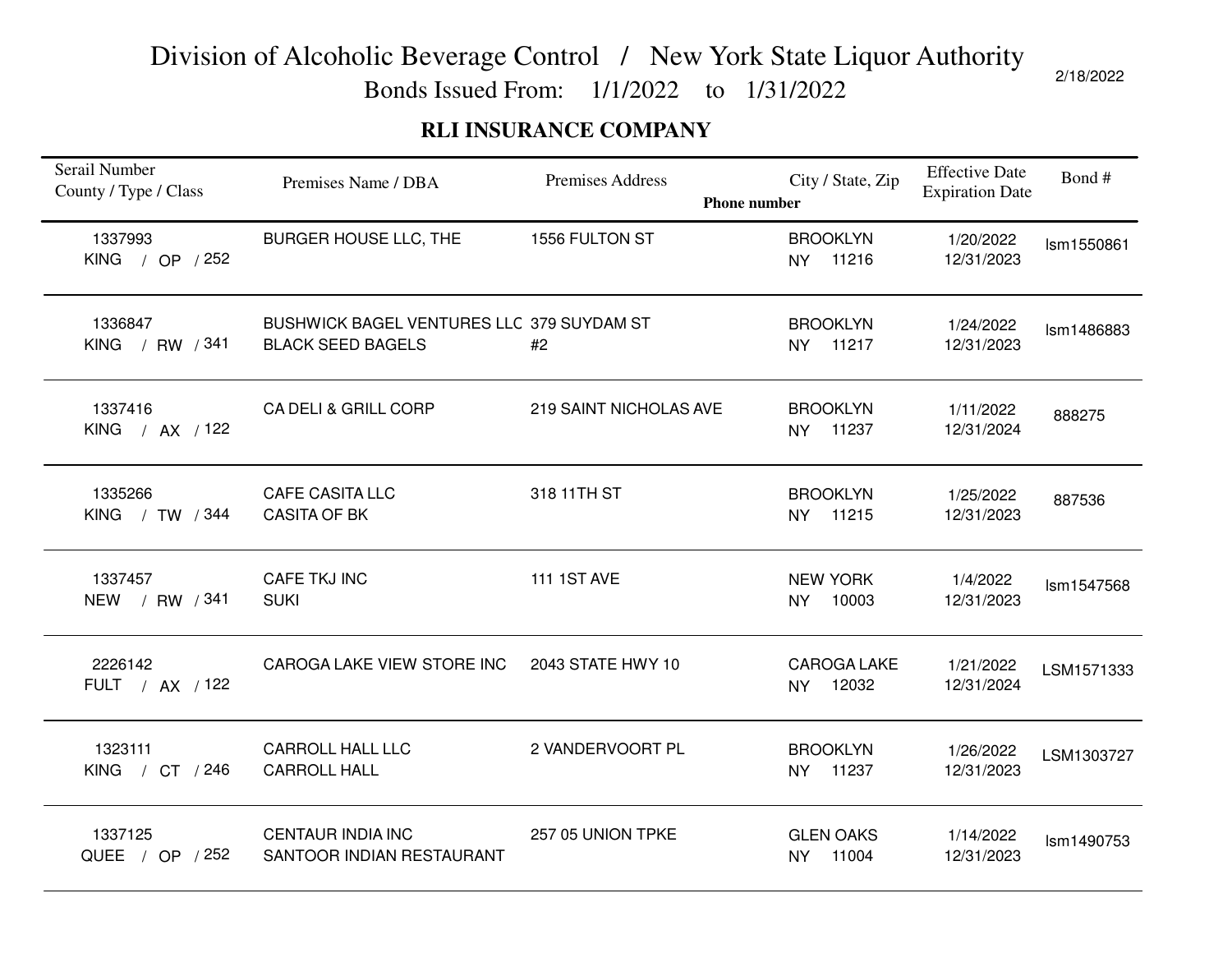Bonds Issued From: 1/1/2022 to 1/31/2022

### **RLI INSURANCE COMPANY**

| Serail Number<br>County / Type / Class | Premises Name / DBA                                                    | Premises Address         | City / State, Zip<br><b>Phone number</b> | <b>Effective Date</b><br><b>Expiration Date</b> | Bond#      |
|----------------------------------------|------------------------------------------------------------------------|--------------------------|------------------------------------------|-------------------------------------------------|------------|
| 3167688<br>TOMP / AX / 122             | <b>CLARKS FOOD MART LLC</b><br><b>CLARK'S FOOD MART</b>                | 33 NORTH ST              | <b>DRYDEN</b><br>13053<br><b>NY</b>      | 1/7/2022<br>12/31/2024                          | LSM1548141 |
| 1335510<br>QUEE / RW / 341             | COPA CABANA GRILL INC                                                  | 31-13 36TH AVE           | <b>ASTORIA</b><br>NY 11106               | 1/28/2022<br>12/31/2023                         | 887600     |
| 1335752<br>NASS / L / 222              | COVE DISCOUNT LIQUOR & WINE 270 GLEN COVE AVE<br><b>COVES DISCOUNT</b> |                          | <b>SEA CLIFF</b><br>11579<br><b>NY</b>   | 1/31/2022<br>9/30/2023                          | LSM1051469 |
| 3166695<br>MONR / OP $/252$            | DEAD RED PECKER PUB INC                                                | 121 PARK AVE             | <b>ROCHESTER</b><br>14607<br><b>NY</b>   | 1/27/2022<br>12/31/2023                         | 887092     |
| 3167671<br>CHAU / RW / 341             | <b>DOMUS FARE LLC</b><br><b>DOMUS FARE</b>                             | 41-43 W MAIN ST          | <b>FREDONIA</b><br>14063<br><b>NY</b>    | 1/4/2022<br>12/31/2023                          | 884979     |
| 1318774<br>NEW / RW / 341              | DSA PHASE 1 BEER HALL LLC<br><b>CAN STAND</b>                          | 115 DELANCEY ST          | <b>NEW YORK</b><br>10002<br>NY           | 1/3/2022<br>12/31/2023                          | Ism1245371 |
| 1337074<br>QUEE / OP / 252             | <b>EDAMAMIX INC</b><br><b>MIRA</b>                                     | 153-11 UNION TPKE        | <b>FLUSHING</b><br>11367<br><b>NY</b>    | 1/31/2022<br>12/31/2023                         | Ism1490724 |
| 1335228<br>SUFF / A / 122              | EL CAMPO DELI GROCERY INC<br>EL CAMPO DELI & MEAT MARKET               | 1133 MONTAUK HWY SUITE A | <b>MASTIC</b><br>11950<br><b>NY</b>      | 1/4/2022<br>12/31/2024                          | Ism1473459 |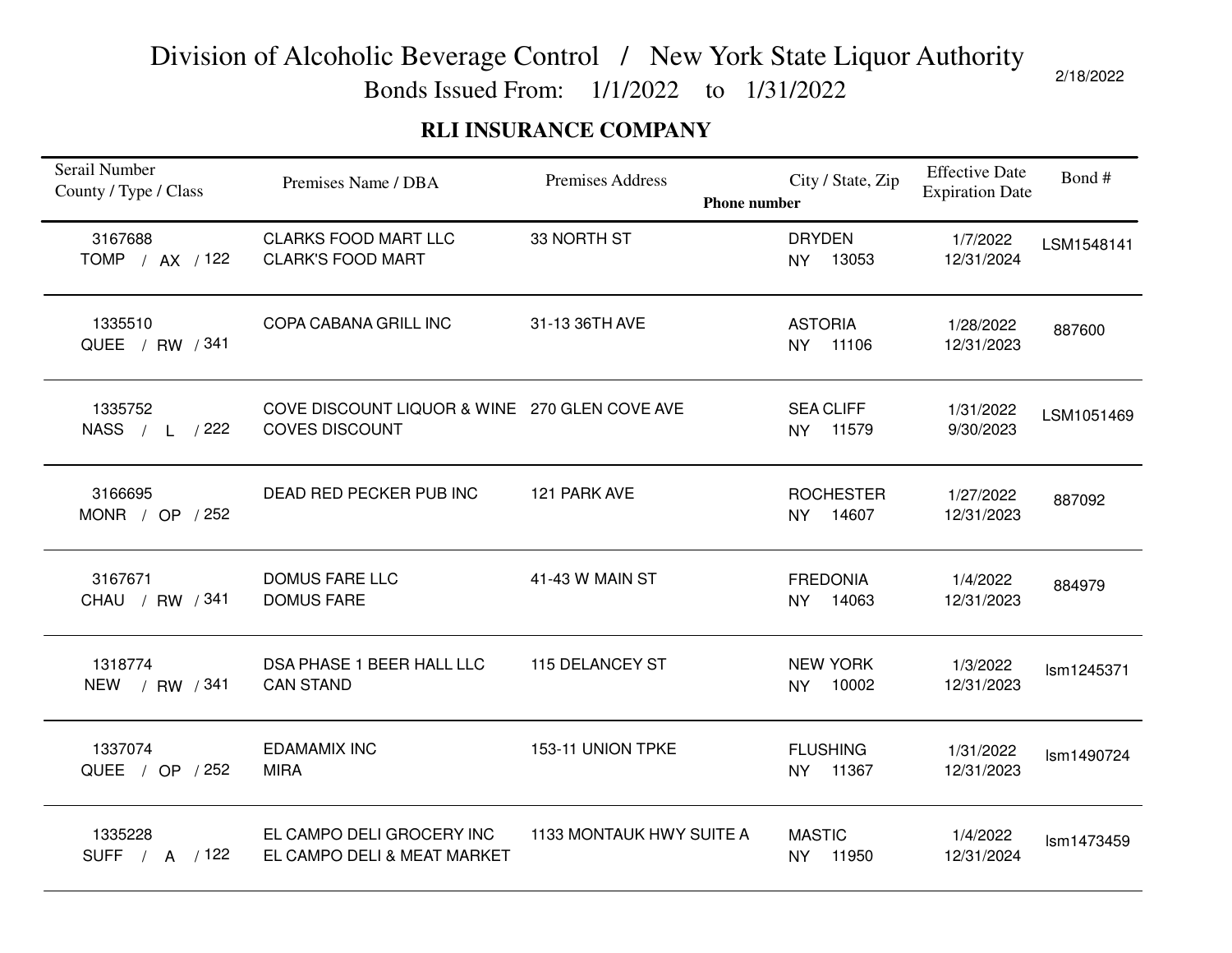Bonds Issued From: 1/1/2022 to 1/31/2022

### **RLI INSURANCE COMPANY**

| Serail Number<br>County / Type / Class | Premises Name / DBA                                                          | Premises Address     | <b>Phone number</b> | City / State, Zip                        | <b>Effective Date</b><br><b>Expiration Date</b> | Bond#      |
|----------------------------------------|------------------------------------------------------------------------------|----------------------|---------------------|------------------------------------------|-------------------------------------------------|------------|
| 1335084<br>NASS / OP / 252             | EL NOPAL OF FLORAL PARK INC                                                  | 128 JERICHO TPKE     |                     | <b>FLORAL PARK</b><br>11001<br><b>NY</b> | 1/24/2022<br>12/31/2023                         | Ism1472451 |
| 3167806<br>YATE / HL / 242             | ESPERANZA MANSION AND INN LL 3456 STATE RTE 54A<br>THE MANSION AT KEUKA LAKE | <b>T/O JERUSALEM</b> |                     | <b>KEUKA PARK</b><br>NY 14478            | 1/7/2022<br>12/31/2023                          | 888441     |
| 1333048<br>KING / OP / 252             | FAI B INC<br><b>FAI BENE</b>                                                 | 255 3RD AVE          |                     | <b>BROOKLYN</b><br>NY 11215              | 1/25/2022<br>12/31/2023                         | LSM1418891 |
| 2226395<br>ORAN / AX / 122             | FAMILY DELI AND GROCERY ON SC 205 SOUTH ST                                   |                      |                     | <b>NEWBURGH</b><br>NY 12550              | 1/31/2022<br>12/31/2024                         | 888219     |
| 2226551<br>OSWE / OP / 252             | FINISH LINE BAR & GRILL LLC, THE 68 US RTE 11                                | <b>T/O HASTINGS</b>  |                     | <b>CENTRAL SQUARE</b><br>13036<br>NY     | 1/11/2022<br>12/31/2023                         | 888322     |
| 1337215<br>SUFF / BC / 104             | FLAG BEVERAGE STORE INC<br><b>FLAG BEVERAGE</b>                              | 75 WEST HOFFMAN AVE  |                     | <b>LINDENHURST</b><br>NY 11757           | 1/3/2022<br>12/31/2022                          | Ism1490892 |
| 1337214<br>SUFF / C<br>/103            | FLAG BEVERAGE STORE INC<br><b>FLAG BEVERAGE</b>                              | 75 WEST HOFFMAN AVE  |                     | <b>LINDENHURST</b><br>11757<br><b>NY</b> | 1/3/2022<br>12/31/2022                          | Ism1490892 |
| 1337105<br>QUEE / L / 222              | FORTUNE LIQUORS CORP                                                         | 106-16 NORTHERN BLV  |                     | <b>CORONA</b><br>NY 11368                | 1/19/2022<br>11/30/2023                         | Ism1490729 |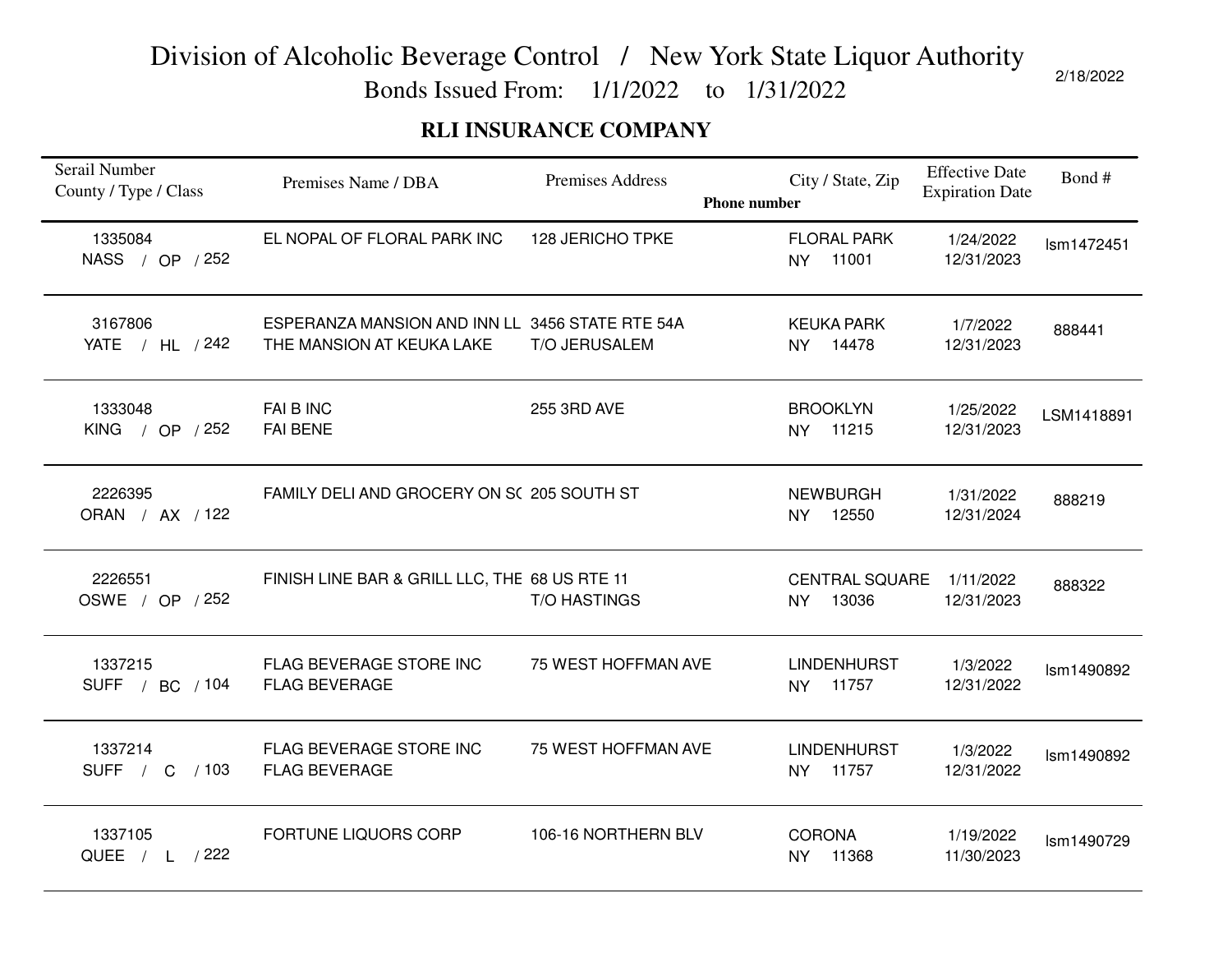Bonds Issued From: 1/1/2022 to 1/31/2022

### **RLI INSURANCE COMPANY**

| Serail Number<br>County / Type / Class | Premises Name / DBA                                             | Premises Address               | <b>Phone number</b> |                             | City / State, Zip                 | <b>Effective Date</b><br><b>Expiration Date</b> | Bond#      |
|----------------------------------------|-----------------------------------------------------------------|--------------------------------|---------------------|-----------------------------|-----------------------------------|-------------------------------------------------|------------|
| 1337109<br>NASS / OP / 252             | <b>G &amp; P ENTERPRISES USA INC</b><br>KAI BURGERS & DUMPLINGS | 7 S MIDDLE NECK RD             |                     | <b>NY</b>                   | <b>GREAT NECK</b><br>11021        | 1/5/2022<br>12/31/2023                          | Ism1490713 |
| 1337180<br>BRON / RW / 341             | <b>GENTI CORP</b><br><b>CESTRA'S PIZZERIA &amp; RESTAURAN</b>   | 3631 E TREMONT AVE             |                     | <b>BRONX</b><br><b>NY</b>   | 10465                             | 1/19/2022<br>12/31/2023                         | LSM1487071 |
| 2225917<br>ORAN / AX / 122             | <b>GODAVA ENTERPRISES INC</b><br><b>VICTOR'S MARKET</b>         | 99 NORTH ST<br>FL <sub>1</sub> |                     | <b>NY</b>                   | <b>MIDDLETOWN</b><br>10940        | 1/5/2022<br>12/31/2024                          | LSM1482532 |
| 1337014<br>SUFF / OP / 252             | <b>GR8SKATES LLC</b><br><b>GR8SKATES</b>                        | 30 THE GREEN                   |                     | <b>SHIRLEY</b>              | NY 11967                          | 1/31/2022<br>12/31/2023                         | 888181     |
| 1336526<br>QUEE / RW / 341             | <b>GYRO CORNER INC</b><br><b>GYRO UNO</b>                       | 28-01 STEINWAY ST              |                     | <b>ASTORIA</b><br><b>NY</b> | 11103                             | 1/26/2022<br>12/31/2023                         | 887591     |
| 1336885<br>SUFF / AX / 122             | <b>HAYRI PETROLEUM INC</b><br><b>USA MART</b>                   | 382 PORTION RD                 |                     | NY                          | LAKE RONKONKON 1/10/2022<br>11779 | 12/31/2024                                      | 888146     |
| 1336490<br>QUEE / AX / 122             | <b>HORTON'S MARKET LLC</b>                                      | 14-53 31ST AVE<br>UNIT C1      |                     | <b>ASTORIA</b><br><b>NY</b> | 11106                             | 1/4/2022<br>12/31/2024                          | LSM1483812 |
| 1335363<br><b>KING</b><br>/ RW / 341   | HOUSE OF SOLOMON LLC<br><b>KING DAVID TACOS</b>                 | 611 BERGEN ST                  |                     | <b>NY</b>                   | <b>BROOKLYN</b><br>11238          | 1/28/2022<br>12/31/2023                         | LSM1438384 |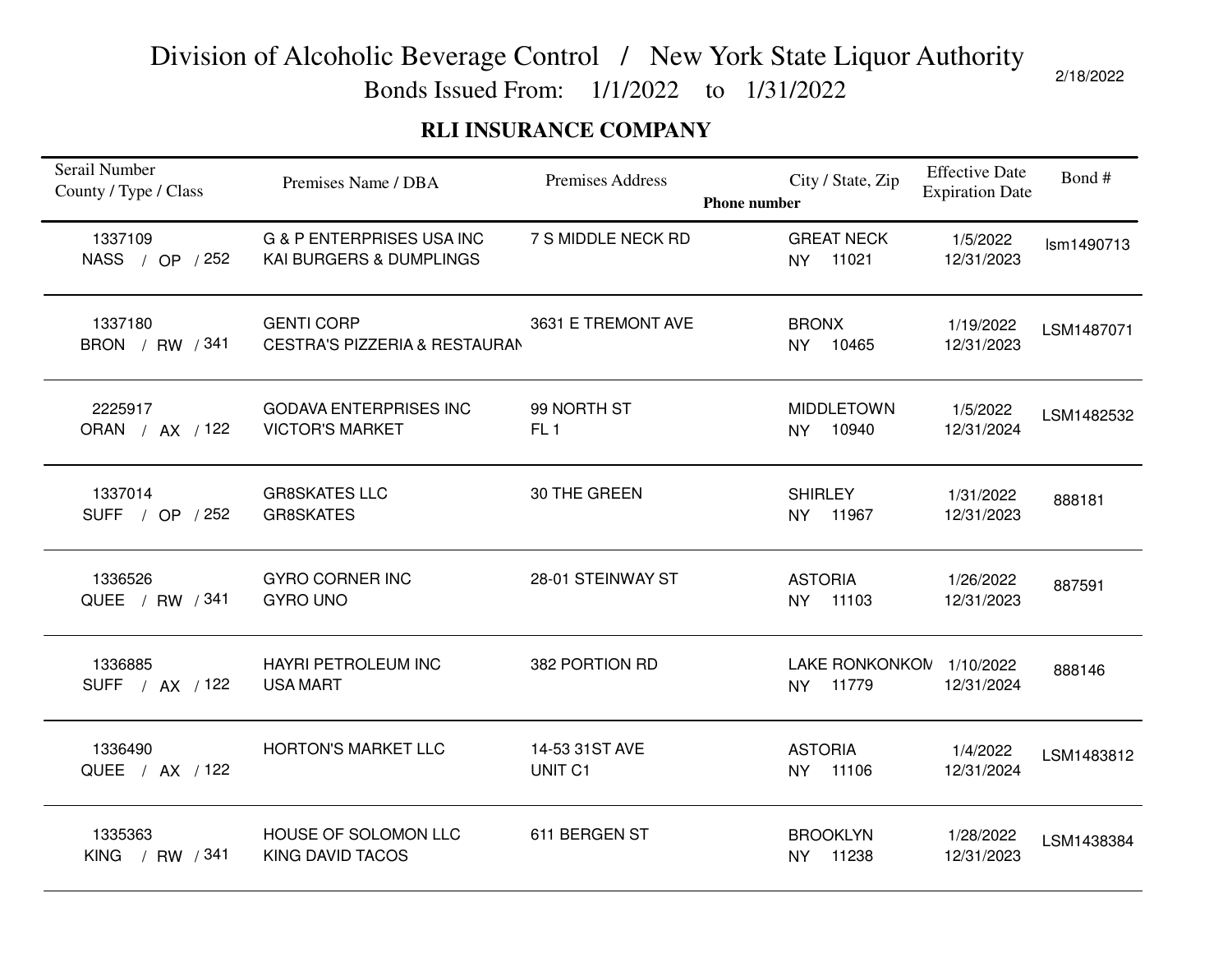Bonds Issued From: 1/1/2022 to 1/31/2022

### **RLI INSURANCE COMPANY**

| Serail Number<br>County / Type / Class | Premises Name / DBA                                                     | <b>Premises Address</b>                 | <b>Phone number</b> | City / State, Zip            | <b>Effective Date</b><br><b>Expiration Date</b> | Bond#      |
|----------------------------------------|-------------------------------------------------------------------------|-----------------------------------------|---------------------|------------------------------|-------------------------------------------------|------------|
| 1336772<br>NEW / OP / 252              | IT'S THERE HOSPITALITY LLC<br><b>TZAREVNA</b>                           | <b>154 ORCHARD ST</b><br><b>STORE C</b> | <b>NY</b>           | <b>NEW YORK</b><br>10002     | 1/28/2022<br>12/31/2023                         | 886190     |
| 1334871<br>NEW / RW / 341              | JUFU GARDEN INC                                                         | <b>68 E BROADWAY</b>                    | <b>NY</b>           | <b>NEW YORK</b><br>10002     | 1/27/2022<br>12/31/2023                         | LSM1436251 |
| 1336989<br>NEW / OP / 252              | <b>KANU INC</b><br><b>KANU BAR</b>                                      | 3628 BROADWAY                           | <b>NY</b>           | <b>NEW YORK</b><br>10031     | 1/7/2022<br>12/31/2023                          | Ism1487725 |
| 2224847<br>ROCK / OP / 252             | <b>KL GOURMET LLC</b><br>THE RIDGE STEAKHOUSE                           | 308 310 SADDLE RIVER RD                 |                     | <b>AIRMONT</b><br>NY 10952   | 1/18/2022<br>12/31/2023                         | 885504     |
| 1337147<br>NEW / OP / 252              | LENOX HILL MANAGEMENT NYC IN 1365 1ST AVE<br><b>MEXITERRANEAN GRILL</b> |                                         | <b>NY</b>           | <b>NEW YORK</b><br>10021     | 1/7/2022<br>12/31/2023                          | LSM1485944 |
| 1336966<br>BRON / AX / 122             | LITO DELI GROCERY INC                                                   | 1879 CARTER AVE                         |                     | <b>BRONX</b><br>NY 10457     | 1/21/2022<br>12/31/2024                         | LSM1487243 |
| 1337891<br>WEST / AX / 122             | LOS TRES HERMANO GROCERY C 154 SOUTH BROADWAY                           |                                         | <b>NY</b>           | <b>YONKERS</b><br>10701      | 1/19/2022<br>12/31/2024                         | Ism1548813 |
| 1337659<br>WEST / A / 122              | LUIS DELI INC<br><b>VIC'S DELI</b>                                      | 3080 LEXINGTON AVE                      | <b>NY</b>           | <b>MOHEGAN LAKE</b><br>10547 | 1/19/2022<br>12/31/2024                         | LSM1546300 |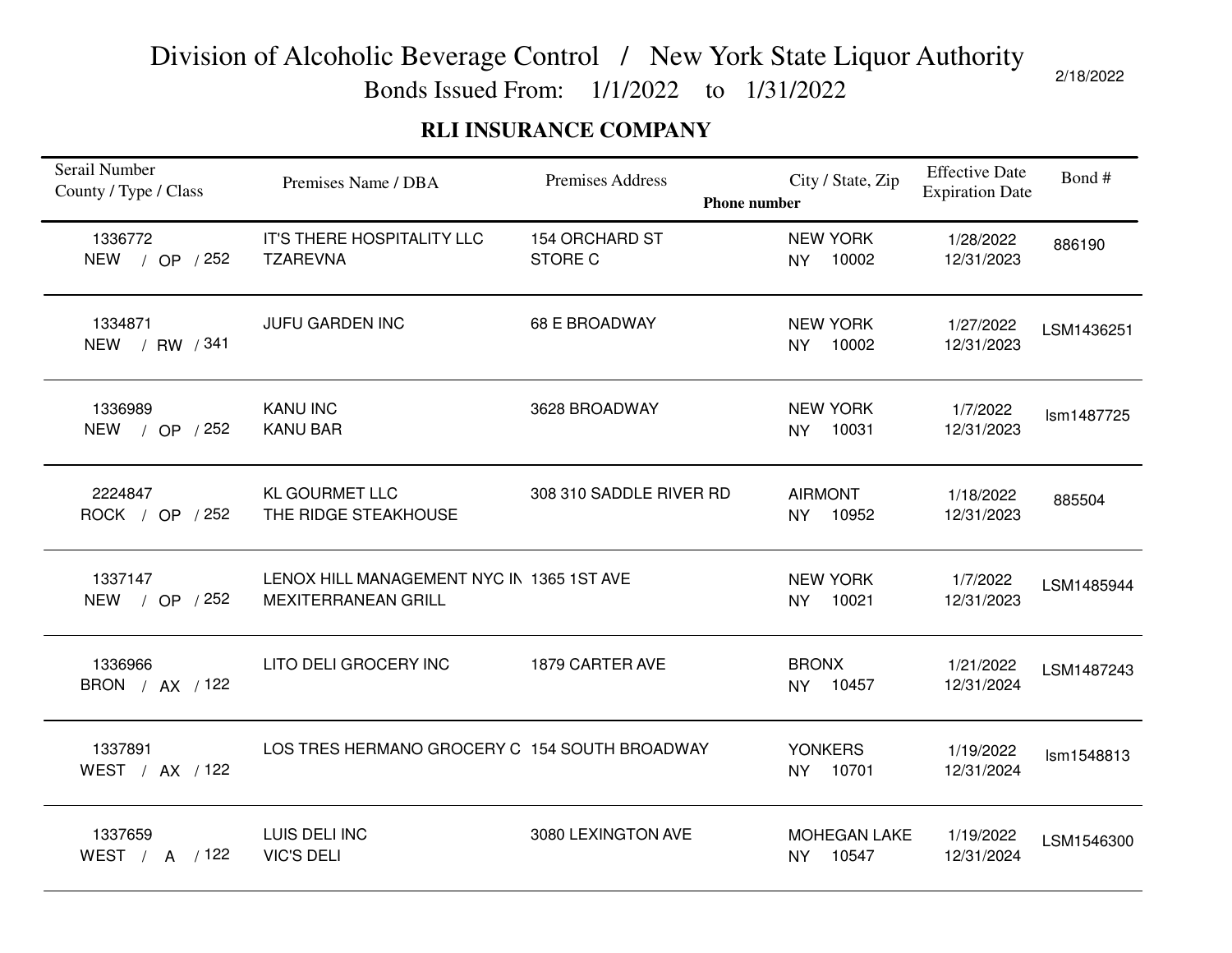Bonds Issued From: 1/1/2022 to 1/31/2022

### **RLI INSURANCE COMPANY**

| Serail Number<br>County / Type / Class | Premises Name / DBA                                                           | Premises Address<br><b>Phone number</b> | City / State, Zip                         | <b>Effective Date</b><br><b>Expiration Date</b> | Bond#      |
|----------------------------------------|-------------------------------------------------------------------------------|-----------------------------------------|-------------------------------------------|-------------------------------------------------|------------|
| 1337371<br>NASS / OP / 252             | <b>LUNAS STEAKHOUSE CORP</b><br><b>VINCENTS STEAKHOUSE</b>                    | 1919 1921 WANTAGH AVE                   | <b>WANTAGH</b><br>11793<br><b>NY</b>      | 1/14/2022<br>12/31/2023                         | Ism490587  |
| 3167686<br>MONR / OP / 252             | M C'S DUGOUT SPORTS BAR & GR 1370 BUFFALO RD                                  | <b>T/O GATES</b>                        | <b>ROCHESTER</b><br>NY 14624              | 1/4/2022<br>12/31/2023                          | 888320     |
| 1336477<br>WEST / AX / 122             | MA ERNESTINA RESENDIZ DE LOP 2451 BOSTON POST RD<br><b>NEW LARCHMONT DELI</b> |                                         | <b>LARCHMONT</b><br>10538<br><b>NY</b>    | 1/12/2022<br>12/31/2024                         | LSM1484772 |
| 1335094<br>NASS / OP / 252             | MAIDSTONE 1845 INC, THE<br>THE MAIDSTONE 1845                                 | 8025 JERICHO TPKE                       | <b>WOODBURY</b><br>NY 11797               | 1/7/2022<br>12/31/2023                          | Ism1438434 |
| 1330902<br>NEW / OP / 252              | MALA PROJECT 53RD STREET LLC 245 E 53RD ST<br><b>MALA PROJECT</b>             |                                         | <b>NEW YORK</b><br>10022<br><b>NY</b>     | 1/21/2022<br>12/31/2023                         | LSM1401839 |
| 1337258<br>SUFF / OP / 252             | <b>MAMAS OF COPIAGUE INC</b><br><b>MAMAS OF COPIAGUE</b>                      | 922 924 MERRICK RD                      | <b>COPUAGUE</b><br>NY 11726               | 1/26/2022<br>12/31/2023                         | 888273     |
| 3167680<br>ERIE / WC / 354             | MAR-BON GOLDEN DAYS SOCIAL (6477 TRANSIT RD<br><b>MAR-BON SOCIAL CLUB</b>     |                                         | <b>EAST AMHERST</b><br>14051<br><b>NY</b> | 1/21/2022<br>12/31/2023                         | 888288     |
| 1337257<br><b>KING</b><br>/ OP $/252$  | MA'S SOUL FOOD PLUS LLC                                                       | 140 EMPIRE BLVD<br>STORES 2 AND 3       | <b>BROOKLYN</b><br>11225<br><b>NY</b>     | 1/27/2022<br>12/31/2023                         | Ism1480569 |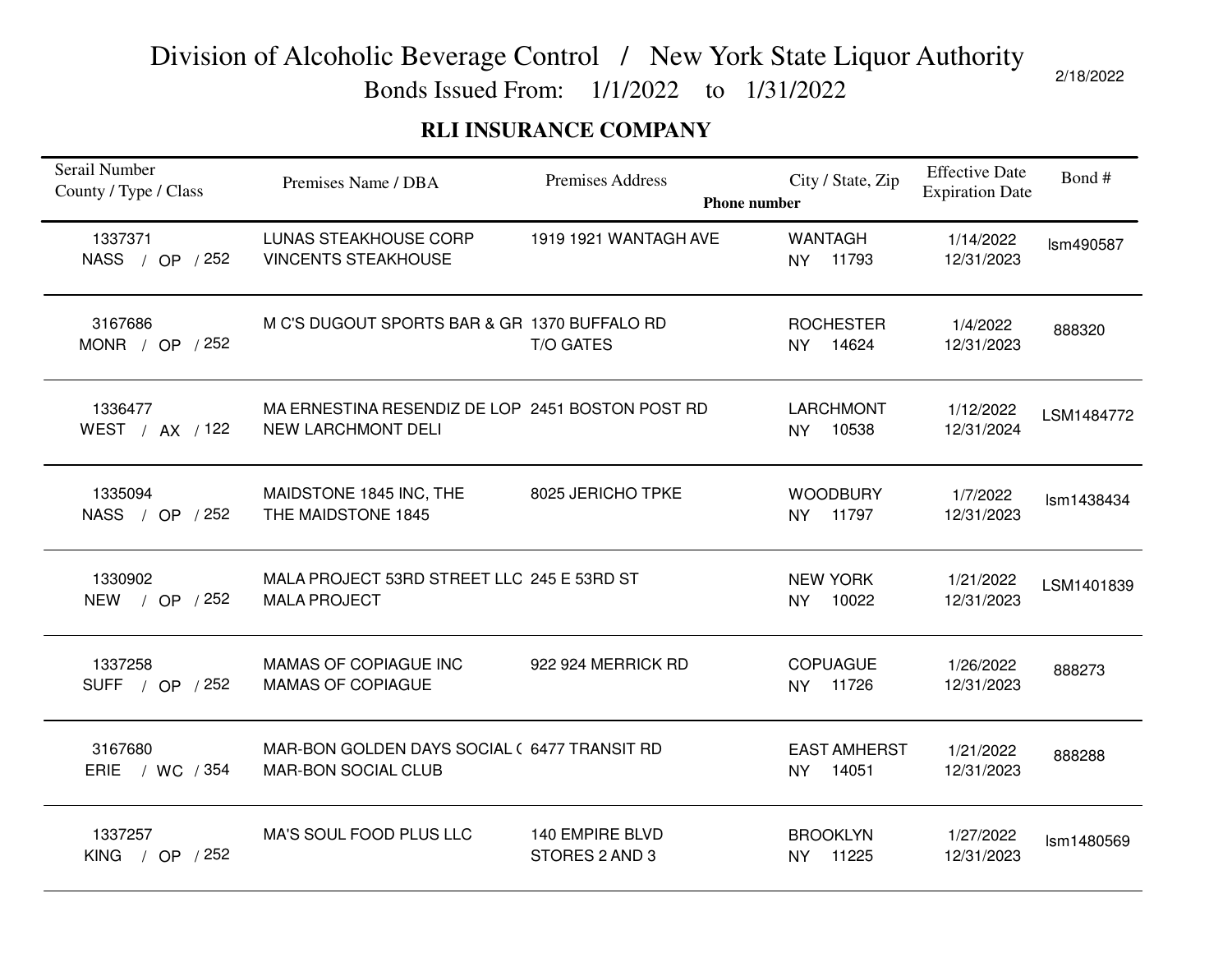Bonds Issued From: 1/1/2022 to 1/31/2022

### **RLI INSURANCE COMPANY**

| Serail Number<br>County / Type / Class | Premises Name / DBA                                            | Premises Address<br><b>Phone number</b> | City / State, Zip                         | <b>Effective Date</b><br><b>Expiration Date</b> | Bond#      |
|----------------------------------------|----------------------------------------------------------------|-----------------------------------------|-------------------------------------------|-------------------------------------------------|------------|
| 1332513<br>NASS / OP / 252             | <b>MASTER GRILL FEAST LLC</b>                                  | 5598 SUNRISE HWY                        | <b>MASSAPEQUA</b><br>11758<br><b>NY</b>   | 1/14/2022<br>12/31/2023                         | LSM1416530 |
| 1332822<br>BRON / OP / 252             | MISTO FOOD SERVICES LLC<br><b>MISTO RESTUARANT &amp; BAR</b>   | 2314 EASTCHESTER RD                     | <b>BRONX</b><br><b>NY</b><br>10469        | 1/25/2022<br>12/31/2023                         | 886650     |
| 1337991<br>/ $CR$ / 256<br><b>NEW</b>  | MOYNIHAN FOOD HALL BAR LLC & 383 W 33RD ST<br>THE BAR          | #20                                     | <b>NEW YORK</b><br>10001<br><b>NY</b>     | 1/11/2022<br>12/31/2023                         | Ism1485852 |
| 1328147<br>KING / OP $/252$            | MR LEES OF MYRTLE AVENUE INC 471 MYRTLE AVE<br><b>MR LEE'S</b> |                                         | <b>BROOKLYN</b><br>NY 11205               | 1/25/2022<br>12/31/2023                         | Ism1330566 |
| 1336844<br>QUEE / RW / 341             | NEW RED CHOPSTICKS INC<br><b>TIANXIA ASIAN CUISINE</b>         | 59-08A MAIN ST<br><b>STEA</b>           | <b>FLUSHING</b><br>11354<br><b>NY</b>     | 1/21/2022<br>12/31/2023                         | LSM1488212 |
| 2226510<br>FRAN / AX / 122             | NORIS VILLAGE MARKET INC<br><b>NORIS</b>                       | <b>138 CHURCH ST</b>                    | <b>SARANAC LAKE</b><br>12983<br><b>NY</b> | 1/3/2022<br>12/31/2024                          | 888150     |
| 1336155<br>SUFF / AX / 122             | NORTH OIL CORP                                                 | 1670 VETERANS MEMORIAL HWY ISLANDIA     | 11749<br>NY                               | 1/20/2022<br>12/31/2024                         | 887943     |
| 3167186<br>$/$ L $/$ 222<br>CHAU       | <b>NOVAH INC</b><br><b>ALLEN LIQUOR STORE</b>                  | 340 ALLEN ST<br>SUITE #2                | <b>JAMESTOWN</b><br>14701<br><b>NY</b>    | 1/24/2022<br>12/31/2024                         | LSM1558191 |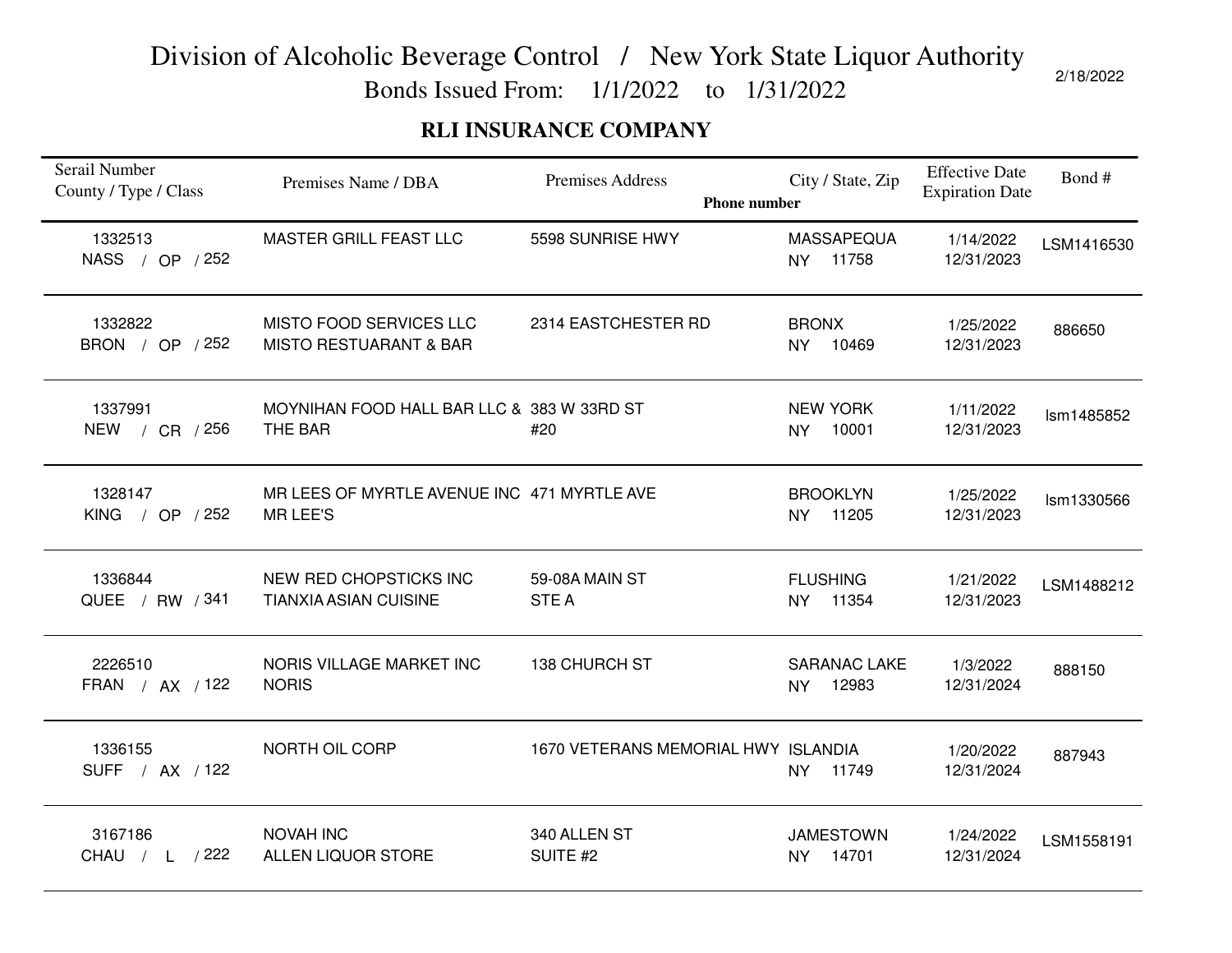Bonds Issued From: 1/1/2022 to 1/31/2022

### **RLI INSURANCE COMPANY**

| Serail Number<br>County / Type / Class | Premises Name / DBA                            | <b>Premises Address</b><br><b>Phone number</b>        | City / State, Zip                        | <b>Effective Date</b><br><b>Expiration Date</b> | Bond#      |
|----------------------------------------|------------------------------------------------|-------------------------------------------------------|------------------------------------------|-------------------------------------------------|------------|
| 2226535<br><b>ESSE</b><br>/ RW / 341   | OLD ORCHARD PIZZA LLC                          | 3936 NYS RTE 22                                       | <b>WILLSBORO</b><br><b>NY</b><br>12996   | 1/4/2022<br>12/31/2023                          | Ism1548448 |
| 1334561<br>SUFF / OP / 252             | PICCHU CORP                                    | 1245 MIDDLE COUNTRY RD<br>SUITE #5                    | <b>SELDEN</b><br>NY 11784                | 1/24/2022<br>12/31/2023                         | Ism1426126 |
| 1337182<br><b>NEW</b><br>/ OP / 252    | PURE BEEF INC<br><b>WORLD BAR</b>              | 845 UNITED NATIONS PLAZA<br><b>CONDOMINIUM UNIT 1</b> | <b>NEW YORK</b><br>10017<br>NY           | 1/14/2022<br>12/31/2023                         | 888218     |
| 3167792<br>ERIE / AX / 122             | <b>RAY MARKET II INC</b>                       | 1032 WEST AVE                                         | <b>BUFFALO</b><br>NY 14213               | 1/21/2022<br>12/31/2024                         | Ism1548015 |
| 1336786<br>QUEE / OP / 252             | <b>READY PENNY INC</b><br>THE READY PENNY      | 37-07 73RD ST                                         | JACKSON HEIGHTS 1/12/2022<br>11372<br>NY | 12/31/2023                                      | 888122     |
| 3167129<br>NIAG / HL / 242             | RUPAL CORPORATION<br>THE CADENCE               | 200 RAINBOW BLVD                                      | <b>NIAGARA FALLS</b><br>NY 14303         | 1/24/2022<br>12/31/2023                         | 887509     |
| 2224785<br>ONEI / A / 122              | RYAN J WENDT<br><b>WENDT'S HOP &amp; DELI</b>  | 3911 STATE RTE 26                                     | <b>VERNON CENTER</b><br>13477<br>NY      | 1/12/2022<br>12/31/2024                         | 886581     |
| 1336895<br>NEW / RW / 341              | S & J PIZZA GROUP INC<br><b>CARNEGIE PIZZA</b> | 200 W 41ST ST                                         | <b>NEW YORK</b><br>10036<br><b>NY</b>    | 1/4/2022<br>12/31/2023                          | LSm1488215 |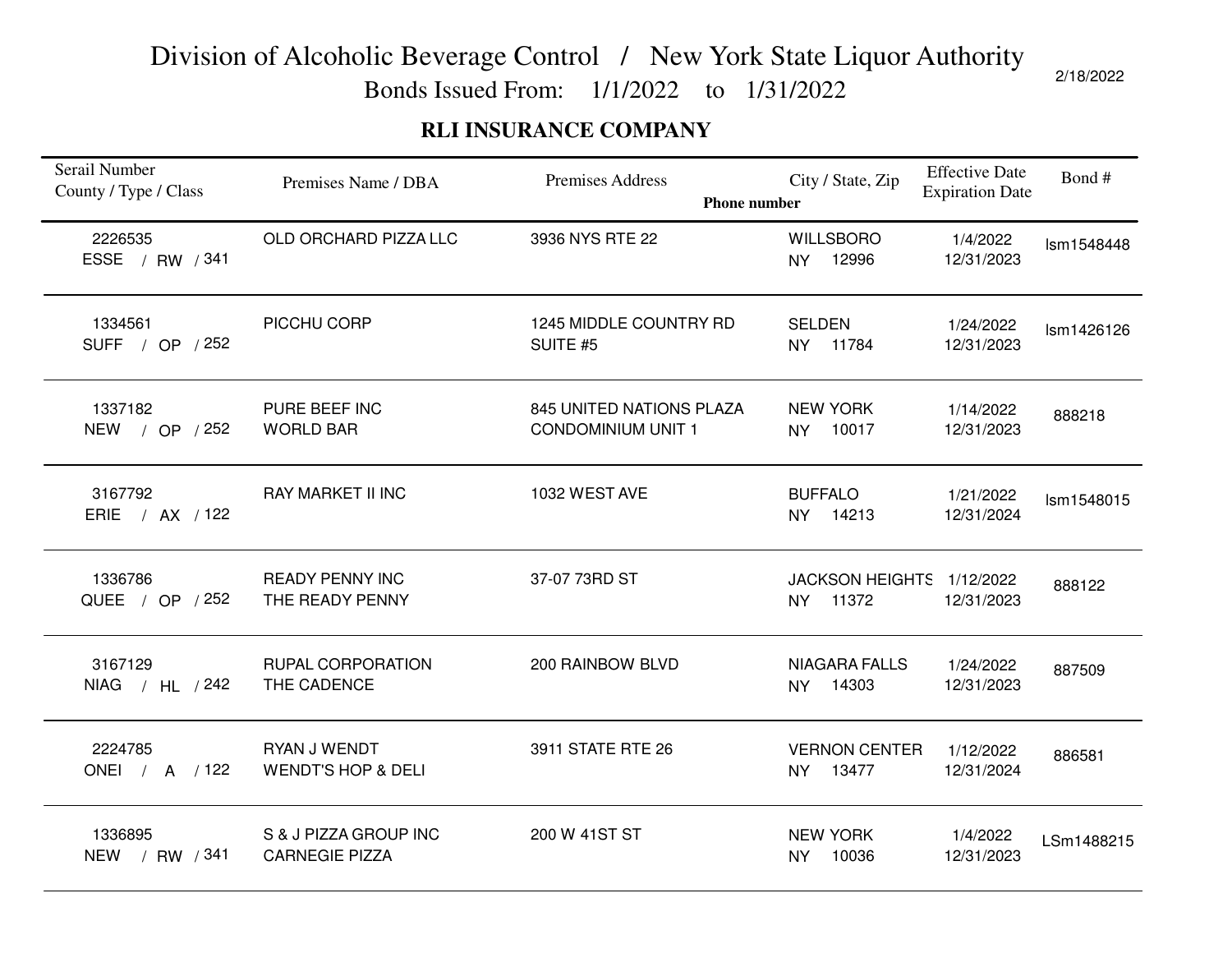Bonds Issued From: 1/1/2022 to 1/31/2022

### **RLI INSURANCE COMPANY**

| Serail Number<br>County / Type / Class | Premises Name / DBA                                                        | Premises Address<br><b>Phone number</b>           | City / State, Zip                       | <b>Effective Date</b><br><b>Expiration Date</b> | Bond#      |
|----------------------------------------|----------------------------------------------------------------------------|---------------------------------------------------|-----------------------------------------|-------------------------------------------------|------------|
| 1337787<br>SUFF / AX / 122             | S & R DELI INC<br>WAVERLY DELI GRILL & CONVENIE STE 2,3                    | 1100 WAVERLY AVE                                  | <b>HOLTSVILLE</b><br>NY 11742           | 1/4/2022<br>12/31/2024                          | 888323     |
| 1337153<br>BRON / AX / 122             | SANTANA GROCERY DELI CORP                                                  | 2001 WHITE PLAINS RD                              | <b>BRONX</b><br>NY 10462                | 1/6/2022<br>12/31/2024                          | LSM1485650 |
| 1333395<br>KING / RW / 341             | SAVOI LATIN BISTRO INC                                                     | 129 HAVEMEYER ST<br>AKA 318 GRANT ST              | <b>BROOKLYN</b><br>11211<br><b>NY</b>   | 1/20/2022<br>12/31/2023                         | 889447     |
| 1337366<br>NASS / OP / 252             | <b>SEXY CRAB INC</b>                                                       | 3345 HEMPSTEAD TPKE                               | <b>LEVITTOWN</b><br>NY 11756            | 1/27/2022<br>12/31/2023                         | LSM1547042 |
| 1335601<br>SUFF / RW / 341             | SHALOM DELIGHT INCORPORATEI 528 BROADWAY                                   |                                                   | <b>AMITYVILLE</b><br>11701<br><b>NY</b> | 1/19/2022<br>12/31/2023                         | 887633     |
| 1337938<br>WEST / L /222               | SLD WINES AND SPIRITS INC                                                  | 1101 1109 MAIN ST STORE #4                        | <b>PEEKSKILL</b><br>10566<br><b>NY</b>  | 1/5/2022<br>12/31/2024                          | Ism1551797 |
| 1337669<br>QUEE / OP / 252             | SOCIAL CORNER RESTAURANT LL 243-24 MERRICK BLV<br>SOCIAL CORNER RESTAURANT |                                                   | <b>ROSEDALE</b><br>11422<br><b>NY</b>   | 1/14/2022<br>12/31/2023                         | 888267     |
| 1336972<br>NEW / AX / 122              | STRAWBERRY GARDEN INC                                                      | 98 NAGLE AVE<br>STORE 8 - AKA: 92-98 NAGLE AVE NY | <b>NEW YORK</b><br>10040                | 1/19/2022<br>12/31/2024                         | Ism1412398 |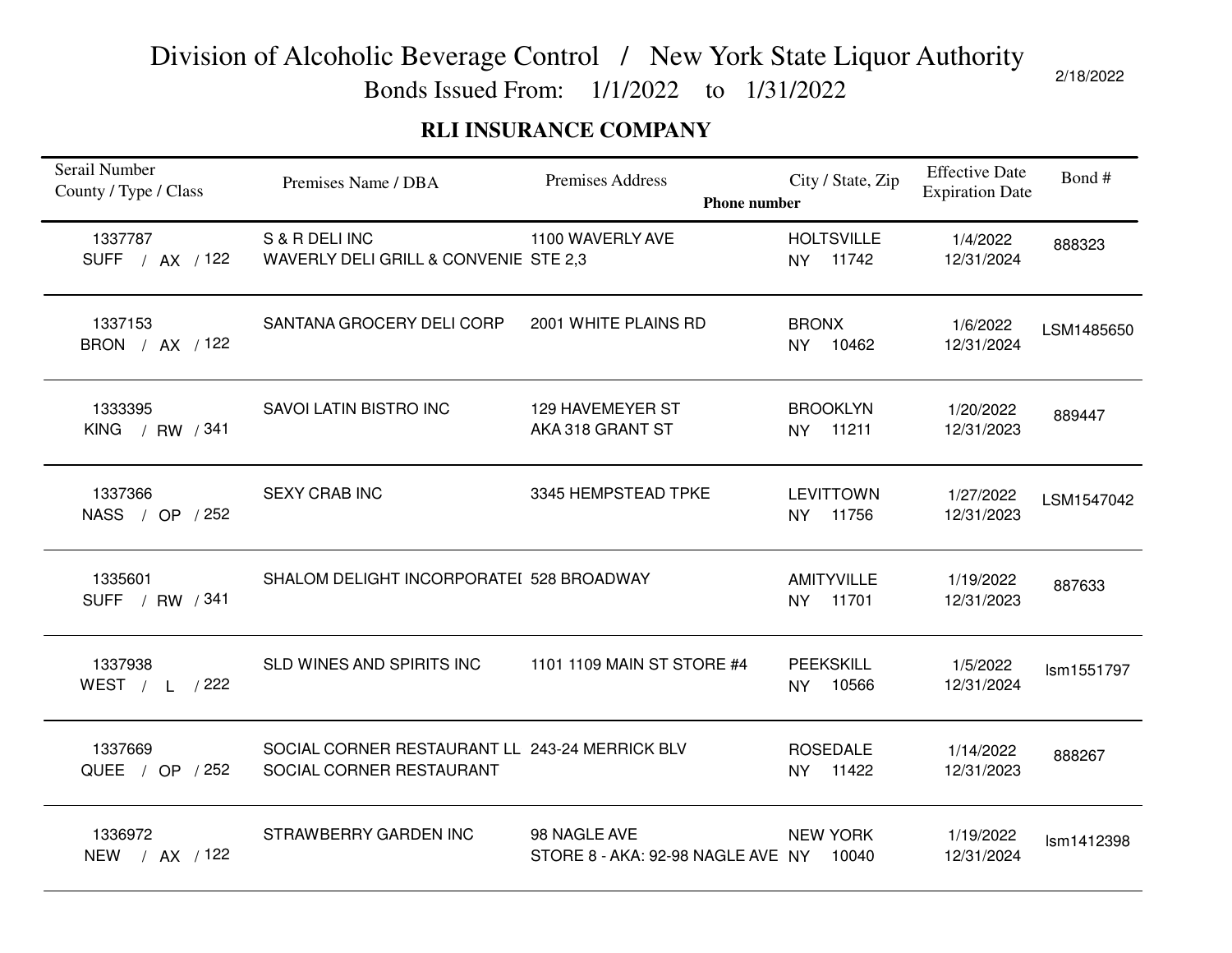Bonds Issued From: 1/1/2022 to 1/31/2022

### **RLI INSURANCE COMPANY**

| Serail Number<br>County / Type / Class | Premises Name / DBA                                                  | <b>Premises Address</b><br><b>Phone number</b> | City / State, Zip                          | <b>Effective Date</b><br><b>Expiration Date</b> | Bond#      |
|----------------------------------------|----------------------------------------------------------------------|------------------------------------------------|--------------------------------------------|-------------------------------------------------|------------|
| 1336809<br><b>NEW</b><br>/ TW / 344    | SULLIVAN TAQUERIA LLC                                                | 71 SULLIVAN ST<br><b>SOUTH</b>                 | <b>NEW YORK</b><br>10012<br><b>NY</b>      | 1/11/2022<br>12/31/2023                         | LSM1484847 |
| 2226351<br>DUTC / OP / 252             | TACO GOL RESTAURANT CORPOR 553 MAIN ST<br><b>TACO GOL RESTAURANT</b> |                                                | <b>POUGHKEEPSIE</b><br>12601<br><b>NY</b>  | 1/7/2022<br>12/31/2023                          | 888276     |
| 2225749<br>ROCK / RW / 341             | <b>TAHJER FOODS CORP</b><br><b>MIKE'S BURGERS</b>                    | 4320 PALISADES CENTER DR                       | <b>WEST NYACK</b><br>10994<br><b>NY</b>    | 1/18/2022<br>12/31/2023                         | 884939     |
| 1334063<br>SUFF / OP / 252             | <b>TETSUMOTO INC</b><br><b>SAMURAI</b>                               | 46A GERARD ST                                  | <b>HUNTINGTON</b><br>11743<br><b>NY</b>    | 1/11/2022<br>12/31/2023                         | Ism1426959 |
| 2226628<br>ORAN / TW / 344             | THOPPIL BROTHERS LLC                                                 | 1400 RTE 300<br>UNIT <sub>7</sub>              | <b>NEWBURGH</b><br>12550<br><b>NY</b>      | 1/21/2022<br>12/31/2023                         | 888321     |
| 3167427<br>CHAU / AX / 122             | TRISHA FENI NOVAH INC<br><b>BRICK CITY CHERRY</b>                    | 101 W 4TH ST                                   | <b>JAMESTOWN</b><br>14701<br><b>NY</b>     | 1/19/2022<br>12/31/2024                         | LSM1482812 |
| 1337193<br>RICH / OP / 252             | TRIUNFO RESTAURANT CORP                                              | 330 HEBERTON AVE                               | <b>STATEN ISLAND</b><br>10302<br><b>NY</b> | 1/6/2022<br>12/31/2023                          | Ism1489914 |
| 1336992<br>$/$ A $/122$<br><b>KING</b> | VALENTINA DELI & GROCERY INC 241 RIDGEWOOD AVE                       |                                                | <b>BROOKLYN</b><br>11208<br><b>NY</b>      | 1/11/2022<br>12/31/2024                         | LSM1575125 |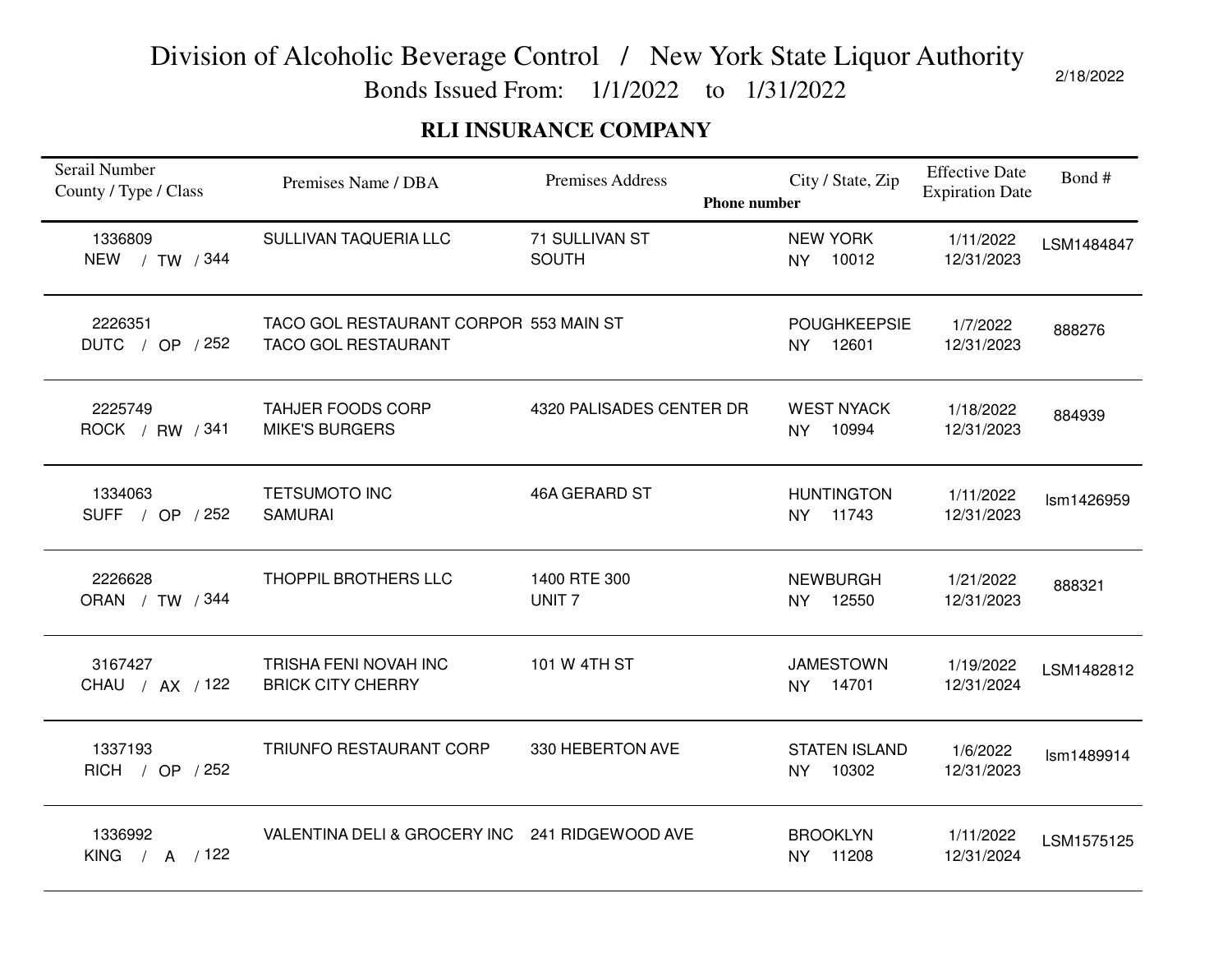Bonds Issued From: 1/1/2022 to 1/31/2022

### **RLI INSURANCE COMPANY**

| Serail Number<br>County / Type / Class | Premises Name / DBA                                      | Premises Address                | City / State, Zip<br><b>Phone number</b> | <b>Effective Date</b><br><b>Expiration Date</b> | Bond #     |
|----------------------------------------|----------------------------------------------------------|---------------------------------|------------------------------------------|-------------------------------------------------|------------|
| 3167696<br>243<br><b>MONR</b>          | WEBSTER LODGE NO 538 F&A M<br>WEBSTER LODGE NO 538 F&A M | 30 ORCHARD ST<br>NOT-FOR-PROFIT | <b>WEBSTER</b><br>14580<br><b>NY</b>     | 1/24/2022<br>12/31/2023                         | 888230     |
| 1336435<br>252<br><b>NEW</b><br>OP     | ZHI ZI INC<br><b>CAFE CHINA</b>                          | 59 W 37TH ST                    | NEW YORK<br>10018<br><b>NY</b>           | 1/28/2022<br>12/31/2023                         | LSM1484597 |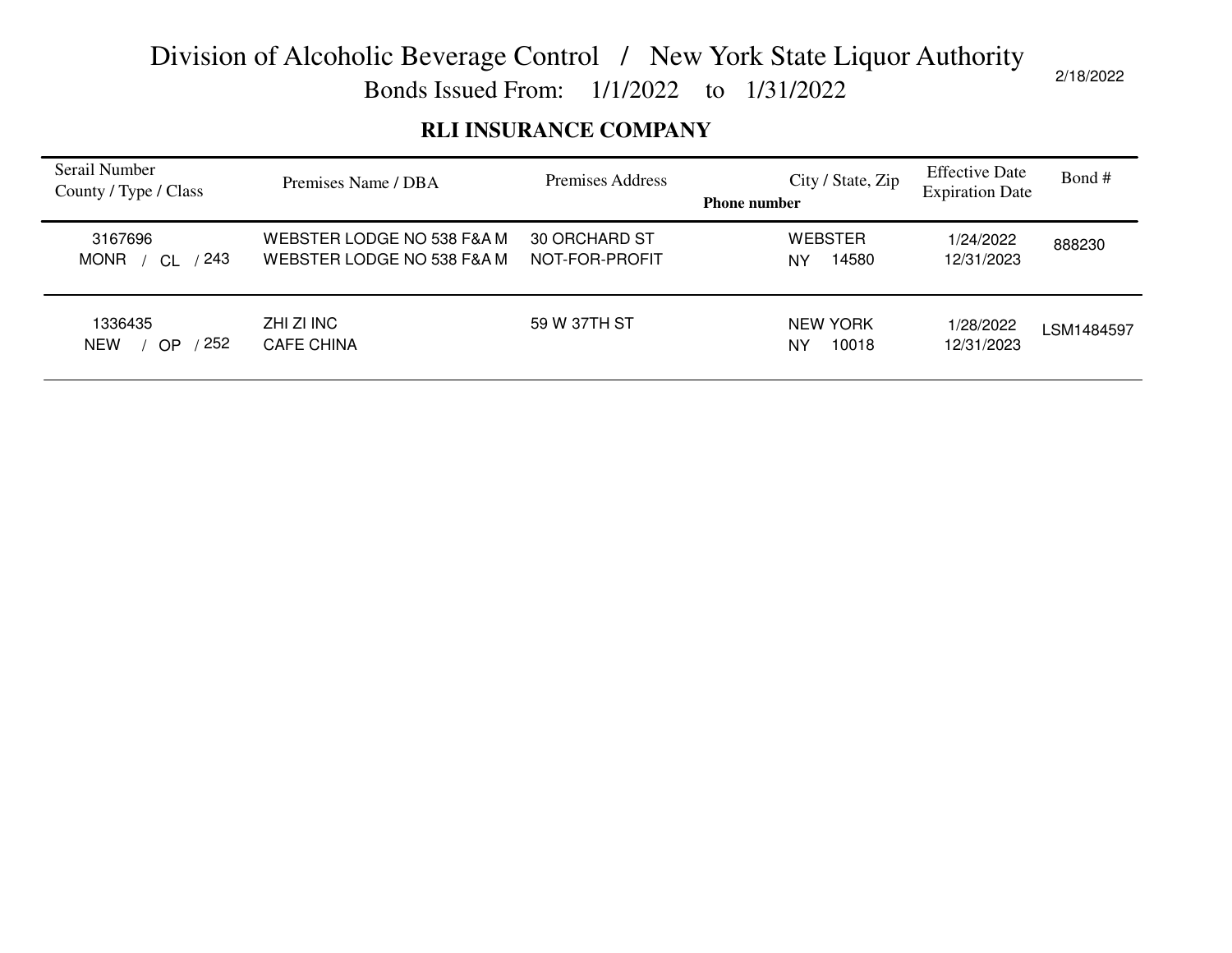Bonds Issued From: 1/1/2022 to 1/31/2022

### **SAFECO INSURANCE CO OF AMERICA**

| Serail Number<br>County / Type / Class | Premises Name / DBA                  | Premises Address  | City / State, Zip<br><b>Phone number</b> | <b>Effective Date</b><br><b>Expiration Date</b> | Bond #    |
|----------------------------------------|--------------------------------------|-------------------|------------------------------------------|-------------------------------------------------|-----------|
| 1340871<br>-121<br><b>KING</b><br>DX.  | WALGREEN EASTERN CO INC<br>WALGREENS | 750 MANHATTAN AVE | <b>BROOKLYN</b><br>11222<br>NY           | 1/24/2022<br>1/31/2022                          | 6648777NY |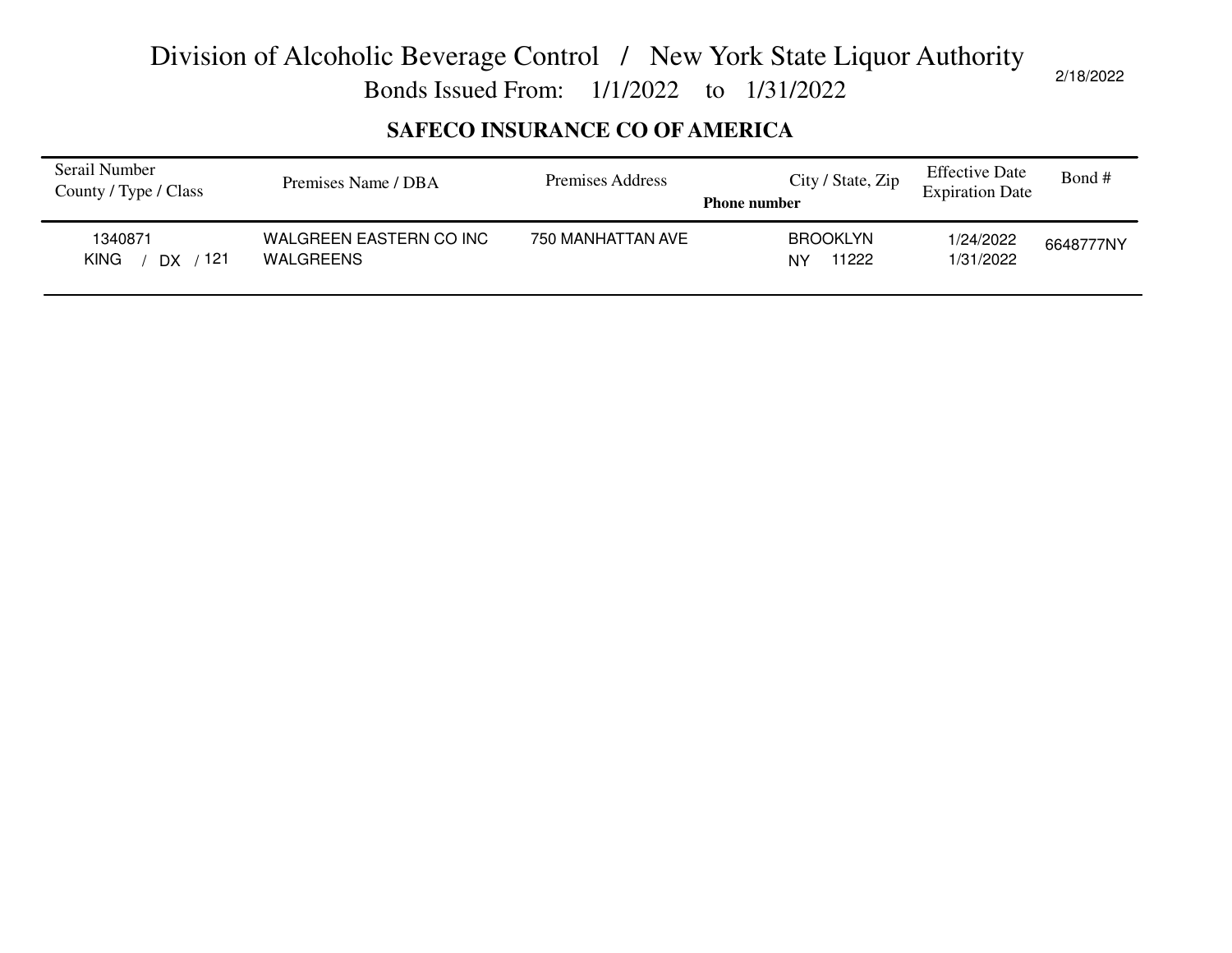Bonds Issued From: 1/1/2022 to 1/31/2022

### **SELECTIVE INS CO OF AMERICA**

| Serail Number<br>County / Type / Class                      | Premises Name / DBA                                                       | Premises Address   | <b>Phone number</b> | City / State, Zip                     | <b>Effective Date</b><br><b>Expiration Date</b> | Bond #   |
|-------------------------------------------------------------|---------------------------------------------------------------------------|--------------------|---------------------|---------------------------------------|-------------------------------------------------|----------|
| 2226212<br>AX / 122<br><b>ONON</b>                          | BALDWINSVILLE C STORE INC                                                 | 35 E GENESEE ST    |                     | <b>BALDWINSVILLE</b><br>13027<br>NY.  | 1/31/2022<br>12/31/2024                         | B1246870 |
| 1337859<br><b>WEST</b><br>AX / 122                          | BEDFORD SNACK SHOP INC                                                    | 193 POUND RIDGE RD |                     | <b>BEDFORD</b><br>10506<br><b>NY</b>  | 1/19/2022<br>12/31/2024                         | b1248781 |
| 2226707<br>AX / 122<br>JEFF                                 | <b>CARTHAGE MARKET CORP</b>                                               | 120 RIVERSIDE DR   |                     | <b>CARTHAGE</b><br>13619<br><b>NY</b> | 1/12/2022<br>12/31/2024                         | b1248905 |
| 3167155<br>$^{\prime}$ 252 $^{\prime}$<br><b>MONR</b><br>OP | RESTAURANT DEVELOPER & ASSC 2525 W RIDGE RD<br>MARGARITAS MEXICAN CANTINA |                    |                     | <b>GREECE</b><br>14626<br>NY          | 1/3/2022<br>3/31/2022                           | B1246958 |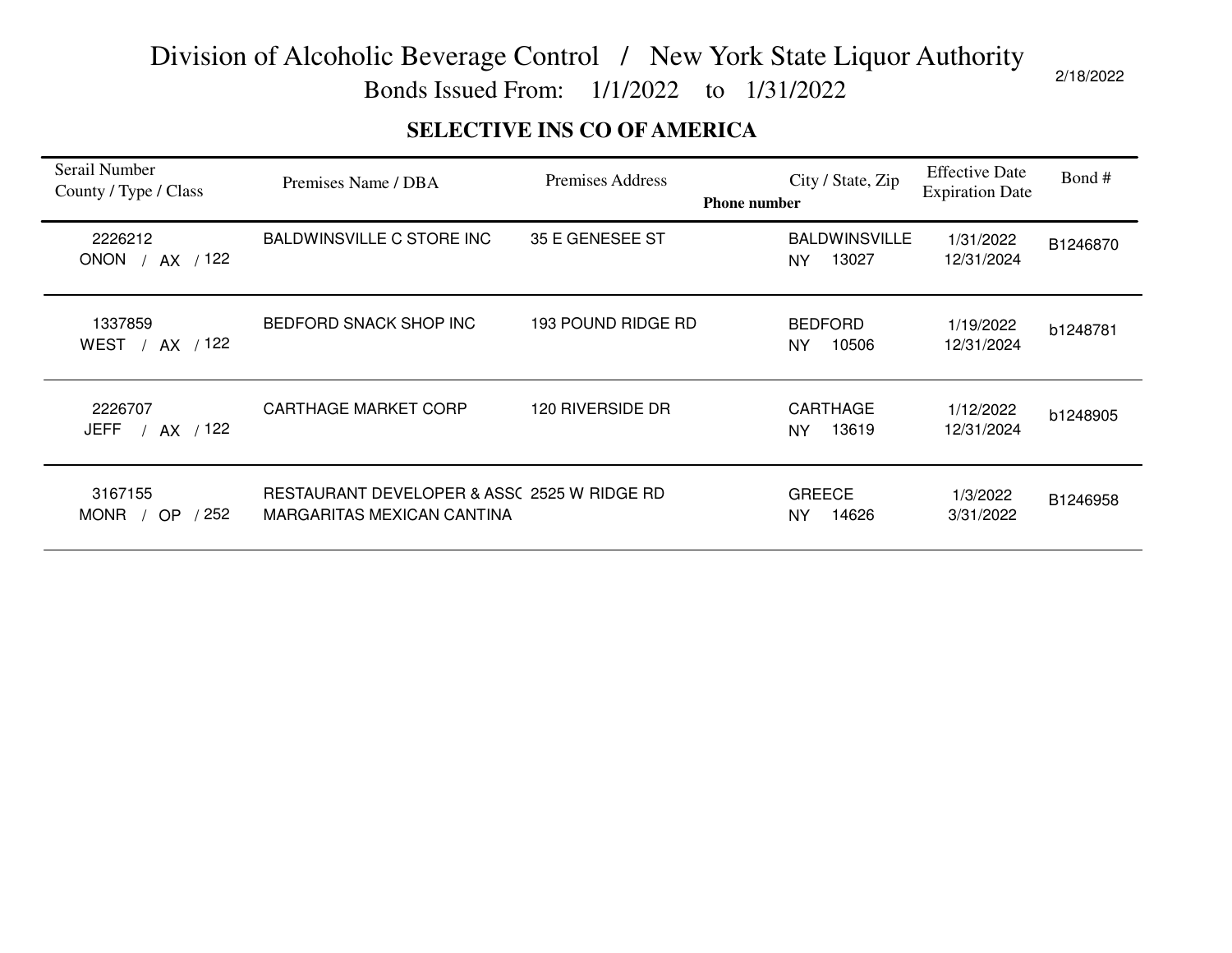Bonds Issued From: 1/1/2022 to 1/31/2022

### **SURETY BONDING CO OF AMERICA**

| Serail Number<br>County / Type / Class | Premises Name / DBA                                  | <b>Premises Address</b>               | City / State, Zip<br><b>Phone number</b> | <b>Effective Date</b><br><b>Expiration Date</b> | Bond#    |
|----------------------------------------|------------------------------------------------------|---------------------------------------|------------------------------------------|-------------------------------------------------|----------|
| 1337144<br>KING $/ L / 222$            | 7TH AVE WINE AND SPIRITS INC                         | 6014 7TH AVE                          | <b>BROOKLYN</b><br>11220<br><b>NY</b>    | 1/6/2022<br>12/31/2024                          | 65523105 |
| 1336581<br>NEW / OP / 252              | BL 109 WBROADWAY NY LLC<br><b>BLUESTONE LANE</b>     | 109 W BROADWAY                        | <b>NEW YORK</b><br>NY 10013              | 1/21/2022<br>12/31/2023                         | 65447901 |
| 1335227<br>QUEE / OP / 252             | DFG LIC LLC<br>MIGHTY QUINN'S BARBEQUE               | 108-22 QUEENS BLVD<br><b>UNIT STO</b> | <b>FOREST HILLS</b><br>NY 11375          | 1/31/2022<br>12/31/2023                         | 65426314 |
| 1334932<br>KING / RW / 341             | <b>F&amp;M INDUSTRIECORP</b><br>L'INDUSTRIE PIZZA    | 254 S 2ND ST                          | <b>BROOKLYN</b><br>NY 11211              | 1/27/2022<br>12/31/2023                         | 65400984 |
| 1337438<br>/ OP $/252$<br><b>NEW</b>   | FOOD 4 YOUR SOUL LLC<br>2 SISTERS 4 BROTHERS RESTAUR | 355 E 116TH ST                        | <b>NEW YORK</b><br>10029<br><b>NY</b>    | 1/3/2022<br>12/31/2023                          | 65546090 |
| 1337671<br>NEW / RW / 341              | <b>IESHIMA CORPORATION</b><br><b>GOSUKE</b>          | 235 W 35TH ST<br><b>GROUND FLR</b>    | <b>NEW YORK</b><br>NY 10001              | 1/26/2022<br>12/31/2023                         | 65552294 |
| 1338265<br>KING / OP $/252$            | MFK GENTLEMAN INC<br><b>ANTIDOTE</b>                 | 66 S 2ND ST                           | <b>BROOKLYN</b><br>NY 11249              | 1/26/2022<br>12/31/2023                         | 65543350 |
| 1335807<br>QUEE / OP / 252             | PERUVIAN KITCHEN INC<br><b>DON POLLO</b>             | 83-02 95TH AVE                        | <b>OZONE PARK</b><br>NY 11416            | 1/21/2022<br>12/31/2023                         | 65384892 |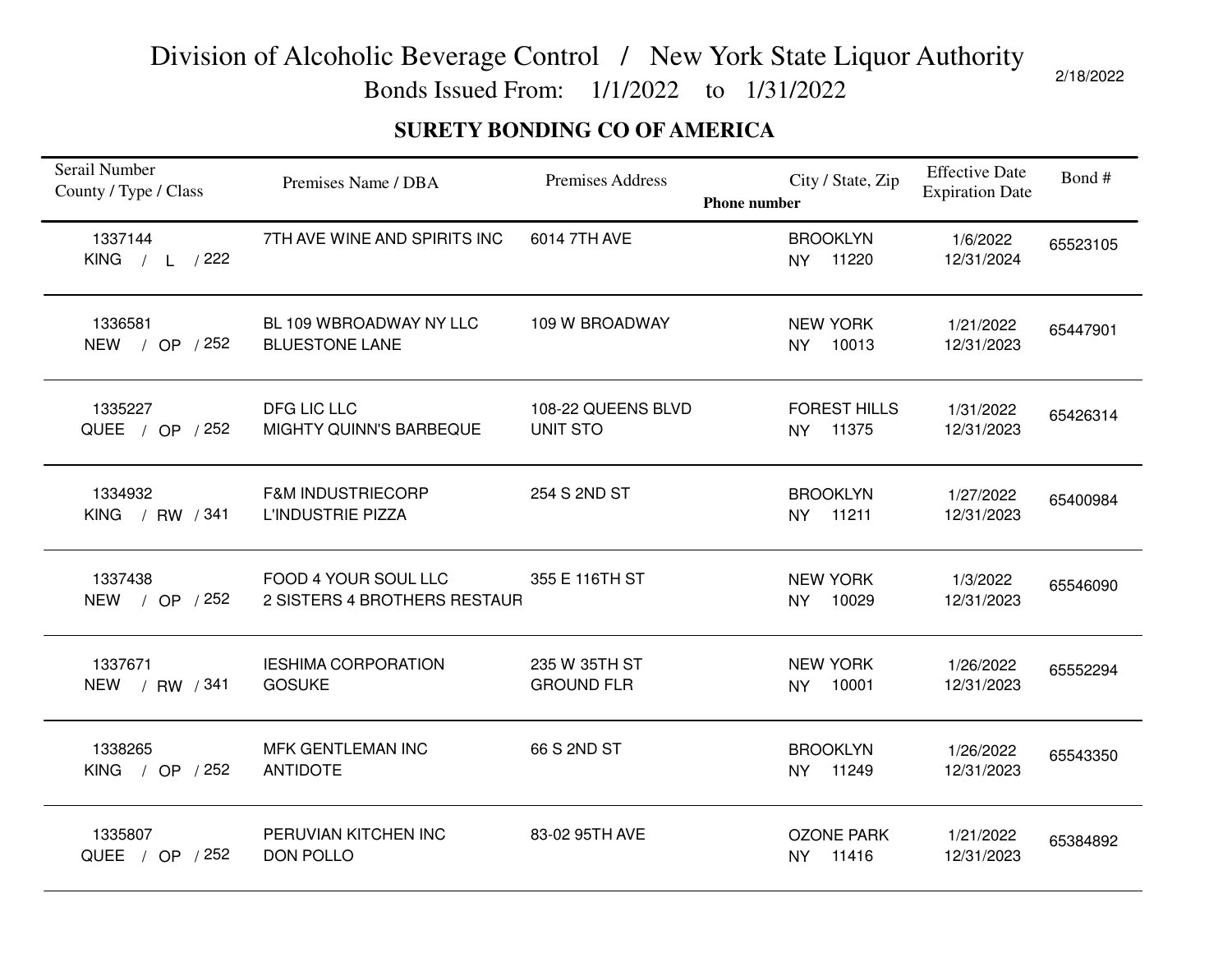Bonds Issued From: 1/1/2022 to 1/31/2022

### **SURETY BONDING CO OF AMERICA**

| Serail Number<br>County / Type / Class  | Premises Name / DBA      | Premises Address<br><b>Phone number</b> | City / State, Zip           | <b>Effective Date</b><br><b>Expiration Date</b> | Bond#    |
|-----------------------------------------|--------------------------|-----------------------------------------|-----------------------------|-------------------------------------------------|----------|
| 1333354<br>$'$ 252<br><b>BRON</b><br>OP | QUEEN OF TACOS CORP      | 9 E MOSHOLU PKWY N                      | <b>BRONX</b><br>10467<br>NY | 1/13/2022<br>12/31/2023                         | 65303277 |
| 1336262<br>RW / 341<br><b>BRON</b>      | SAN JOSE RESTAURANT CORP | 109 E 153RD ST                          | <b>BRONX</b><br>10451<br>NY | 1/19/2022<br>12/31/2023                         | 65460402 |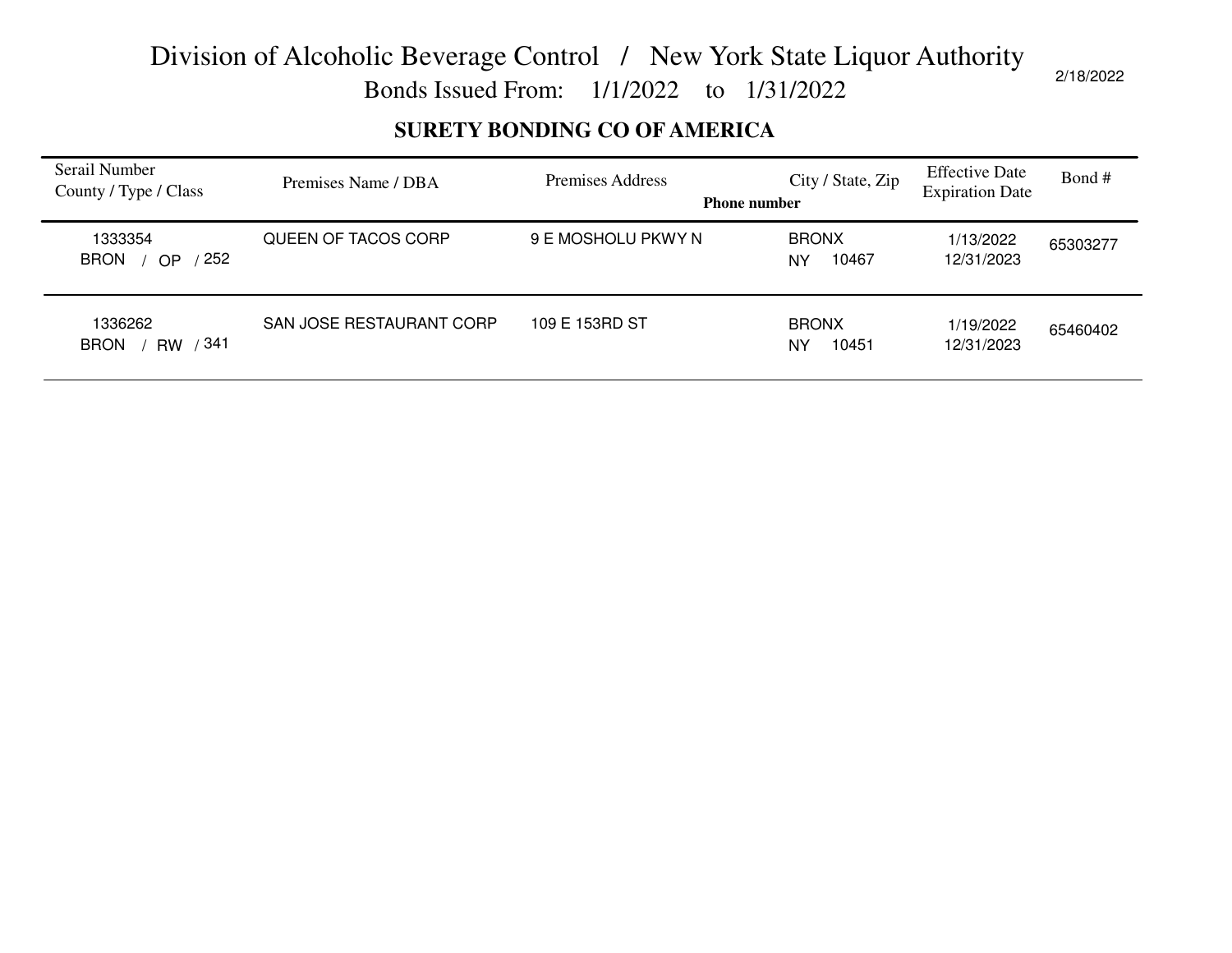Bonds Issued From: 1/1/2022 to 1/31/2022

### **TRAVELERS CASUALTY & SURETY**

| Serail Number<br>County / Type / Class | Premises Name / DBA                                                    | <b>Premises Address</b><br><b>Phone number</b> | City / State, Zip                         | <b>Effective Date</b><br><b>Expiration Date</b> | Bond#     |
|----------------------------------------|------------------------------------------------------------------------|------------------------------------------------|-------------------------------------------|-------------------------------------------------|-----------|
| 3167681<br>ERIE<br>$/$ L $/$ 222       | 2534 ELMWOOD INC<br>STRAIGHT UP WINES & LIQUORS                        | 2534 ELMWOOD AVE                               | <b>KENMORE</b><br>NY 14217                | 1/4/2022<br>12/31/2024                          | 107448371 |
| 2225416<br>ROCK / OP / 252             | APPLIED GOLF SPOOK ROCK LLC 233 SPOOK ROCK RD                          |                                                | <b>SUFFERN</b><br>10901<br><b>NY</b>      | 1/7/2022<br>12/31/2023                          | 107409067 |
| 1335332<br>NEW / LL / 203              | DAVOS BRANDS LLC                                                       | 381 PARK AVE S<br>10TH FLOOR STE 1015          | <b>NEW YORK</b><br>10016<br><b>NY</b>     | 1/26/2022<br>12/31/2024                         | 106880022 |
| 1337786<br>SUFF / AX / 122             | FAMILY DOLLAR STORES OF NEW 30 THE GREEN<br>FAMILY DOLLAR STORE #32584 |                                                | <b>SHIRLEY</b><br>11967<br><b>NY</b>      | 1/5/2022<br>12/31/2024                          | 107275965 |
| 1337409<br>SUFF / OP / 252             | <b>GUZMAN HERNANDEZ CORP</b><br><b>VILLA PAUL</b>                      | <b>162 W MONTAUK HWY</b>                       | <b>HAMPTON BAYS</b><br>11946<br>NY        | 1/25/2022<br>12/31/2023                         | 107460162 |
| 2225753<br>ORAN / HL / 252             | LEVY PREMUIM FOODSERVICE, LF 420 HARRIMAN DR<br>LEVY@ LEGOLAND         |                                                | <b>GOSHEN</b><br>10924<br>NY              | 1/12/2022<br>12/31/2023                         | 107365582 |
| 2224730<br>/222<br>ONON $/ L$          | <b>NKP LIQUORS LLC</b><br>PASCALE'S WINE & LIQUORS                     | 105 TOWNE DR                                   | <b>FAYETTEVILLE</b><br>13066<br><b>NY</b> | 1/26/2022<br>12/31/2024                         | 107357824 |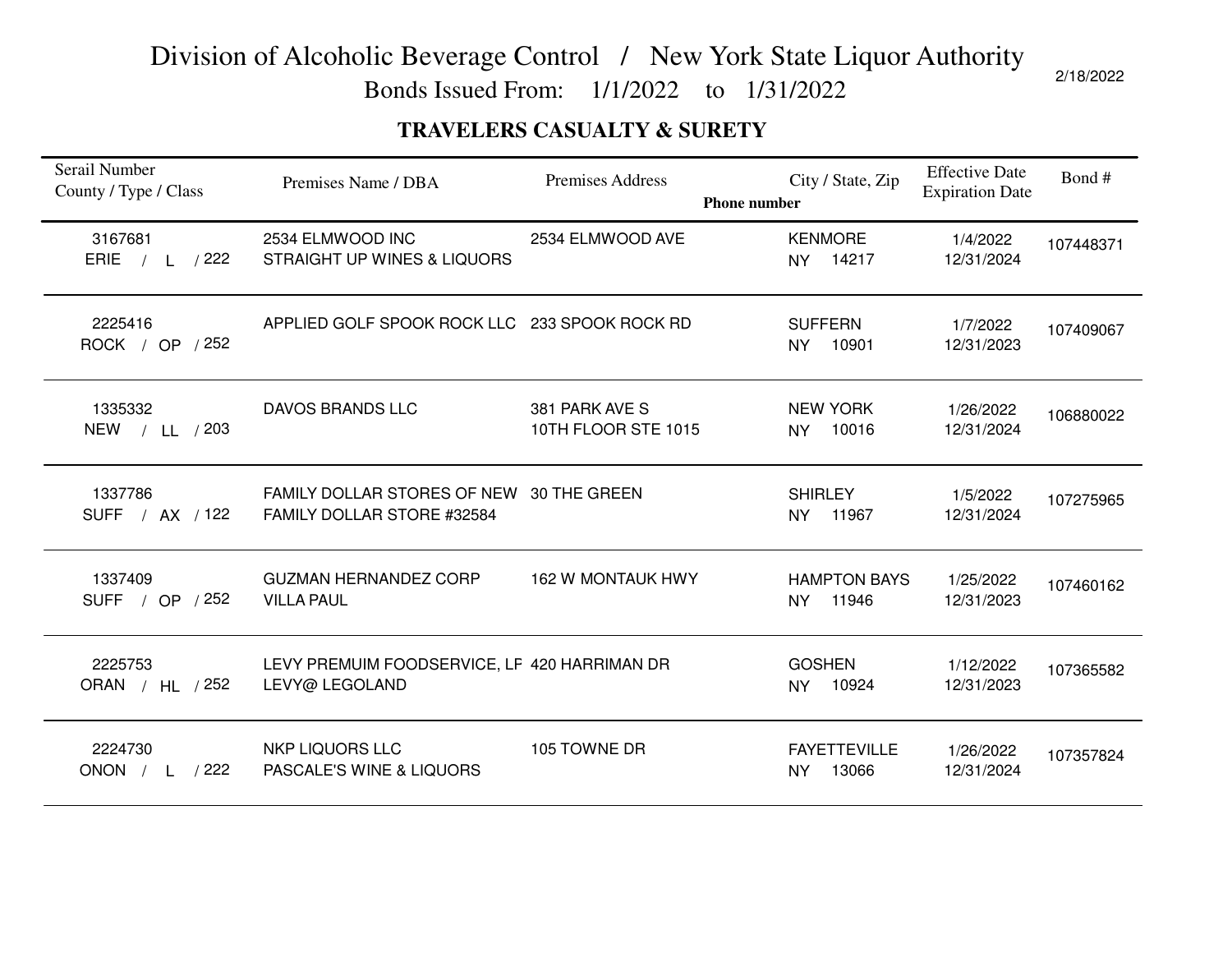Bonds Issued From: 1/1/2022 to 1/31/2022

### **WESTERN SURETY COMPANY**

| Serail Number<br>County / Type / Class | Premises Name / DBA                                                               | <b>Premises Address</b>          | <b>Phone number</b> | City / State, Zip                      | <b>Effective Date</b><br><b>Expiration Date</b> | Bond#     |
|----------------------------------------|-----------------------------------------------------------------------------------|----------------------------------|---------------------|----------------------------------------|-------------------------------------------------|-----------|
| 1337588<br>NASS / OP / 252             | ANDYS PIZZERIA & RESTAURANT I 195 MANORHAVEN BLVD<br>ANDY'S PIZZERIA & RESTAURANT |                                  | 8003316053          | PORT WASHINGTO<br>11050<br><b>NY</b>   | 1/26/2022<br>12/31/2023                         | 655419992 |
| 2226029<br>ALBA / HL / 242             | ARGUS HOTEL LLC, THE                                                              | <b>8 THURLOW TERR</b>            | 8003316053          | <b>ALBANY</b><br>12203<br><b>NY</b>    | 1/5/2022<br>12/31/2023                          | 65497210  |
| 1335089<br>WEST / L /222               | BEACH WINE & LIQUOR INC                                                           | 1885 E MAIN ST<br>STE 53-14      | 8003316053          | <b>PEEKSKILL</b><br><b>NY</b><br>10566 | 1/6/2022<br>12/31/2024                          | 62122738  |
| 1337666<br>NEW / OP / 252              | <b>BOWEN HOSPITALITY LLC</b><br><b>EAST END BAR &amp; GRILL</b>                   | 1672 3RD AVE                     | 8003316053          | <b>NEW YORK</b><br>10128<br><b>NY</b>  | 1/6/2022<br>12/31/2023                          | 65475731  |
| 3168336<br>NIAG / TW / 344             | <b>BREWED &amp; BOTTLED LLC</b><br>BREWED AND BOTTLED CRAFT BE UNIT 1             | 444 CENTER ST                    | 8003316053          | <b>LEWISTON</b><br>14092<br><b>NY</b>  | 1/19/2022<br>12/31/2023                         | 65650652  |
| 1336829<br>KING / TW / 344             | <b>BROOKLYN HERO SHOP LLC</b>                                                     | 270 VANDERBILT AVE               | 8003316053          | <b>BROOKLYN</b><br>11205<br><b>NY</b>  | 1/3/2022<br>12/31/2023                          | 65485893  |
| 2225926<br>OTSE / RW / 341             | <b>BROTHERS GRIM LLC</b><br>THE PALE HORSE BBQ BISTRO                             | 84 WATER ST                      | 8003316053          | <b>ONEONTA</b><br>13820<br><b>NY</b>   | 1/7/2022<br>12/31/2023                          | 65477001  |
| 1327844<br>NEW / OP / 252              | <b>BUTTA CUTS LLC</b><br>THE TURN INDOOR GOLF                                     | 108 W 39TH ST<br><b>ROOM 310</b> | 8003316053          | <b>NEW YORK</b><br>10018<br><b>NY</b>  | 1/20/2022<br>12/31/2023                         | 64784255  |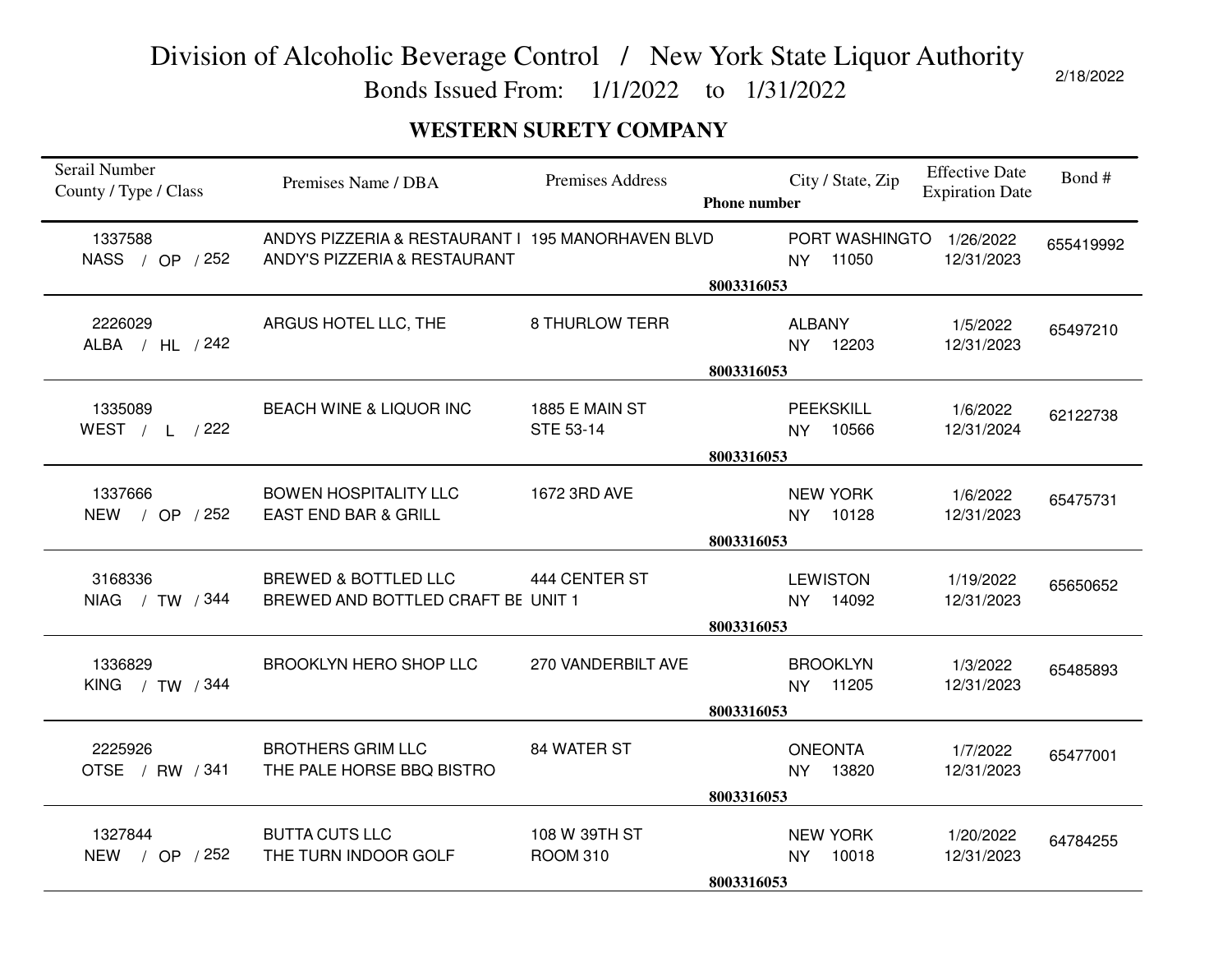Bonds Issued From: 1/1/2022 to 1/31/2022

### **WESTERN SURETY COMPANY**

| Serail Number<br>County / Type / Class | Premises Name / DBA                                                           | Premises Address        | <b>Phone number</b> | City / State, Zip                      | <b>Effective Date</b><br><b>Expiration Date</b> | Bond#    |
|----------------------------------------|-------------------------------------------------------------------------------|-------------------------|---------------------|----------------------------------------|-------------------------------------------------|----------|
| 1326298<br>KING / OP $/252$            | <b>CAFE NYNEVE LLC</b><br><b>SALON ON KINGSTON</b>                            | 105 KINGSTON AVE        |                     | <b>BROOKLYN</b><br>11213<br>NY.        | 1/26/2022<br>12/31/2023                         | 64971860 |
|                                        |                                                                               |                         | 8003316053          |                                        |                                                 |          |
| 3167576<br>MONR / RW / 341             | CARPA 247 INC<br><b>CARNEGIE CELLARS</b>                                      | 247 N GOODMAN ST        |                     | <b>ROCHESTER</b><br>14607<br><b>NY</b> | 1/12/2022<br>12/31/2023                         | 65524792 |
|                                        |                                                                               |                         | 8003316053          |                                        |                                                 |          |
| 2228104<br>HERK / SL / 544             | CEDAR LAKE CLUB INC                                                           | 382 RIDER RD            |                     | <b>CLAYVILLE</b><br>NY 13322           | 4/1/2022<br>10/31/2022                          | 65689152 |
|                                        |                                                                               |                         | 8003316053          |                                        |                                                 |          |
| 3167633<br>MONR / OP / 252             | <b>CSDM ENTERPRISE INC</b><br><b>MANGIA MANGIA</b>                            | 2273 S UNION ST         |                     | SPENCERPORT<br>14559<br>NY.            | 1/19/2022<br>12/31/2023                         | 65513340 |
|                                        |                                                                               |                         | 8003316053          |                                        |                                                 |          |
| 3167401<br>CHEM / CO / 105             | <b>DBTO LLC</b><br><b>DYKE BEER</b>                                           | 100 N MAIN ST<br>STEL11 | 8003316053          | <b>ELMIRA</b><br>14901<br><b>NY</b>    | 1/27/2022<br>12/31/2022                         | 65492483 |
| 1326613<br>NEW / OP / 252              | FASANO RESTAURANT NEW YORK 280 PARK AVE<br><b>FASANO RESTAURANT</b>           |                         | 8003316053          | <b>NEW YORK</b><br>10017<br><b>NY</b>  | 1/18/2022<br>12/31/2023                         | 72231111 |
| 2226285<br>ORAN / OP / 252             | FISH & CHIKZZZ LLC                                                            | 1012 LITTLE BRITAIN RD  |                     | <b>NEW WINDSOR</b><br>12553<br>NY      | 1/4/2022<br>12/31/2023                          | 65530980 |
|                                        |                                                                               |                         | 8003316053          |                                        |                                                 |          |
|                                        |                                                                               |                         |                     |                                        |                                                 |          |
| 2226070<br>ONEI / OP / 252             | FOLIE A DEUX RESTAURANT GROU 86 HANGAR RD W<br><b>CRUST KITCHEN &amp; BAR</b> | BLDG B STE 101          |                     | <b>ROME</b><br>13441<br><b>NY</b>      | 1/12/2022<br>12/31/2023                         | 65510370 |
|                                        |                                                                               |                         | 8003316053          |                                        |                                                 |          |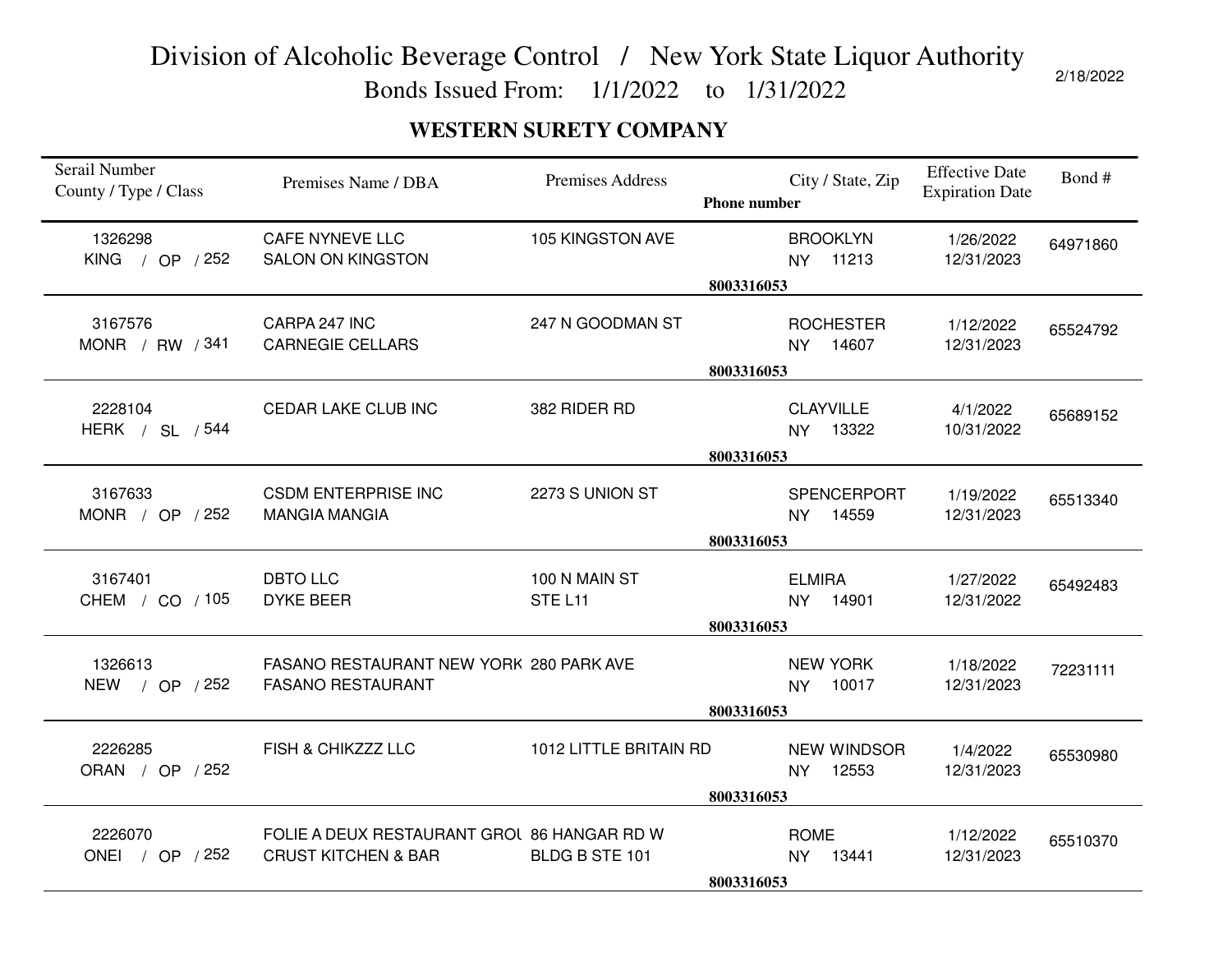Bonds Issued From: 1/1/2022 to 1/31/2022

2/18/2022

### **WESTERN SURETY COMPANY**

| Serail Number<br>County / Type / Class | Premises Name / DBA                                    | <b>Premises Address</b>   | <b>Phone number</b> | City / State, Zip                          | <b>Effective Date</b><br><b>Expiration Date</b> | Bond#    |
|----------------------------------------|--------------------------------------------------------|---------------------------|---------------------|--------------------------------------------|-------------------------------------------------|----------|
| 2225864<br>FRAN / OP / 252             | <b>GRIZLE T'S LLC</b><br>THE GARAGERY                  | 53 MAIN ST<br><b>REAR</b> |                     | <b>SARANAC LAKE</b><br>NY 12983            | 1/10/2022<br>12/31/2023                         | 65475704 |
|                                        |                                                        |                           | 8003316053          |                                            |                                                 |          |
| 2226454<br>JEFF $/$ OP $/252$          | <b>HALL PASS TAVERN LLC</b><br><b>HALL PASS TAVERN</b> | 19 BRIDGE ST              |                     | CARTHAGE<br>NY 13619                       | 1/27/2022<br>12/31/2023                         | 65545113 |
|                                        |                                                        |                           | 8003316053          |                                            |                                                 |          |
| 3167352<br>MONR / OP / 252             | <b>HIGH CALIBAR CORP</b><br>THE RICHMOND               | 21 RICHMOND ST            |                     | <b>ROCHESTER</b><br>NY 14607               | 1/3/2022<br>12/31/2023                          | 65493682 |
|                                        |                                                        |                           | 8003316053          |                                            |                                                 |          |
| 2226746<br>ORAN / AX / 122             | <b>HIGHWAY DELI INC</b><br>ROUTE 6 DELI & PIZZA        | 3032 ROUTE 6              |                     | <b>SLATE HILL</b><br>NY 10973              | 1/27/2022<br>12/31/2024                         | 65568869 |
|                                        |                                                        |                           | 8003316053          |                                            |                                                 |          |
| 1337055<br>QUEE / RW / 341             | JANG DOK DAE CORP                                      | 172-14 46TH AVE           |                     | <b>FLUSHING</b><br>NY 11358                | 1/12/2022<br>12/31/2023                         | 26510153 |
|                                        |                                                        |                           | 8003316053          |                                            |                                                 |          |
| 2226740<br>OSWE / AX / 122             | KUSH GAS AND FOODMART INC<br>R & R 1 STOP              | 7356 STATE RTE 3          |                     | <b>PULASKI</b><br>NY 13142                 | 1/20/2022<br>12/31/2024                         | 65570134 |
|                                        |                                                        |                           | 8003316053          |                                            |                                                 |          |
| 2224777<br>ONON / RW / 344             | LA ROASTERIA INC<br><b>CAFE KUBAL</b>                  | 401 S SALINA ST           |                     | <b>SYRACUSE</b><br>NY 13202                | 1/18/2022<br>12/31/2023                         | 65287500 |
|                                        |                                                        |                           | 8003316053          |                                            |                                                 |          |
| 1314184<br>RICH / OP / 252             | LAILA RESTAURANT & LOUNGE IN(45 PAGE AVE               | SUITE C                   |                     | <b>STATEN ISLAND</b><br>10309<br><b>NY</b> | 1/7/2022<br>12/31/2023                          | 63802253 |
|                                        |                                                        |                           | 8003316053          |                                            |                                                 |          |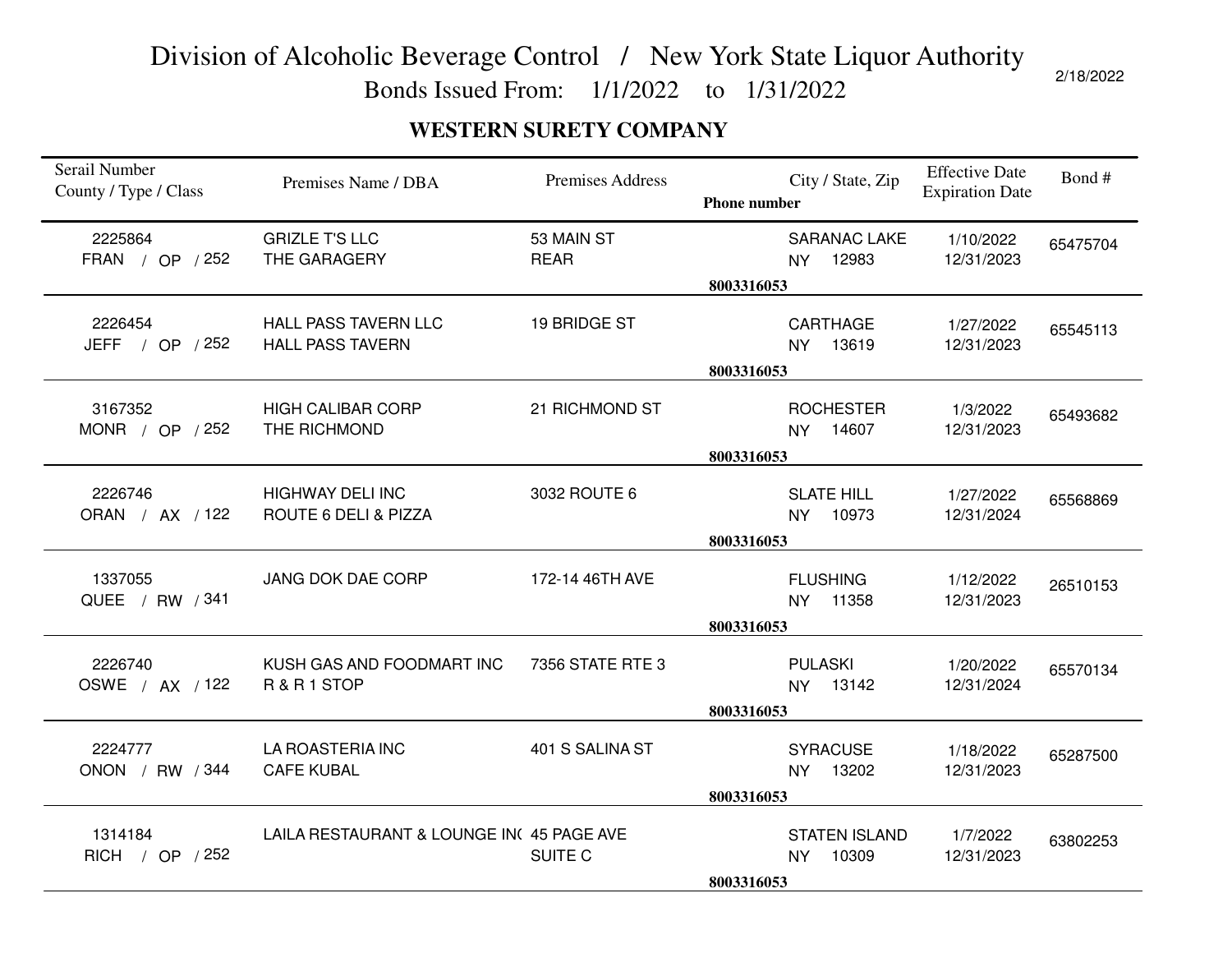Bonds Issued From: 1/1/2022 to 1/31/2022

### **WESTERN SURETY COMPANY**

| Serail Number<br>County / Type / Class | Premises Name / DBA                                           | Premises Address<br><b>Phone number</b>                | City / State, Zip                               | <b>Effective Date</b><br><b>Expiration Date</b> | Bond#    |  |
|----------------------------------------|---------------------------------------------------------------|--------------------------------------------------------|-------------------------------------------------|-------------------------------------------------|----------|--|
| 2224497<br>BROO / OP / 252             | LEGACY LOUNGE LLC<br><b>LEGACY LOUNGE</b>                     | 20 HAWLEY ST<br>UNIT <sub>4</sub>                      | <b>BINGHAMTON</b><br>NY 13901                   | 1/11/2022<br>12/31/2023                         | 23265909 |  |
|                                        | 8003316053                                                    |                                                        |                                                 |                                                 |          |  |
| 1337453<br>RICH / A / 122              | <b>LINAS DELI CORP</b><br><b>LINAS DELI CORP</b>              | 2049 RICHMOND TERRACE                                  | <b>STATEN ISLAND</b><br>NY 10302                | 1/10/2022<br>12/31/2024                         | 65464819 |  |
|                                        |                                                               | 8003316053                                             |                                                 |                                                 |          |  |
| 2223284<br>ALBA / RW / 341             | LO NUESTRO DOMINICAN RESTAU 294 CENTRAL AVE<br>LO NUESTRO     |                                                        | <b>ALBANY</b><br>NY 12206                       | 1/12/2022<br>12/31/2023                         | 65175982 |  |
|                                        |                                                               | 8003316053                                             |                                                 |                                                 |          |  |
| 1335409<br>QUEE / EB / 141             | LUCKY PIZZERIA & CAFE INC<br><b>LUCKY PIZZERIA &amp; CAFE</b> | 27-10 QUEENS PLAZA S<br>AKA 2700 QUEENS PLAZA SOUTH NY | LONG ISLAND CITY 1/19/2022<br>11101             | 12/31/2024                                      | 65340517 |  |
|                                        | 8003316053                                                    |                                                        |                                                 |                                                 |          |  |
| 2225789<br>ORAN / RW / 341             | MAMA THERESA'S BIG V CORP<br><b>MAMA THERESAS</b>             | 374 WINDSOR HWY<br>8003316053                          | <b>VAILS GATE</b><br>NY 12553                   | 1/28/2022<br>12/31/2023                         | 65469959 |  |
| 2226442<br>DUTC / AX / 122             | MILL STREET MART INC                                          | 195 MILL ST                                            | <b>POUGHKEEPSIE</b><br>NY 12601                 | 1/25/2022<br>12/31/2024                         | 65553054 |  |
|                                        | 8003316053                                                    |                                                        |                                                 |                                                 |          |  |
| 1335791<br>NEW / RW / 341              | MONGKOL EATERY LLC<br><b>CHU ROS THAI</b>                     | 1590 LEXINGTON AVE - COM 4 & ! NEW YORK                | 10029<br>NY ·                                   | 1/5/2022<br>12/31/2023                          | 65442259 |  |
|                                        | 8003316053                                                    |                                                        |                                                 |                                                 |          |  |
| 2226719<br>CLIN / A $/122$             | <b>MOUNTAIN MART 112 LLC</b>                                  | 5556 STATE ROUTE 11<br>8003316053                      | ELLENBURG CENTI 1/20/2022<br>12934<br><b>NY</b> | 12/31/2024                                      | 65563742 |  |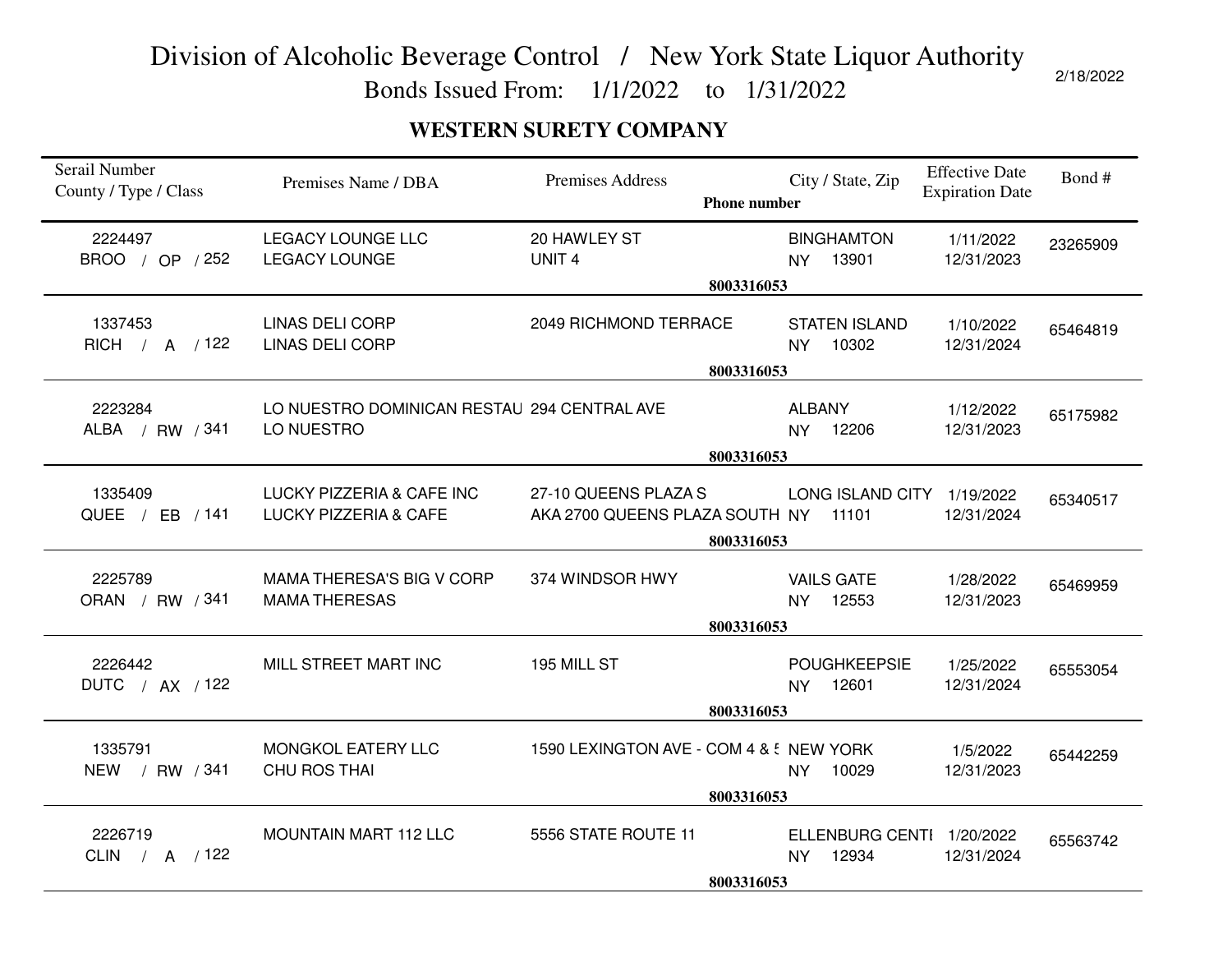Bonds Issued From: 1/1/2022 to 1/31/2022

### **WESTERN SURETY COMPANY**

| Serail Number<br>County / Type / Class | Premises Name / DBA                                     | <b>Premises Address</b>             | <b>Phone number</b> | City / State, Zip                          | <b>Effective Date</b><br><b>Expiration Date</b> | Bond#    |
|----------------------------------------|---------------------------------------------------------|-------------------------------------|---------------------|--------------------------------------------|-------------------------------------------------|----------|
| 1337477<br>RICH / A / 122              | NEW BLONDIE 4 FOOD CORP                                 | 466 BAY ST                          | 8003316053          | <b>STATEN ISLAND</b><br>10304<br><b>NY</b> | 1/21/2022<br>12/31/2024                         | 65506636 |
|                                        |                                                         |                                     |                     |                                            |                                                 |          |
| 2224921<br>CLIN / OP / 252             | <b>NITSY'S INC</b><br><b>GOOD THYMES PUB &amp; GRUB</b> | <b>12 SKYWAY PLAZA</b>              |                     | <b>PLATTSBURGH</b><br>12901<br><b>NY</b>   | 1/12/2022<br>2/28/2023                          | 64715918 |
|                                        |                                                         |                                     | 8003316053          |                                            |                                                 |          |
|                                        |                                                         |                                     |                     |                                            |                                                 |          |
| 1330938                                | OCHO RIOS SEAFOOD AND LOUN( 1810 FLATBUSH AVE           |                                     |                     | <b>BROOKLYN</b>                            | 1/10/2022                                       | 65090304 |
| KING / OP / 252                        |                                                         |                                     |                     | 11210<br><b>NY</b>                         | 12/31/2023                                      |          |
|                                        |                                                         |                                     | 8003316053          |                                            |                                                 |          |
|                                        |                                                         |                                     |                     |                                            |                                                 |          |
| 1335983<br>NEW / OP / 252              | PENN1 RESTAURANT MGRLLC & D 1 PENN PLAZA<br>THE LANDING | <b>SECOND FLOOR</b>                 |                     | <b>NEW YORK</b><br>10119<br><b>NY</b>      | 1/21/2022<br>12/31/2023                         | 65566541 |
|                                        |                                                         |                                     | 8003316053          |                                            |                                                 |          |
|                                        |                                                         |                                     |                     |                                            |                                                 |          |
| 1335942                                | PENN1 RESTAURANT MGRLLC & D 1 PENN PLAZA                |                                     |                     | <b>NEW YORK</b>                            | 1/21/2022                                       | 65566526 |
| NEW / TW / 344                         | OFFICE HOURS                                            | <b>GROUND FLOOR</b>                 |                     | 10119<br><b>NY</b>                         | 12/31/2023                                      |          |
|                                        |                                                         |                                     | 8003316053          |                                            |                                                 |          |
|                                        |                                                         |                                     |                     |                                            |                                                 |          |
| 3167064<br>MONR / RW $/341$            | PIZZA DOUGH INC<br><b>DJ'S PIZZERIA</b>                 | 2139 N UNION ST<br>STE 1; T/O OGDEN |                     | <b>SPENCERPORT</b><br>14559<br><b>NY</b>   | 1/13/2022<br>12/31/2023                         | 65372414 |
|                                        |                                                         |                                     | 8003316053          |                                            |                                                 |          |
|                                        |                                                         |                                     |                     |                                            |                                                 |          |
| 3167790                                | PROCTORS LOTTO & GROCERY LI 2621 MAIN ST                |                                     |                     | <b>GORHAM</b>                              | 1/12/2022                                       | 65525608 |
| ONTA / AX / 122                        |                                                         |                                     |                     | <b>NY</b><br>14461                         | 12/31/2024                                      |          |
|                                        |                                                         |                                     | 8003316053          |                                            |                                                 |          |
|                                        |                                                         |                                     |                     |                                            |                                                 |          |
| 1016579                                | RACHELS WATERSIDE GRILL INC                             | 281 WOODCLEFT AVE                   |                     | <b>FREEPORT</b>                            | 12/21/2021                                      | 65722403 |
| NASS / OP / 252                        | <b>RACHEL'S WATERSIDE GRILL</b>                         |                                     |                     | 11520<br><b>NY</b>                         | 11/30/2023                                      |          |
|                                        |                                                         |                                     | 8003316053          |                                            |                                                 |          |